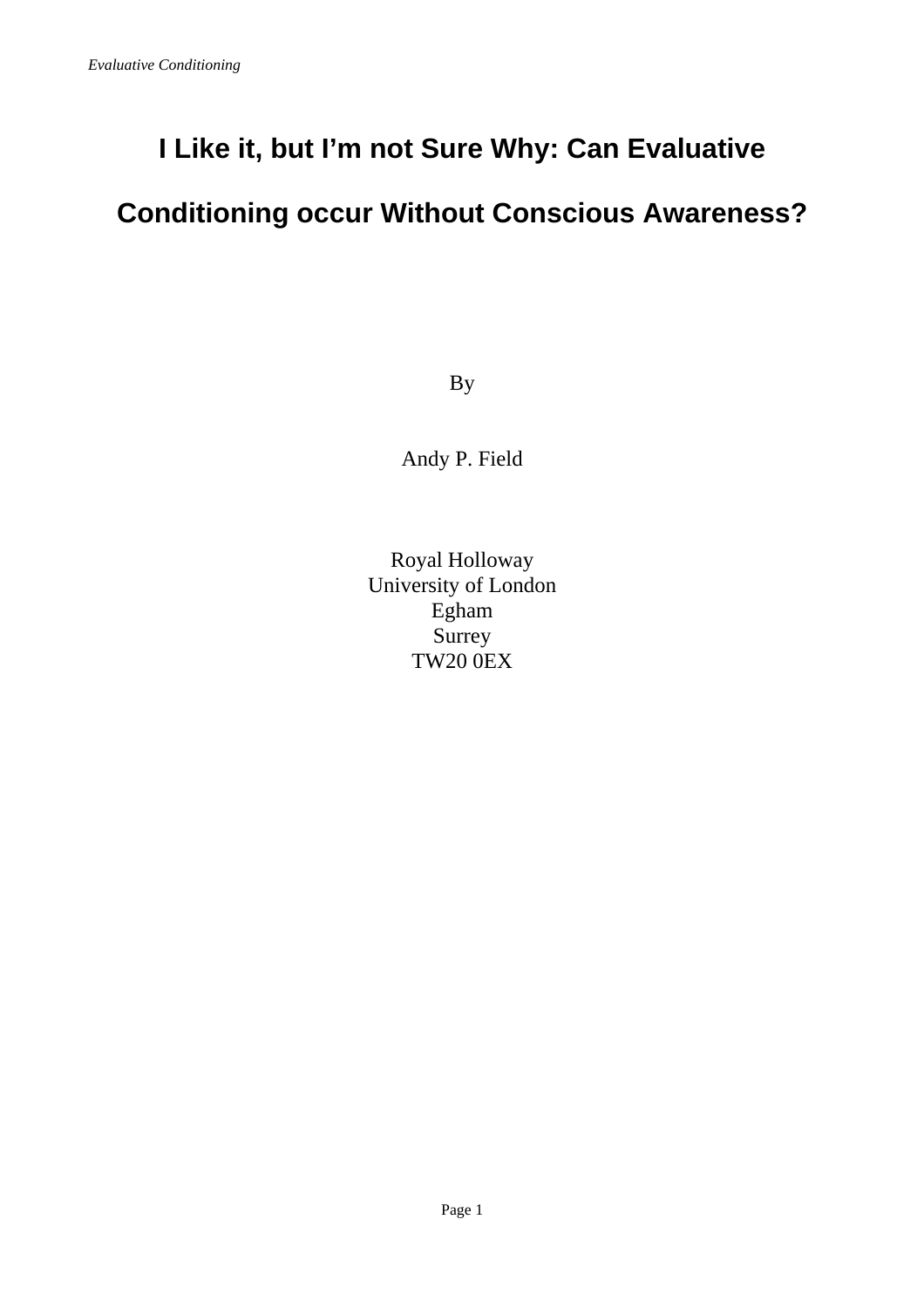## **1: Abstract**

There is good evidence that, in general, autonomic conditioning in humans occurs only when subjects can verbalise the contingencies of conditioning. However, one form of conditioning, evaluative conditioning (EC), seems exceptional in that a growing body of evidence suggests that it can occur without conscious contingency awareness. As such, EC offers a unique insight into what role contingency awareness might play in associative learning. Despite this evidence, there are reasons to doubt that evaluative conditioning can occur without conscious awareness. This paper aims to critically review the EC literature and draw some parallels to what is known about autonomic conditioning. In doing so, some important general issues about measuring contingency awareness are raised. These issues are illustrated with a brief report of an experiment in which a sensitive measure of contingency awareness is compared against a commonly used measure.

## **2: Introduction**

## **2.1. Classical Conditioning and the Measurement of Contingency Awareness**

Classical conditioning is typically thought of as a behavioural change resulting from learning to *associate* two stimuli. Prokasy (1965) defined it as a set of experimental operations in which a contingency is established between a relatively neutral conditioned stimulus (CS) and a responseeliciting unconditioned stimulus (UCS). Autonomic conditioning in humans is typically established using a discriminative conditioning paradigm in which one CS (the CS+) is paired contingently with an aversive outcome such as an electric shock, whereas another (the CS-) is paired with no outcome. Before conditioning, responses to the CSs are comparable, but after conditioning the CS+ evokes a significantly different response (a conditioned response [CR]) than the CS-. Provided that the stimuli used as CS+ and CS- are counterbalanced across subjects, behavioural change to the CS+ can be attributed to it being associated with the UCS: because the CS- has no outcome with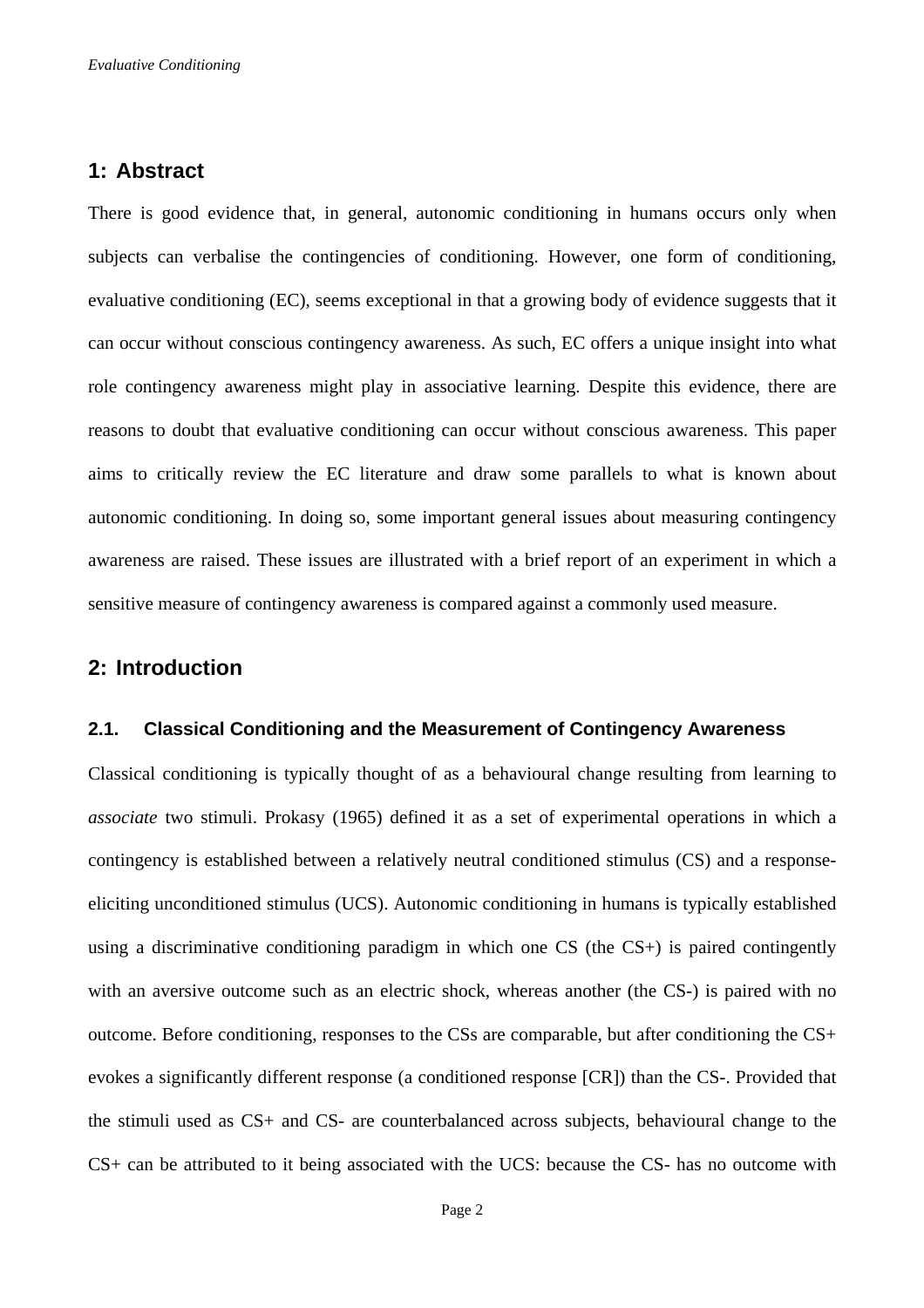$\overline{a}$ 

which to become associated (see Field & Davey, 1998). Although, it is well-established that conscious processes<sup>1</sup> such as verbal instructions can alter CRs (Cook & Harris, 1937; Mowrer, 1938), this finding does not mean that conditioning occurs only when participants are aware of the contingencies. Many studies, using masking tasks in which the CS-UCS pairings are embedded such that subjects are distracted from the contingencies of conditioning, have investigated conditioning without contingency awareness (e.g. Chatterjee & Eriksen, 1960; Dawson, 1973; Öhman, Ellstrom & Bjorkstand, 1976). Contingency awareness is measured *post hoc* with either a recall measure, in which subjects are asked to verbalise knowledge about when the UCS would be presented, or a recognition measure, in which subjects subjects have to identify which CS preceded the UCS. When recall measures are used, researchers report conditioning in the absence of contingency awareness, however, when recognition measures are used conditioning occurs only in aware subjects (see Dawson, 1973, Dawson & Schell, 1987 for a review). When expectancy of the UCS is measured on a trial-by-trial basis conditioning occurs only after the trial at which the subject becomes aware of the contingencies (Dawson and Biferno, 1973; Öhman *et al*.,1976, Dawson, Schell and Banis, 1986).

This literature highlights an important issue: the way in which contingency awareness is measured influences the conclusions drawn. This issue is pertinent to non-conditioning paradigms in which awareness of experimental contingencies is measured. Shanks and St. John (1994) have identified two criteria for assessing contingency awareness. The *information criterion* refers to the need to establish that the information obtained by an awareness measure is the same information responsible for any changes in performance. This criterion addresses the problem that subjects can form conscious hypotheses that affect responding, but that are not detected because the awareness

<sup>&</sup>lt;sup>1</sup> Throughout this paper, references to awareness, or conscious processes refer to knowledge, at some level, of experimental contingencies (be they CS-UCS contingencies, implicit learning rules, or whatever).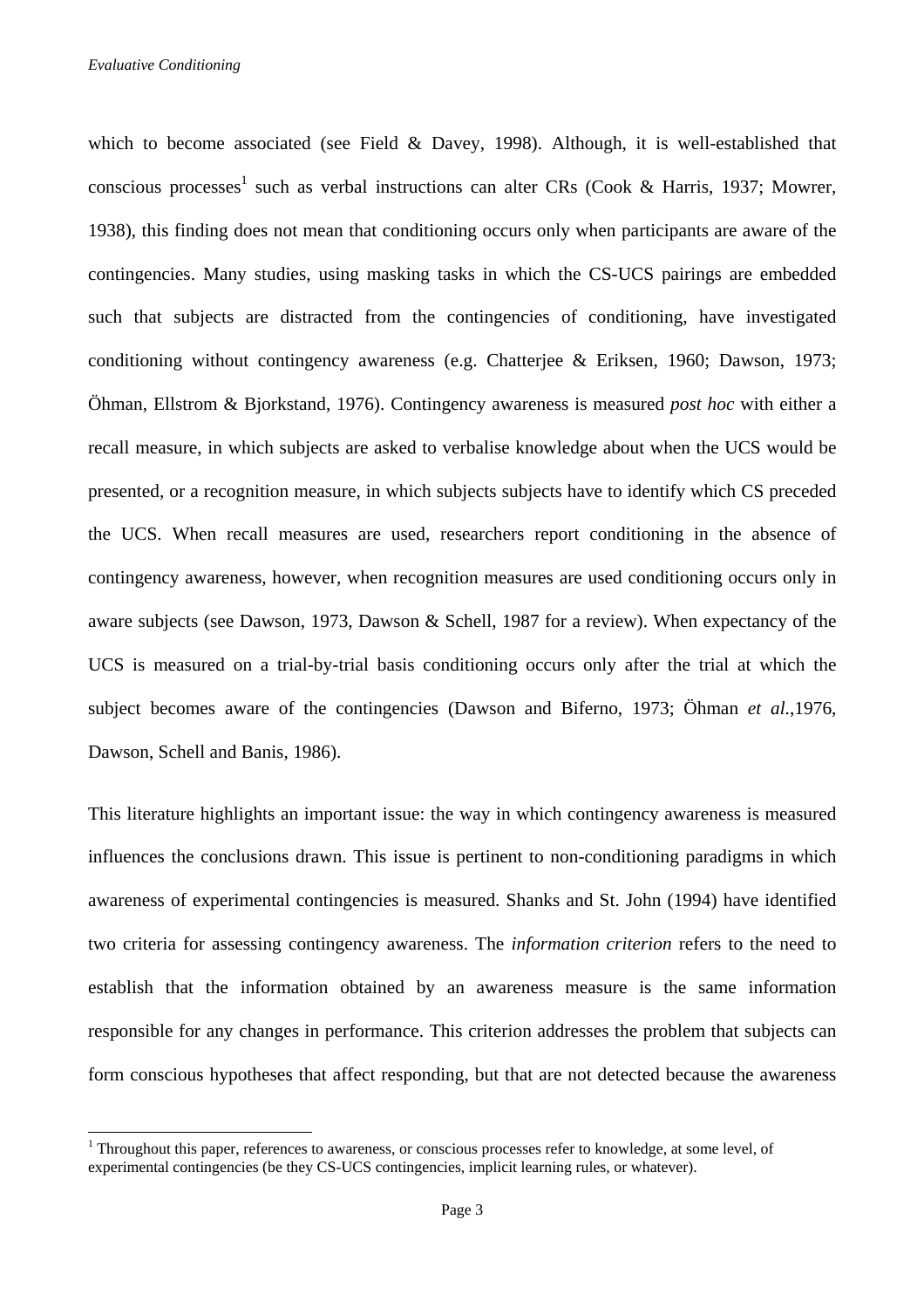measure is directed towards a different, but correlated, set of hypotheses (Dulaney, 1962; Dulaney & O'Connell, 1963). In terms of conditioning paradigms, this criterion relates to whether contingency awareness or demand awareness is measured? *Contingency awareness* is whether a subject has knowledge of which CS (or CSs) precedes the UCS (or UCSs). *Demand awareness* (or task awareness) is the subject's knowledge of what behavioural outcome is predicted. The distinction between the two types of awareness is not always clear. In the autonomic conditioning paradigm, a subject could be contingency aware but not demand aware by knowing that the CS+ always precedes the UCS without realising that responses to the CS+ should change. To be demand aware but not contingency aware, a subject would know that their response to the CS+ is expected to change, but not know which stimulus is the CS+.

The *sensitivity criterion* addresses the need to construct a measure that is sensitive enough to detect awareness: insensitive measure can lead to the erroneous conclusion that subjects are unaware (Shanks & St. John, 1994). The converse problem is that a measure can be oversensitive, leading to subjects being classified as aware when they believe that they are guessing (see Berry, 1994). The resolution of these problems depends on whether it is important to detect explicit, verbalizable knowledge, or to tap implicit knowledge. In autonomic conditioning procedures short recognition questionnaires are more sensitive than recall questionnaires (Dawson and Reardon, 1973).

#### **2.2. Autonomic Conditioning Outside of Awareness**

*Subliminal conditioning*, in which one (or more) of the stimuli is presented at a subthreshold level, circumvents the sensitivity problem. When this method is used there is evidence that a CR can be evoked by a CS presented out of awareness if the CS-UCS association was formed in awareness (Öhman, Dimberg, & Esteves, 1988). Wong, Shevrin & Williams (1994) replicated this finding and discovered brain responses to subthreshold presentations of the CS. Esteves, Dimberg and Öhman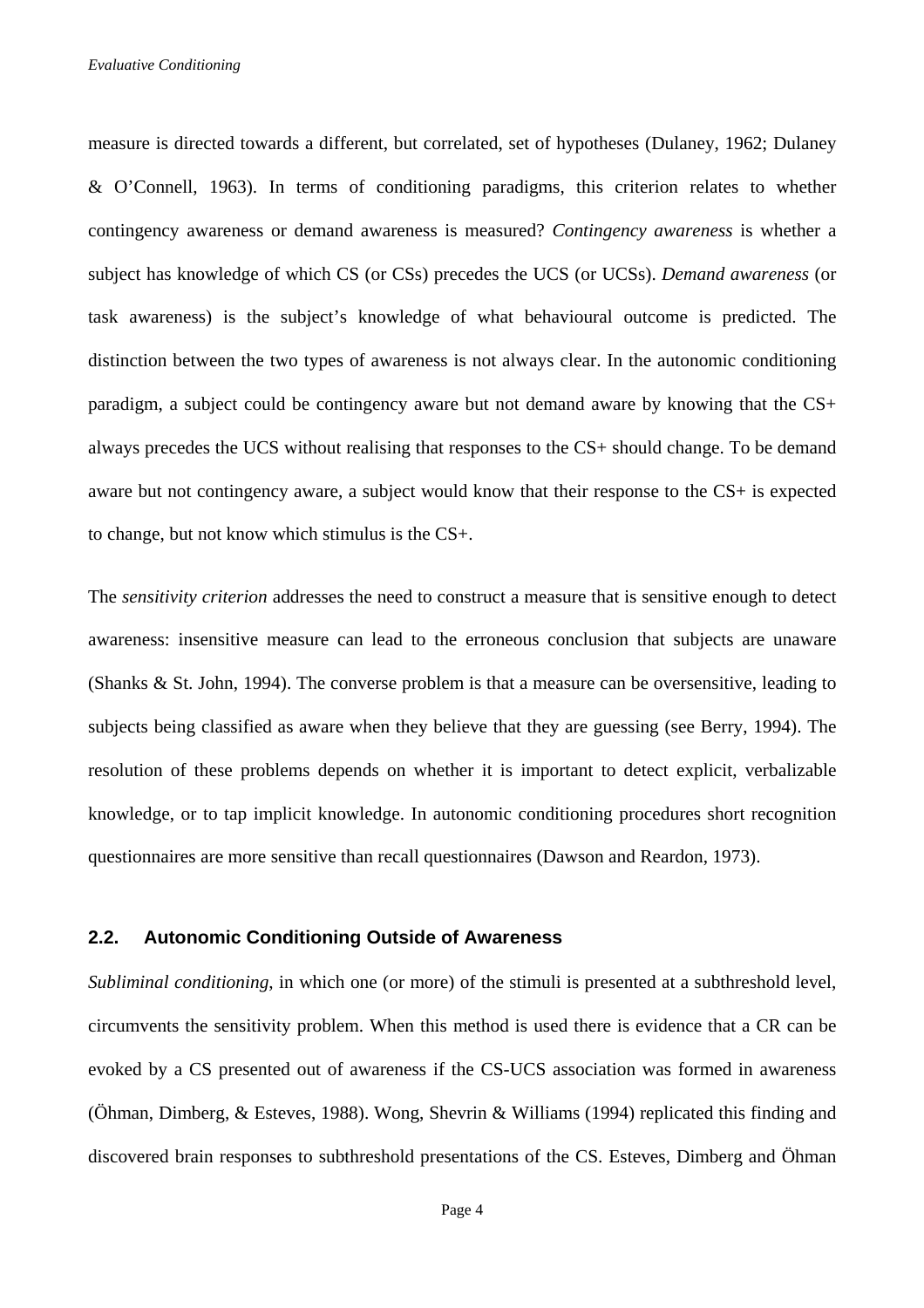(1994a) found that CRs to angry face CS+s survived backward masking but CRs to happy face CS+s did not (see also Esteves, Parra, Dimberg & Öhman, 1994b). These effects have been replicated for fear-relevant CS+s such a snakes and spiders with electric shock UCSs (see Öhman, Esteves & Soares, 1995 for a review). Öhman *et al*. (1995) concluded that awareness of the CS-UCS contingency is necessary only when the CS is fear-irrelevant (see Davey, 1992 for an alternative explanation of their work). Wong, Bernat, Bunce and Shevrin (1997) used Öhman *et al*.'s (1994a,b) paradigm to measure event-related brain potential (ERP) in a conditioning procedure in which the CSs were presented subthreshold. The preconditioning-postconditioning comparison of activity revealed 'that the CS+ maintains its activation … while CS- decreases substantially' (p. 531). This finding is curious because if a specific association between the CS+ and UCS were formed, a change in response to the CS+ would be expected. However, scalp-recorded brain activity during conditioning revealed a significant discrimination between CS+ and CS-. However, the CS+ and CS- were not counterbalanced across subjects and, as noted earlier, this would be necessary to demonstrate *associative* learning (Field & Davey, 1998). Therefore, further work needs to be done to ascertain whether the learning observed by Wong *et al*. was associative, and whether it can occur using different stimuli as the CS+. Wong *et al*. (1997) took no electrodermal measures of CRs, so, although learning occurred at a neural level, it is not clear whether the neural learning would lead to behavioural CRs usually associated with aversive autonomic conditioning. Also, the neural learning appeared to be confined to the conditioning stage—postconditioning responses to the CS+ were the same as preconditioning—suggesting that learning was not strong enough to create behavioural change outside of the learning episode.

The discrepancy between earlier work that showed that contingency awareness was necessary, and more recent findings, appears to support a levels-of-learning model. Razran (1955, 1971) proposed that learning ranged from simple non-associative learning, through associative learning such a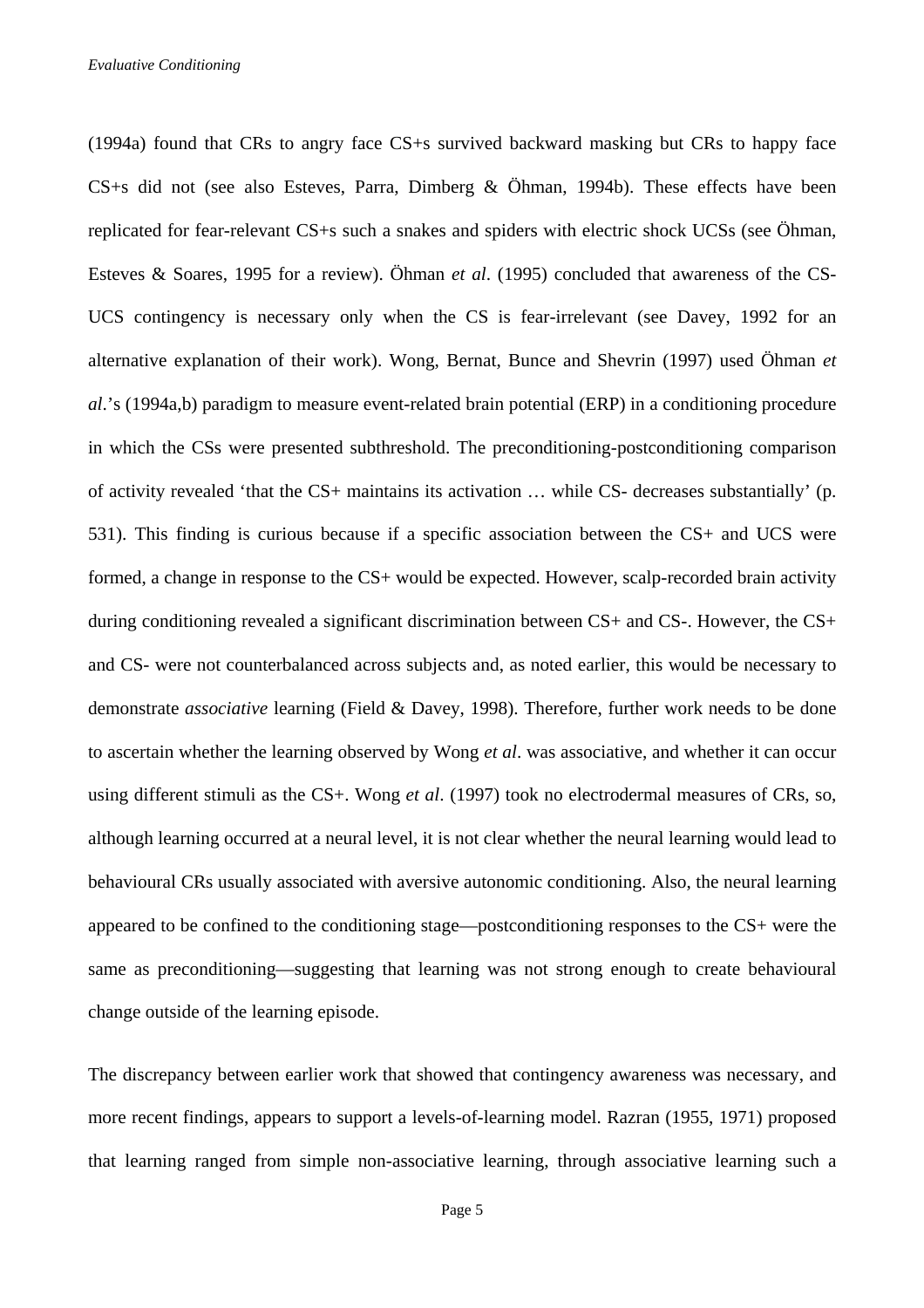classical conditioning, to complex verbally mediated learning. Congruent with this theory is the idea that a low-level learning process can occur outside of awareness but that behavioural *change* (indicative of conditioning) might require conscious processing. The autonomic conditioning literature fits this model with the qualification that conditioning-without-awareness appears to be restricted to ecologically relevant conditioning episodes (such as a fear-relevant CS preceding a fear-evoking UCS).

## **2.3. Other forms of Learning without Awareness**

There are numerous examples that low-level, nonassociative, learning operates without awareness of experimental contingencies. First, humans seem capable of extracting rules governing complex systems (such as artificial grammars) that allow them to perform at better than chance level on tests, yet they cannot verbalise these rules (see Berry & Dienes, 1993 for an extensive review). Second, humans can acquire encoding biases, of which they are unaware, that influence subsequent judgements (Lewicki, 1986; Lewicki, Czyzewska & Hoffman, 1987; Lewicki, Hill & Bizot, 1988; Lewicki, Hill & Czyzewska, 1992; but see Hendrickx, De Houwer, Baeyens, Eelen, & van Avermaet, 1997 for an alternative perspective). Finally, there is evidence that preferences to neutral stimuli can be influenced by both repeated exposure under degraded viewing conditions (Kunst-Wilson & Zajonc, 1980) and priming using subthreshold presentations of positive and negative stimuli (Murphy & Zajonc, 1993). Zajonc (1980) specifically suggests that affect (responses of liking or disliking a stimulus) is so fundamental to organisms that it should be nonconscious and occur without cognition.

In conclusion, autonomic conditioning, as a general process, appears to occur in humans only when subjects are aware of the CS-UCS contingencies. However, there are certain responses of ecological importance (e.g. fear) that can be conditioned, or primed, without awareness. If affective responses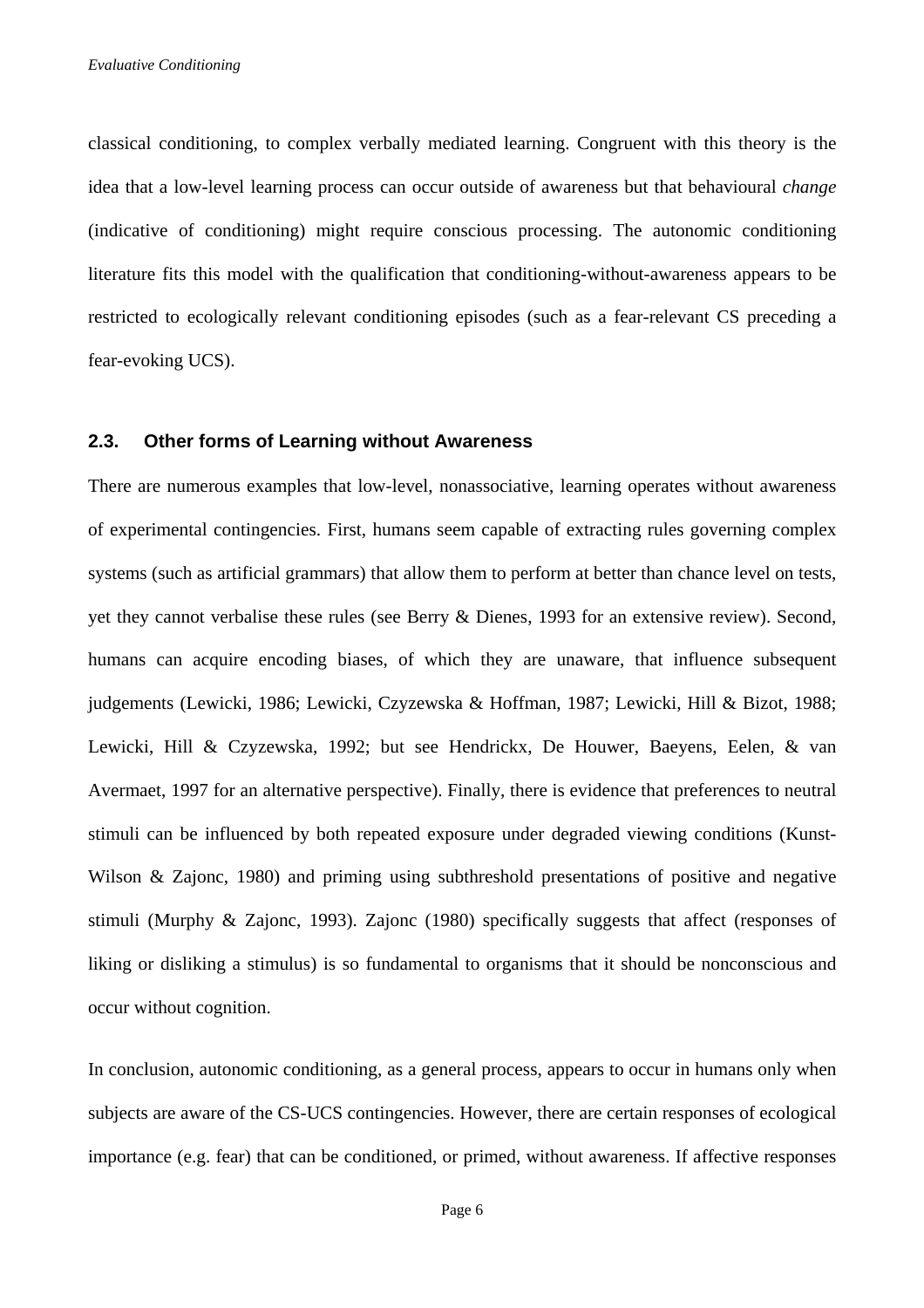are so easily primed without awareness then these responses might form part of the ecologicallyrelevant responses that can be classically conditioned without contingency awareness. The conditioning of affective responses is known as evaluative conditioning (EC).

## **3: An Introduction to Evaluative Conditioning**

Evaluative conditioning (EC) is the transfer of affect from one stimulus to another through a conditioning paradigm. Usually, an affectively neutral CS is paired with either a liked or disliked UCS, resulting in the CS acquiring the same valence as the UCS with which it was paired (Levey and Martin, 1975). EC is a paradigmatic example of classical conditioning and so, based on autonomic conditioning, should occur only when subjects are aware of the CS-UCS contingencies. However, because of the special nature of affective responses (see above) it is feasible that EC could occur without contingency awareness and, *prima facie*, this seems to be the case. If contingency awareness is not necessary for conditioning affective responses, then not only does EC appear to be a qualitatively distinct form of conditioning (cf. Davey, 1994), but it also supports other evidence that humans can learn at a pre-conscious level. This finding is congruent with a levels-of-learning account of conditioning in which basic, ecologically important, responses can be acquired without conscious processing. However, a review of the literature suggests that the conclusion that evaluative conditioning can occur without contingency awareness may be premature.

## **3.1. Evidence for Conditioning without Contingency Awareness using Visual Stimuli**

*3.1.1. Evidence from EC studies* 

Although early evidence suggested that attitudes could be conditioned without contingency awareness (e.g. Staats & Staats, 1957, 1958; Yavuz & Bousfield, 1959; and Pollio, 1963), Page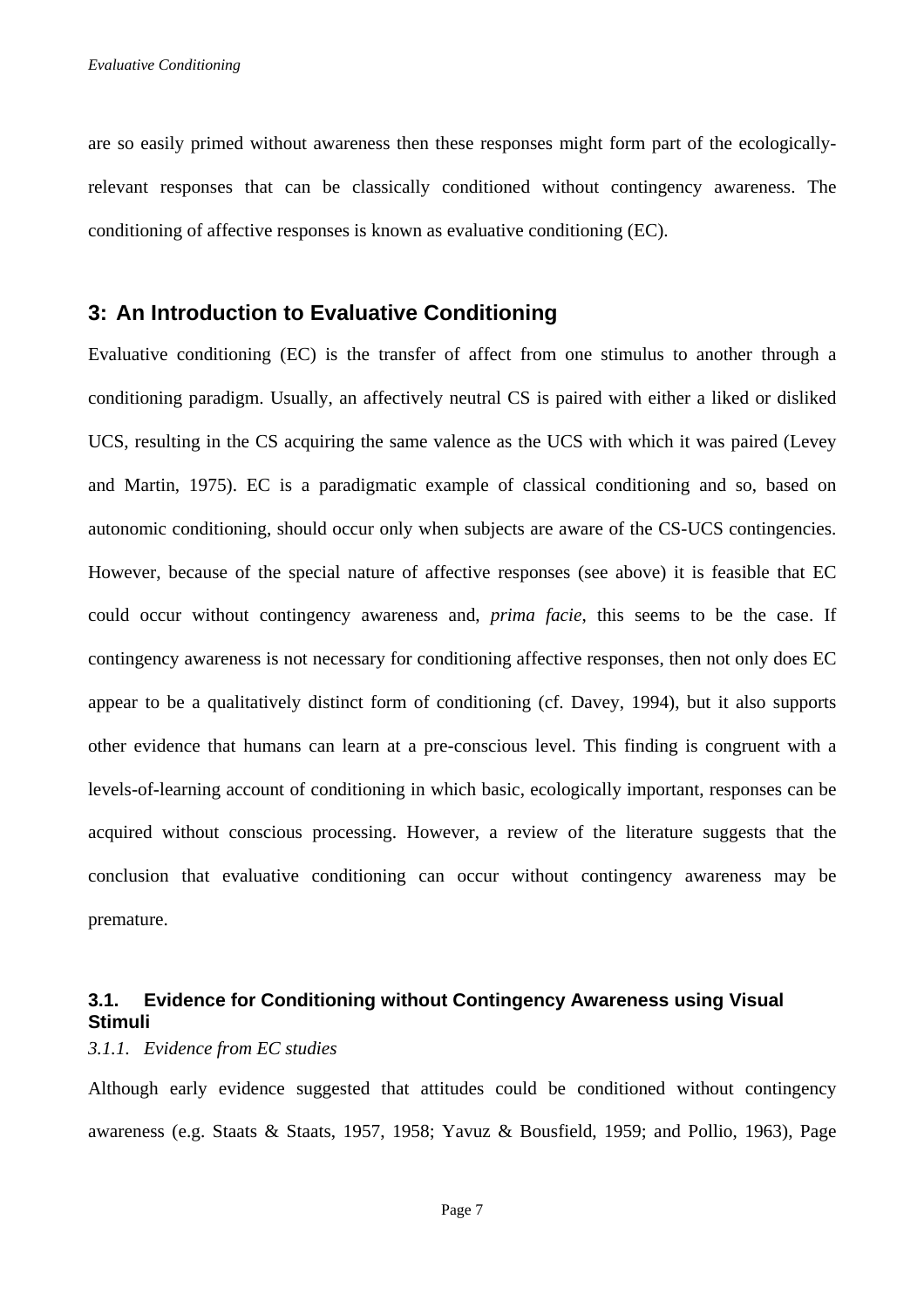(1969, 1971, 1973, 1974) empirically refuted this work. Since then, several EC studies have led to the 'well-established' idea that evaluative responses can be elicited without contingency awareness. Only one study from the EC literature has systematically examined the role of awareness in EC (Baeyens, Eelen & Van den Bergh, 1990a). In this study, pictures of human faces were used as stimuli. Initially, the human faces were randomly presented to subjects who rated them along a scale ranging from  $-100$  (dislike) through 0 (neutral) to  $+100$  (like). Following these ratings, 9 stimuli were selected to act as UCSs: the three most highly rated faces (liked UCSs), the three most negatively rated faces (disliked UCSs), and 3 neutral faces (control UCSs). Nine neutrally rated faces were selected as CSs. This process yielded nine stimulus pairs: 3 Neutral CSs paired with Liked UCSs (N-L Pairs), 3 Neutral-Dislike (N-D) CS-UCS pairs and 3 Neutral-Neutral (N-N) pairs. These CS-UCS pairs were each presented ten times according to a randomised schedule. The CS appeared for 1s followed by a 3s trace interval then the UCS for 1s followed by an 8s gap before the next pairing (the inter-trial interval, ITI). Awareness was measured both concurrently and postexperimentally. Concurrent awareness was assessed by asking subjects to predict which type of picture (liked, disliked or neutral) would follow each CS during the conditioning phase. Postexperimental awareness was determined using a recall task. First, subjects were given each CSs in turn and asked to select the appropriate UCS from a portfolio of the entire stimulus set. This criterion requires precise knowledge of the CS-UCS pairings and so is relatively strong (Davey, 1994). Second, if a subject could not select the exact UCS for a given CS, a relatively weak criterion of whether they could identify the affective value of the UCS was used. The criteria adopted to indicate awareness were that the subject, for each CS, correctly identified the UCS *or* its valence. Concurrent awareness was indicated by whether a subject could correctly predict the affective value of the UCS on the last three conditioning trials of a CS-UCS pair. Baeyens *et al*.'s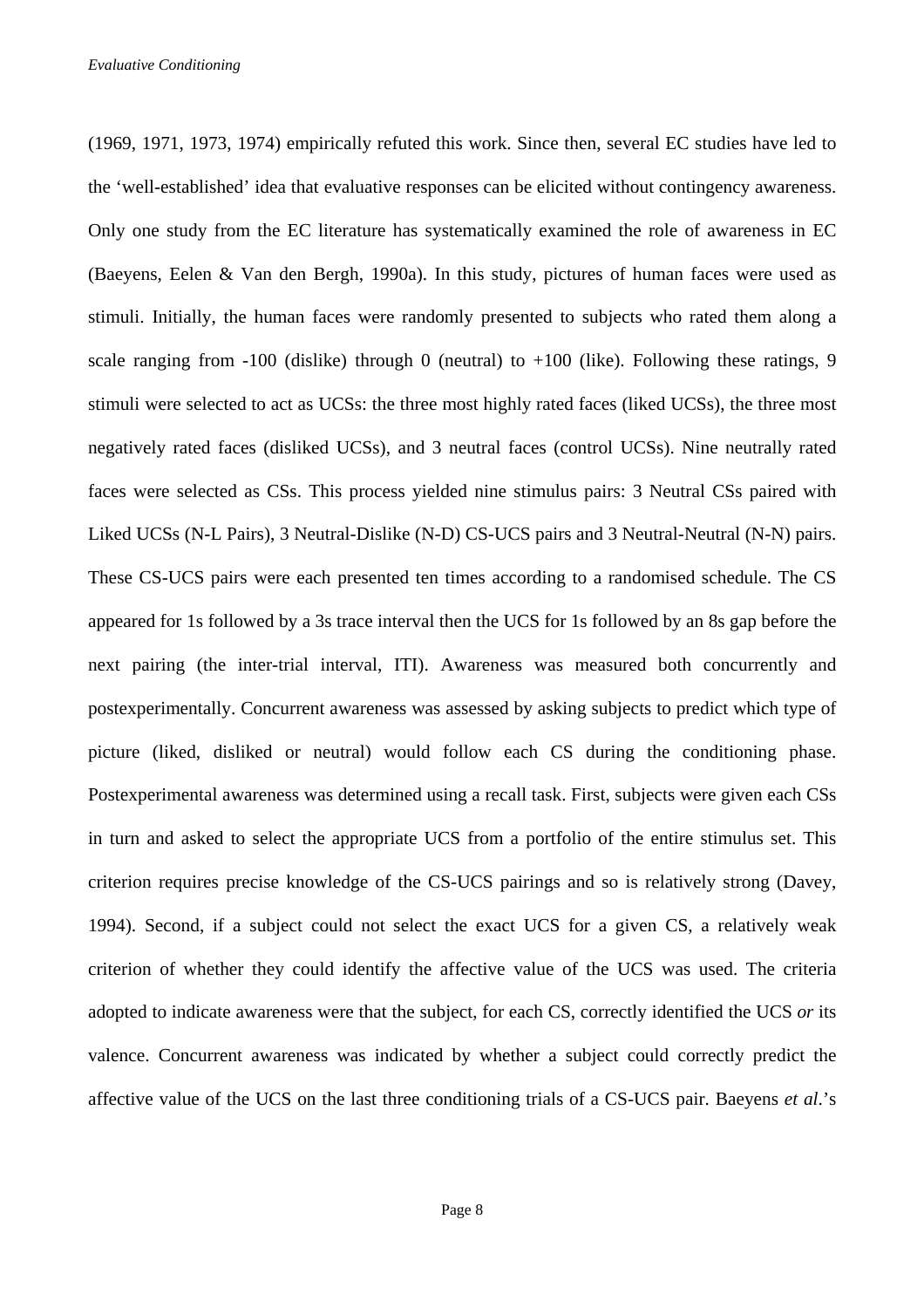concluded that 'the number of contingencies a subject was aware of during conditioning *in no way* [italics added] influenced evaluative conditioning results' (p. 14).

The results of this study are worth detailed scrutiny because it is the only attempt to test systematically the role of contingency awareness in EC. I have already discussed the importance of accurate assessment of awareness and there are many points worth considering about the assessment method and analysis used. First, according to the concurrent measurement of awareness, subjects were aware of the vast majority of the CS-UCS contingencies (83%). Baeyens *et al*. looked at the effect of the number of pairings of which a subject was aware. The main effect and all interactions involving this variable were nonsignificant implying that awareness did *not* influence conditioning. The variable describing the number of pairings of which a subject was aware had six levels and was treated between–subjects. Given that there were eight subjects and six levels of the variable, there must have been at least four groups that contained only a single subject making the analysis unreliable and lacking statistical power. It is not surprising, therefore, that the awareness variable was not significant — yet the absence of significance was taken to imply that conditioning occurred without awareness. Furthermore, there were six different levels of contingency awareness (out of a possible nine) and subjects were, on average, aware of 83% of pairings (between seven and eight pairings out of the nine). Therefore, it is reasonable to assume that few subjects fell into the categories of 'aware of no contingencies', 'aware of 1 contingency' or 'aware of 2 contingencies', which could also account for why no effect was found. Baeyens *et al*. commented that 'For those *few* stimulus pairs for which subjects were *unable* to give correct concurrent awareness responses (5 N-L, 3 N-D pairs), means were in the expected direction but *not significantly so* (+5 and -2)' [Baeyens *et al*., 1990a: p. 14 italics added]. Not only does this statement confirm that awareness levels were very high, but also that conditioning effects were not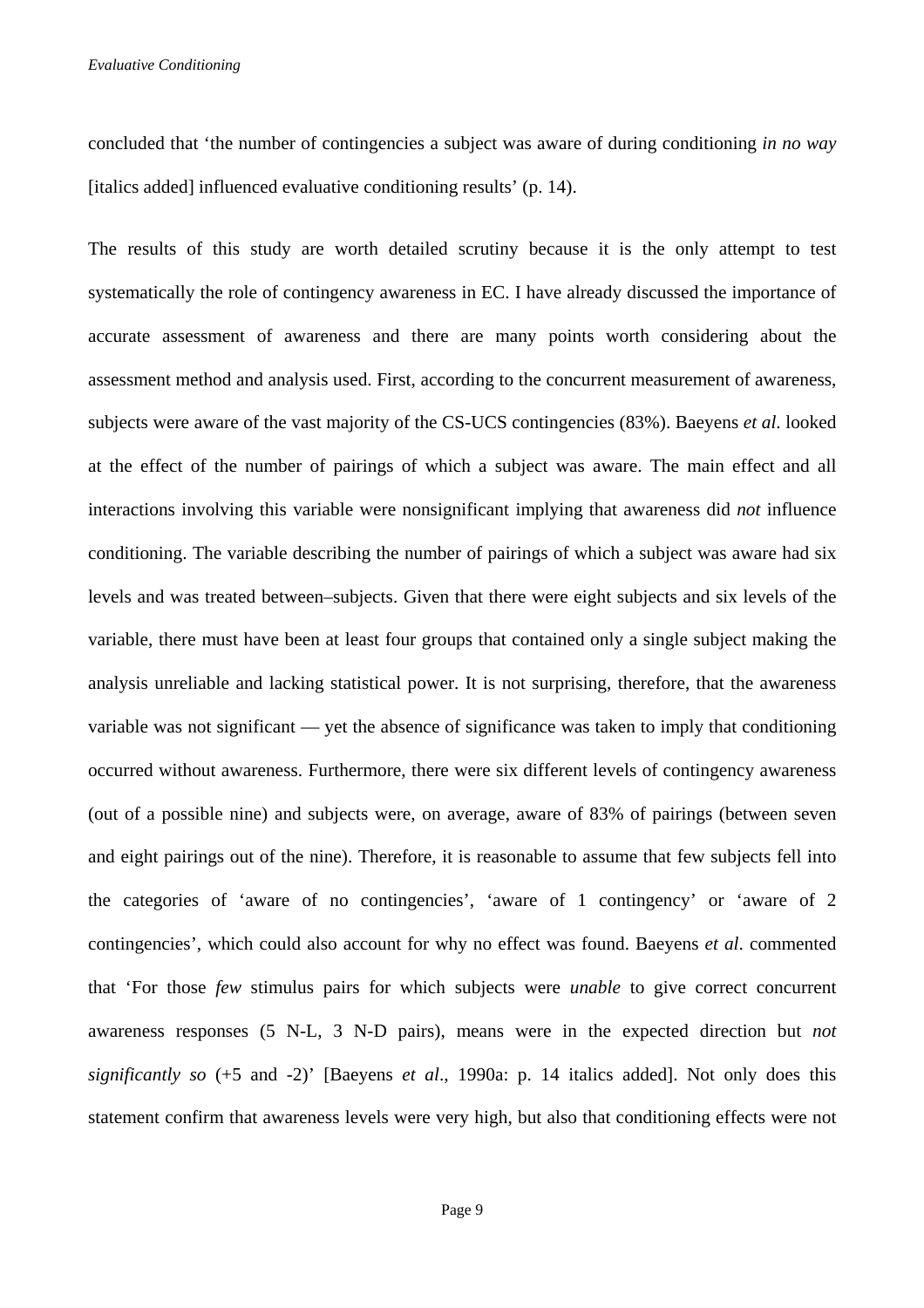found in pairings of which subjects were unaware (although this analysis would have limited statistical power).

On a different group of eight subjects, Baeyens *et al*. used the postconditioning awareness measure described earlier. Comparing it with the concurrent awareness measures taken on the other eight subjects validated this questionnaire and overall it correctly classified 81.2% of contingencies. There was a 15% probability that a contingency of which a subject was unaware (from now on termed an *unaware contingency*) was misclassified as 'aware'. However, there was a much larger probability of 37% that a contingency of which the subject was aware (from now on termed an *aware contingency*) was misclassified. If the proportion of correctly/incorrectly classified aware contingencies (85/15) is compared to the proportion of correctly/incorrectly classified unaware contingencies (63/37), the Binomial test yields a highly significant result  $[p < 0.001^2]$ . This finding suggests that the contingencies classified as 'aware' were classified significantly more accurately than those classified as unaware. Therefore, the data for aware contingencies is more accurate than the data for contingencies classified as unaware. This finding has some serious implications for Baeyens *et al.*'s results and conclusions. For one thing, if unaware contingencies were classified significantly less accurately than aware contingencies, then it is more likely that some of the contingencies classified as *unaware* in their analysis were actually contingencies of which subjects were aware, than vice versa.

When only the contingencies of which subjects were unaware were analysed there was a significant differential rating between CSs in N-L and N-D pairings<sup>3</sup>. However, given that there was a significantly greater chance of classifying contingencies as *unaware* when subjects were aware of

 $\overline{a}$ 

 $2^2$ The Binomial statistics given here was calculated by the present author.

<sup>&</sup>lt;sup>3</sup>As the authors themselves note, the data were a mix of data from the same subjects and data from different subjects, thus violating the independence assumption of the tests used.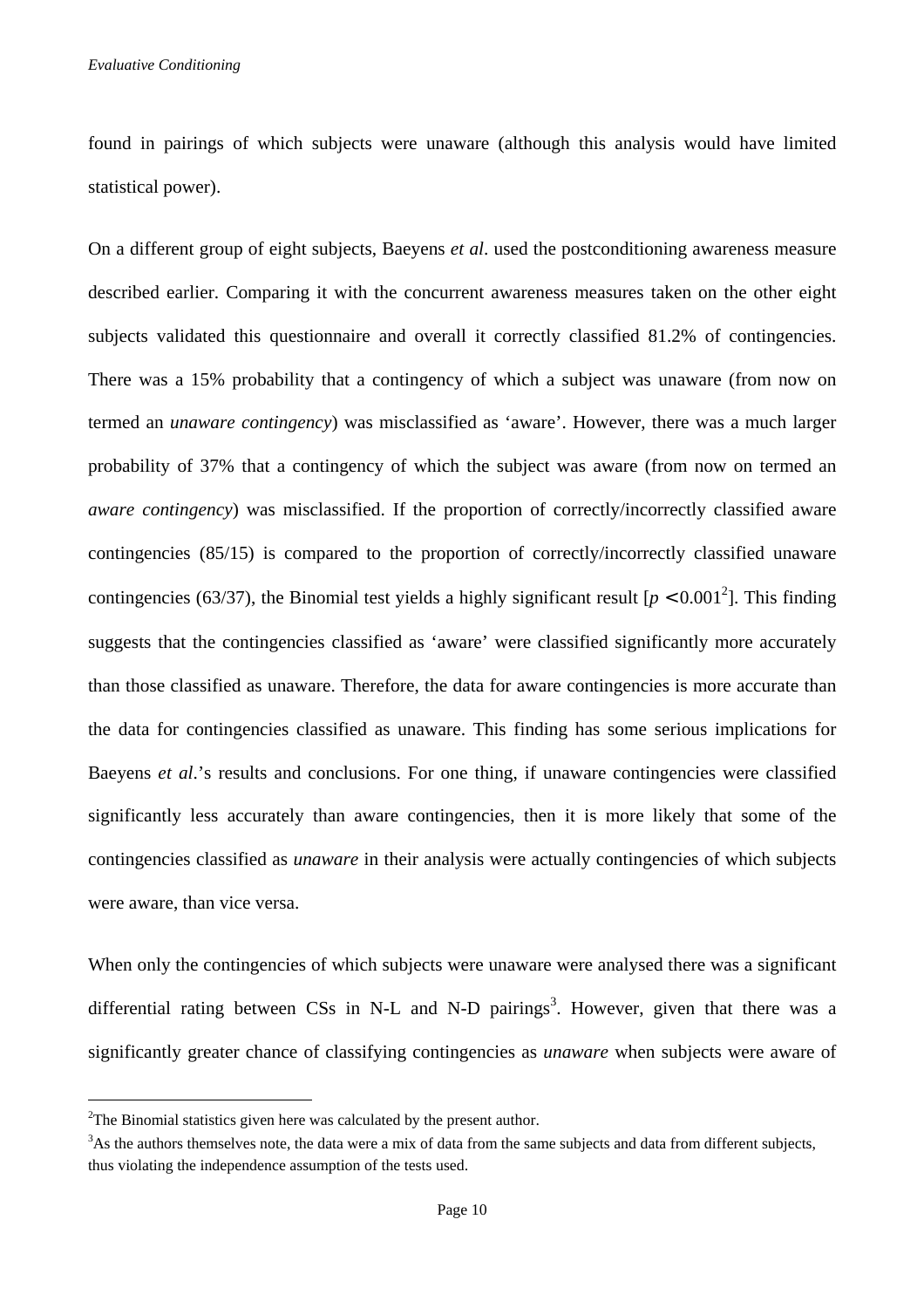them (see earlier), this conditioning *could* be due to the presence of misclassified contingencies. The results from the contingencies classified as 'aware' (which showed a stronger differential response pattern) are much less likely to be susceptible to a misclassification error, because the misclassification rate was significantly lower for these contingencies than for those classified as *unaware*.

Finally, Baeyens *et al*. claimed to have identified a sub-group who could be classified as unaware of all contingencies. This group of four subjects (an extremely small sample on which to base a conclusive finding) showed a significant differential response pattern to CSs paired with either liked or disliked UCSs. However, the problem of misclassification again arises: if 37% of contingencies classified as unaware, were in fact contingencies of which subjects were aware, then there should be, on average, 2.22 contingencies that were misclassified by the awareness questionnaire. So, on average, these subjects would have been aware of two or three out of the six affectively valenced contingencies; such awareness could contribute to the conditioning effect.

Although it may seem churlish to scrutinise this study so closely, it has been done to illustrate some important points about studying contingency awareness. (1) *Classification*: subjects are seldom aware or unaware of all aspects of an experiment and so it is important to be able to accurately classify whether a subject was aware or unaware of the particular facet of interest. (2) *Contamination*: if subjects are aware of some, but not all, contingencies of the experiment, it is important that this partial awareness does not contaminate data about contingencies of which the subjects are unaware. (3) *Definition*: EC researchers have settled for a definition of awareness that is dependent upon verbalisable knowledge (e.g. Baeyens, De Houwer & Eelen, 1994), yet there may be differences between what subjects can verbalise, and the knowledge that they actually have.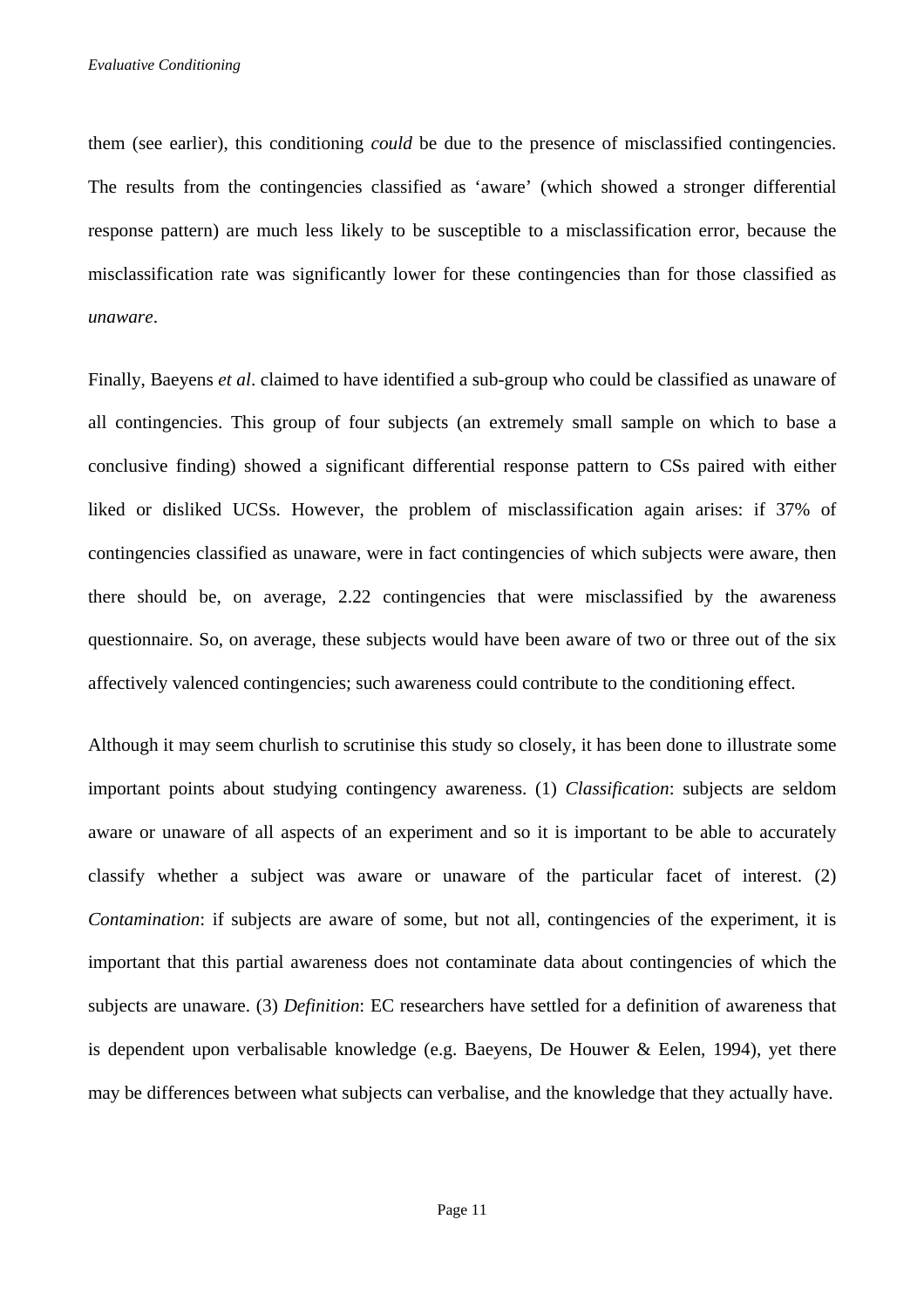*Evaluative Conditioning* 

The question of whether conditioning can occur in the absence of awareness has been investigated less systematically in many other studies, but with varying degrees of support. Baeyens, Crombez, Van den Bergh, and Eelen (1988), took measures of awareness similar to Baeyens *et al*. (1990a) and calculated an index of awareness for each subject, which did not correlate with the differential response between CSs in N-L and N-D pairs. Ignoring questions regarding the validity of the index used, there is no reason to expect that awareness should correlate with ratings of the CSs, because this assumes a linear relationship between the two variables. It is possible that awareness has a discrete relationship with conditioning (i.e. if the subject is aware of a contingency beyond some threshold, then conditioning will occur for that contingency). Baeyens, Eelen, Van den Bergh, and Crombez (1989a) also took awareness measures using a weak criterion of whether subjects were aware of the manipulations rather than the CS-UCS contingencies (this measure relates to demand awareness). Baeyens, Eelen, Crombez and Van den Bergh (1992a) also took similar awareness measures to Baeyens *et al*. (1990a) but again constructed an index of awareness rather than looking at the effect of awareness on a particular contingency. They compared high and low awareness (based on a median split of the index of awareness) and found no between-group difference (but with only four scores per group this analysis lacked statistical power). Finally, Baeyens, Hermans and Eelen (1993) found no correlational evidence of the role of awareness but again this analysis was not done on a per-contingency basis.

In conclusion, much of this early work, using the visual paradigm, has led to refutable results. In addition, Field and Davey (in press) have identified an artefact within this 'typical' visual paradigm that led them to conclude that most of these early results (e.g. Baeyens et al. 1988, 1990a, 1993) do not represent conditioning. In one experiment (a replication of Baeyens *et al*., 1988 using the paradigm described for Baeyens *et al*., 1990a) they found conditioning effects only for CS-UCS pairs that were perceptually similar. However, these results were found in a non-paired and no-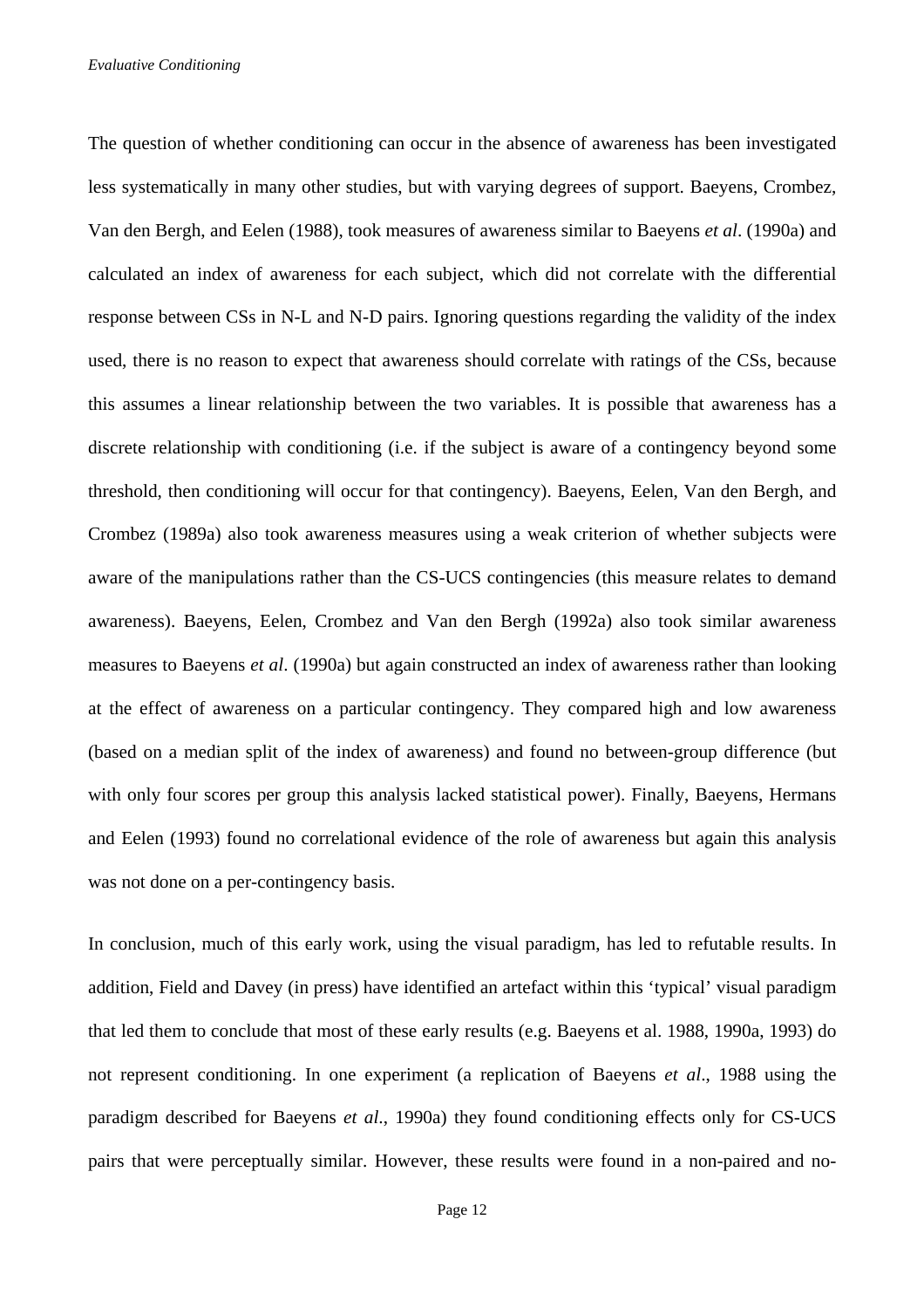treatment control group too. In a second experiment (using an identical procedure) they showed that conditioning-like effects were the product of subjects recategorizing the CSs on the basis of whether it was more perceptually similar to the salient liked or disliked stimuli in the set. This similarity-based behaviour created the illusion of conditioning because CS-UCS pairings in these paradigms are constructed based on similarity between the stimuli. In terms of contingency awareness these results offer an interesting interpretation as to why conditioning-like effects could arise without contingency awareness: because CS ratings are not caused by associations between the CS and UCS, CS ratings will be independent of the CS-UCS contingencies of conditioning. Hence, contingency awareness is unlikely to influence responses to CSs.

## *3.1.2. I Want to Buy it But I'm Not Sure Why: EC in an Advertising Context*

So far, the evidence for EC without contingency awareness has been controvertible, however, evidence from the consumer-research literature is often cited as demonstrating that conditioning *can* occur without contingency awareness. Bierley, McSweeney and Vannieuwkerk (1985) used red, blue and yellow geometric shapes as CSs and the music from the movie Star Wars as a positive UCS in a discriminative conditioning paradigm. Two experimental groups were used: in one a red geometric shape always preceded the music (CS+) and a yellow shape was followed by nothing (CS-), in the other group the reverse was true. In both groups, blue geometric shapes were followed by music on 50% of the trials. A CS-only control group, in which the UCS music was never played, and a random control group, in which the UCS music was played randomly after the CSs (so, no colour reliably predicted the onset of the music) were also used. After conditioning, subjects rated their preferences for the geometric shapes by comparing them against a 'standard' blue circle. Data from subjects broadly classified as contingency unaware—based on the weak criterion that they could not detect a relation between the figures, the music and preferences for the music—were analysed. A significant group (red  $CS+$  vs. yellow  $CS+$  group)  $\times CS$ -colour (red vs. yellow)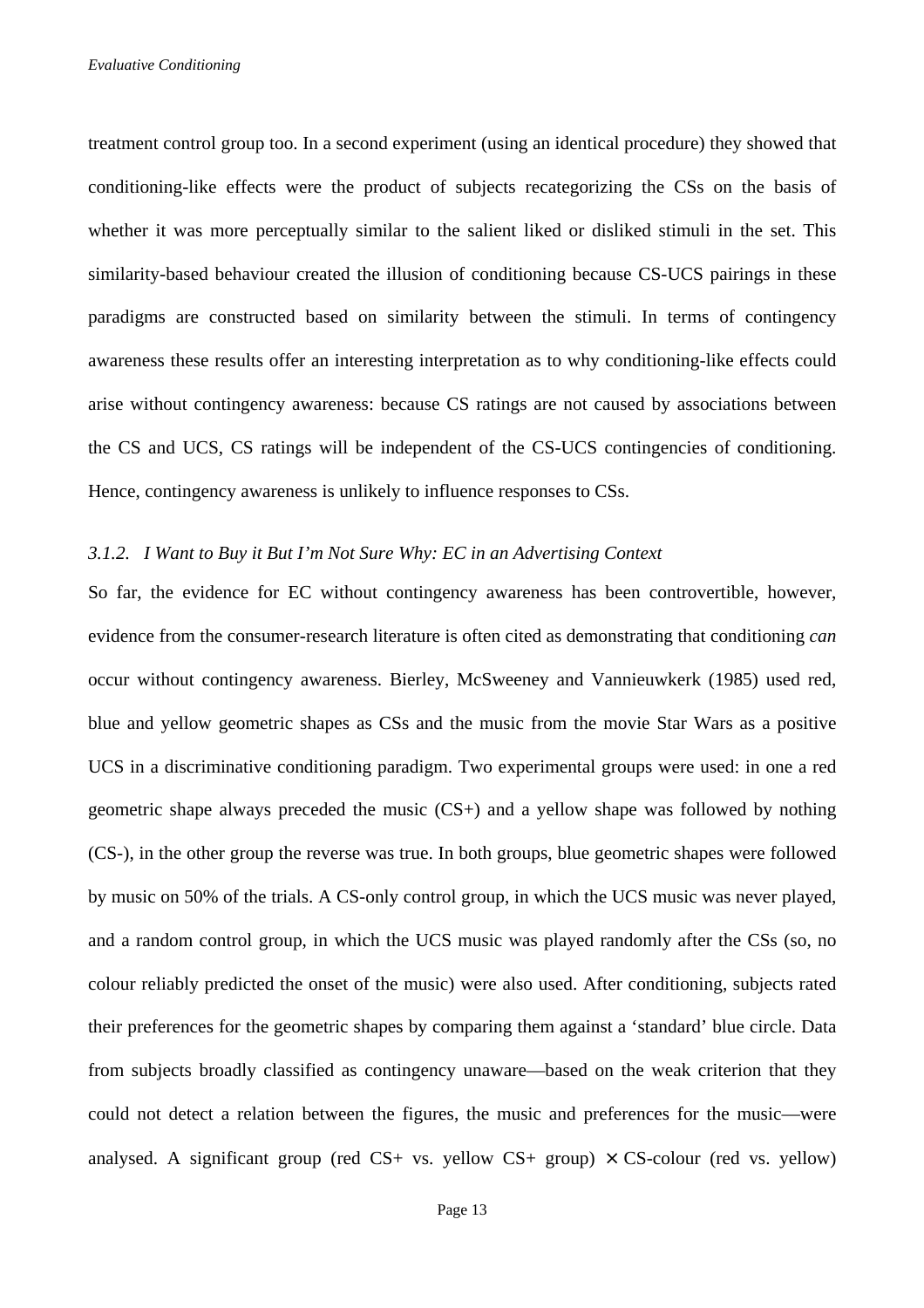interaction was found indicating conditioning without awareness (although conditioning strengthened the effect). However, the comparisons with control groups necessary to demonstrate that learning was associative were not made.

Stuart, Shimp and Engle (1987) carried out four experiments investigating attitude change through conditioning. They used an analogous paradigm to Bierley *et al*. except that a neutrally valenced product (Brand L toothpaste) acted as a CS and positively valenced pictures acted as UCSs. The study included both experimental groups in which the CS predicted the positive scenes and control groups in which the CS, UCSs, and filler stimuli were presented randomly. Following the presentations, subjects rated brand L toothpaste along several affective dimensions. Stuart *et al*. took a global measure of awareness using an open-ended questionnaire tapping subjects' beliefs about the purpose of the experiment. Subjects were then classified as globally aware or unaware depending on whether they expressed a notion that certain stimuli were presented alongside pleasant pictures. Stuart *et al*. found that awareness was a significant factor in almost half of the experimental conditions but not in the remainder. They concluded that conditioning could occur without awareness of the task.

Unfortunately, Stuart *et al*. overlooked a very important finding: in all but one of the conditions yielding a significant main effect of task awareness, there was a nonsignificant interaction between awareness and the group to which the subject belonged (experimental or control). So, although task awareness influenced conditioning, it also affected responses in the control groups. Specifically, subjects globally aware of the contingencies had increased preferences towards the CS, *regardless of whether it predicted the UCS*. Therefore, the number of subjects classified as task aware in a particular group will influence the mean preference for the CS: the more subjects classified as task aware in a group the higher that group mean will be. As such, if there were more task-aware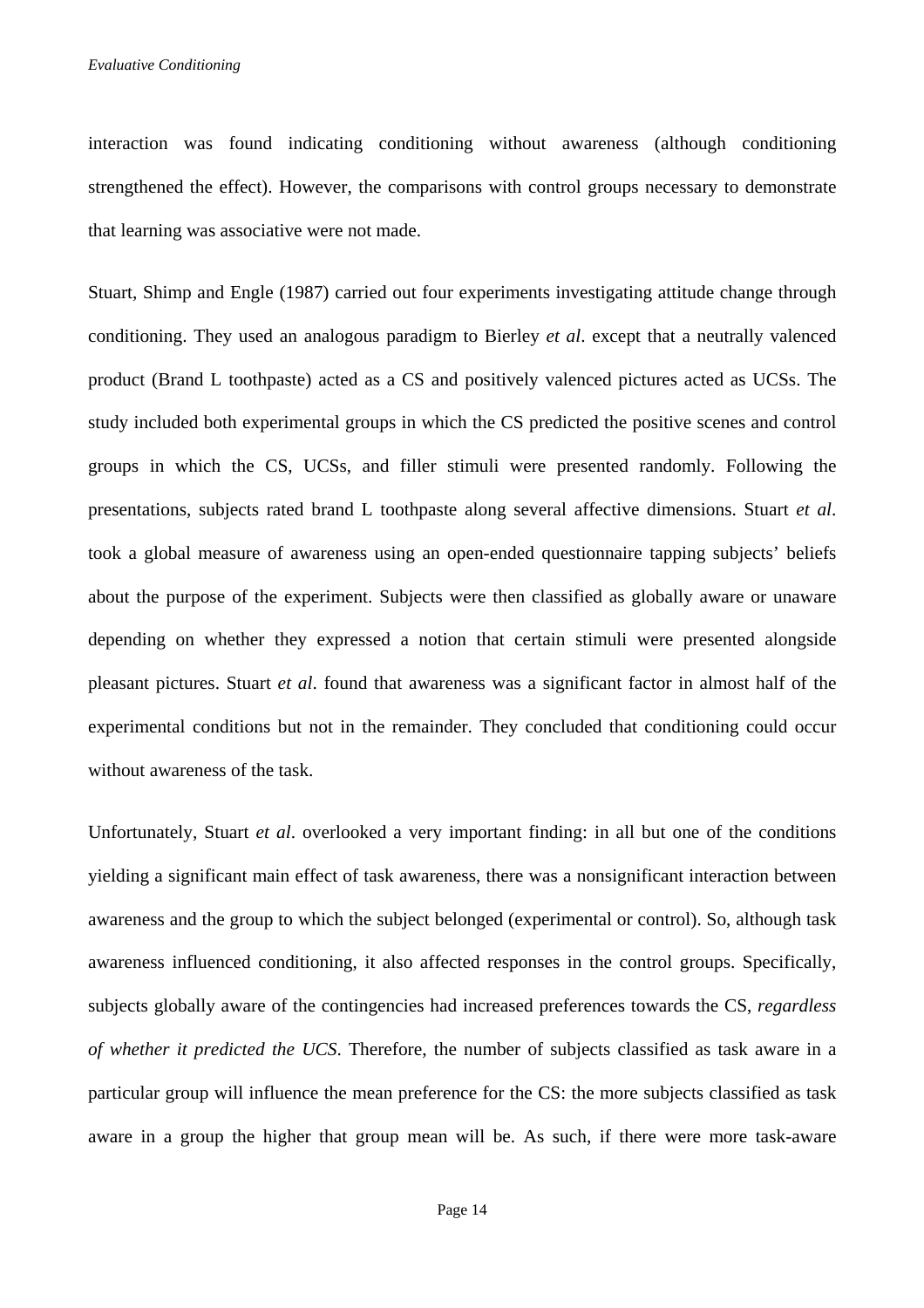subjects in the experimental groups than the control groups, then there would be increased preferences for the CS in the experimental group compared to the controls. Control subjects experienced no CS-UCS presentations, so these subjects are unlikely to be task aware (because they never experience the task). Support for the idea that experiencing pairings heightened task awareness comes from the finding that task awareness was prominent mainly in conditions in which there were several conditioning trials. If there were more task-aware subjects in the experimental groups than in the control groups then these groups would have inflated CS preferences. Therefore, the nonsignificant interaction between task awareness and the presentation schedule used suggests that conditioning trials were not responsible for the observed group differences.

The analysis of the task awareness data casts new light on what, *prima facie*, appeared to be robust and clear-cut conditioning effects without contingency awareness. In summary, Stuart *et al*.'s experiments provide little evidence of unaware affective transfer through associative learning because the effects of global awareness were similar in both experimental and control conditions. Interestingly, this study is frequently cited in the EC literature as evidence that conditioning can occur in subjects who are unaware of the contingencies compared to subjects in a nonpaired control.

Shimp, Stuart and Engle (1991) used Stuart *et al*.'s paradigm in a further 21 experiments but with *actual* brands of cola as CSs. Shimp *et al*. varied the brand of cola used as the CS and used random control groups for comparison. In the last 9 experiments, an awareness measure was used, which replaced open-ended questions with a more systematic method of assessment. After the study, subjects selected from four brands (the CS brand and three fillers) the brand that always preceded attractive visual scenes and stated how confident they were about their. If the subject selected the correct brand and indicated that they were 'somewhat certain' or 'absolutely certain' of their decision they were classified as contingency aware. This measure assesses contingency awareness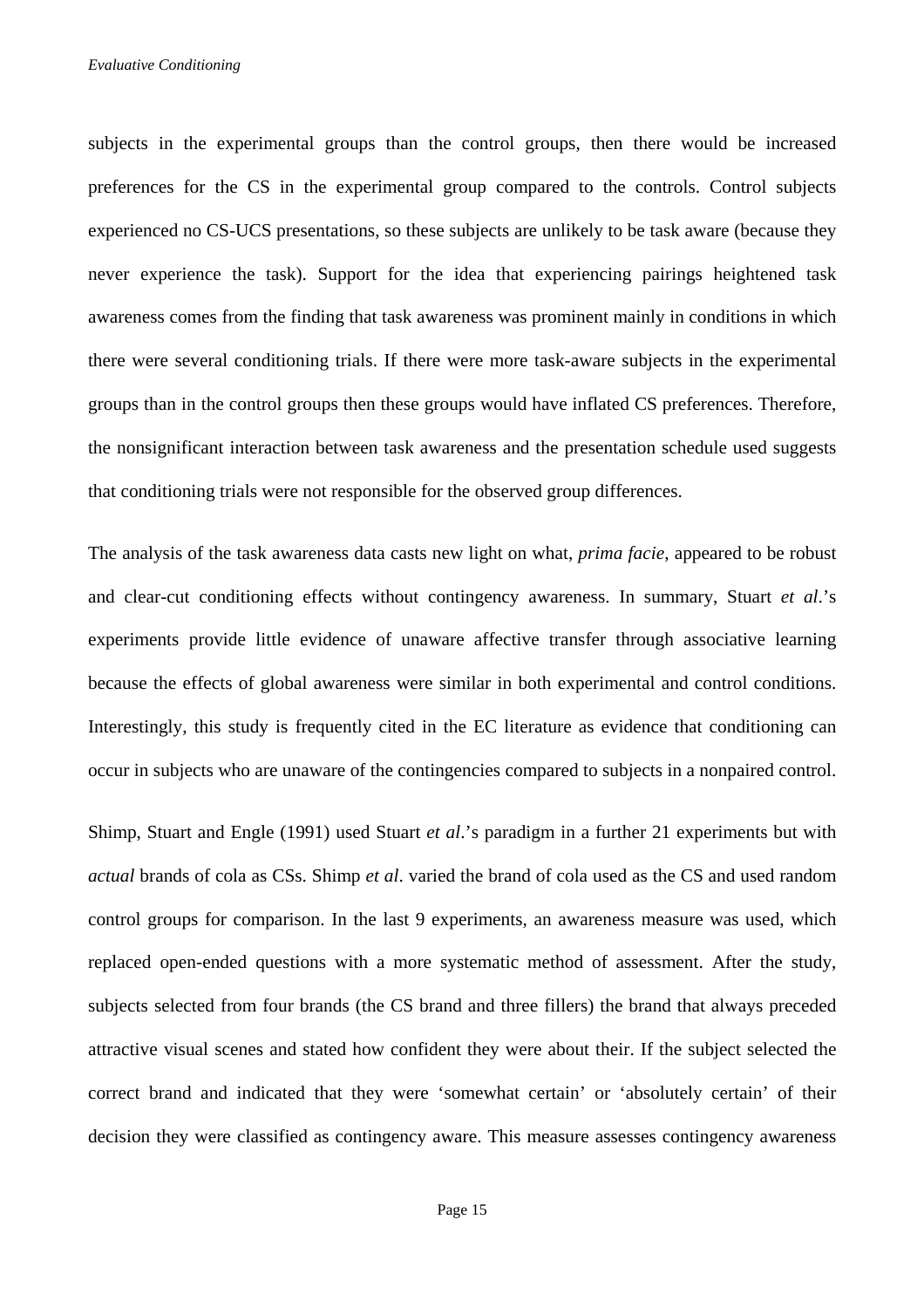*Evaluative Conditioning* 

rather than the demand awareness measured by Stuart et al. (1987). Interestingly, when these nine studies were analysed with respect to contingency awareness, seven of the studies showed significant conditioning effects in subjects classified as contingency aware but not for either subjects classified as unaware or control subjects. Of these seven studies, four produced no conditioning effect when awareness was not considered and so contingency awareness could explain the conditioning effects.

Earlier, I suggested that a clear demarcation between demand awareness and contingency awareness is hard to find and the consumer research highlight this point. Intuitively it seems that contingency awareness could lead to demand awareness and this demand awareness could explain why conditioning effects are present only when subjects are aware of the contingencies. Allen and Janiszewski (1989) addressed this issue in two experiments. The first used *post hoc* measures of awareness whereas the second attempted to systematically manipulate awareness. While carrying out a distracter task, subjects experienced a discriminative conditioning procedure in which some Norwegian words (CSs) were proceeded by positive reinforcement (subjects were congratulated for a correct decision) whereas others were followed by nothing. After the experiment, subjects indicated whether they liked or disliked each CS word. A postexperimental interview was used to assess whether subjects were unaware, contingency aware (aware that a certain word always predicted a successful response from the subject), or demand aware (aware that the presentations should influence their positiveness towards the word that was followed by positive information). A CS-only control was also used. A significantly higher preference for the CS words in the conditioning group compared to the CS-only control was found, and preferences for the CS+ were significantly greater than for the CS-. When the groups were split according to awareness the conditioning effects (group differences) was observed only in subjects classified as contingency aware or demand aware.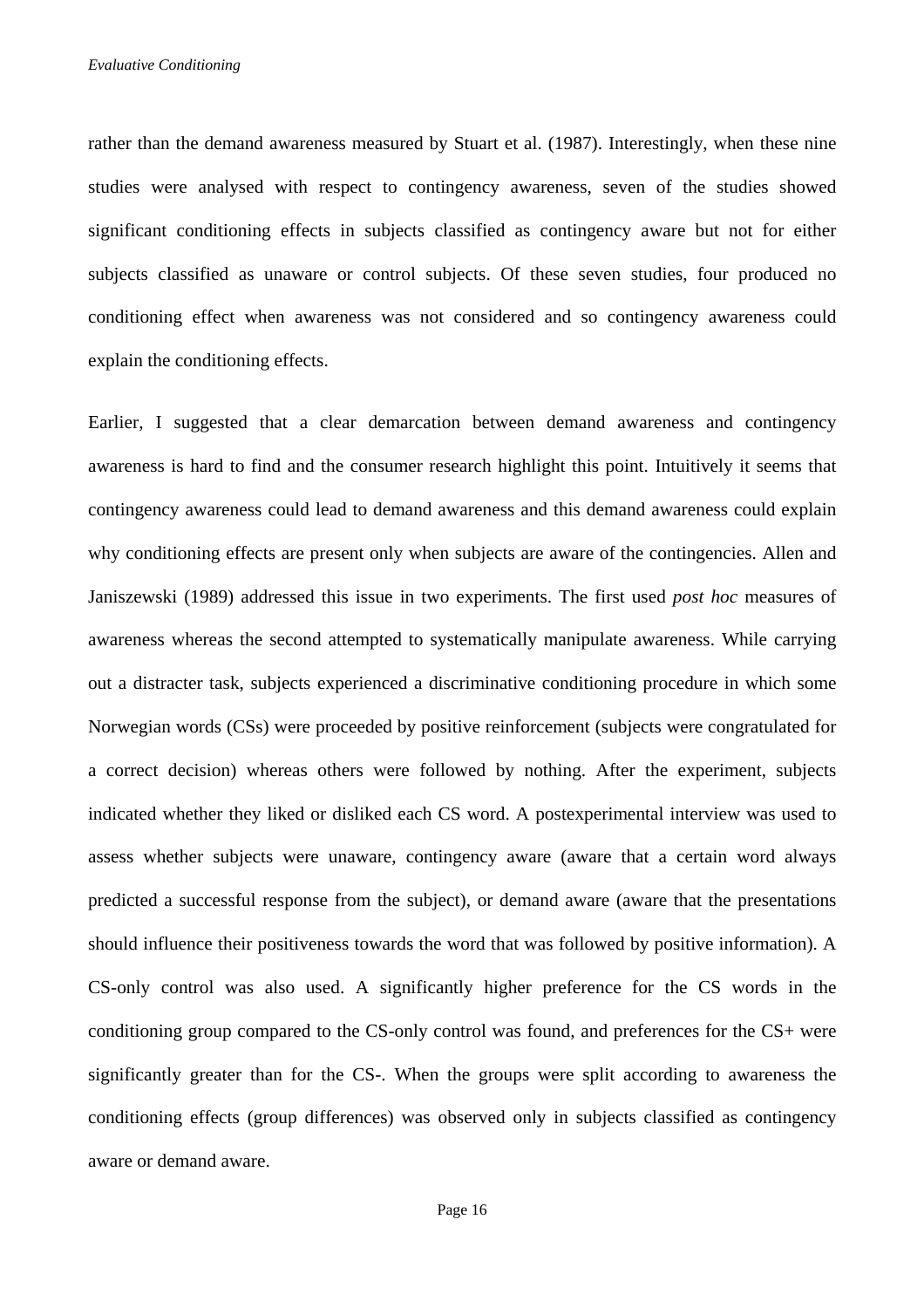*Evaluative Conditioning* 

The second experiment replicated the first but awareness was manipulated by changing the instructions given to subjects. As well as a standard conditioning group, one group was instructed to pay careful attention to the words that they found easiest to get correct (this manipulation enhanced contingency awareness without affecting demand awareness by focussing attention on the CS-UCS presentations). Another group was told that people often rated more favourably the words they found easiest to get correct. This instruction informed subjects that the experimenter expected the CS to be rated more favourably, thus enhancing demand awareness without influencing contingency awareness. A significant within-group difference between preferences for the CS+ word and the CS- words was found in both the contingency-aware and demand-aware groups, but not in the unaware group. These two experiments support the idea that conditioning is dependent on awareness of some sort, although it is not clear that the demand aware group did not have some contingency awareness.

The consumer research literature provides some important evidence regarding the nature of EC. Much of the research is directly comparable to the standard discriminative EC paradigm (notably: Allen & Janiszewski, 1989), and nondiscriminative paradigms such as that adopted by Hammerl and Grabitz (1993, 1996) (notably: Stuart *et al*., 1987; Shimp *et al*., 1991; and Bierley *et al*., 1985). The evidence from this literature strongly suggests that most of the conditioning effects can be explained by demand characteristics in the studies, contingency awareness or demand awareness. In short, awareness plays an important part in mediating the conditioning of affective responses but whether it is contingency awareness, demand awareness, or both that is responsible is unclear.

## *3.1.3. Evidence From Studies Using Subliminal Presentation of Stimuli*

One way to dissociate contingency awareness from demand awareness is to present one or more stimuli subliminally, and then establish whether the subjects notice the subliminal stimulus.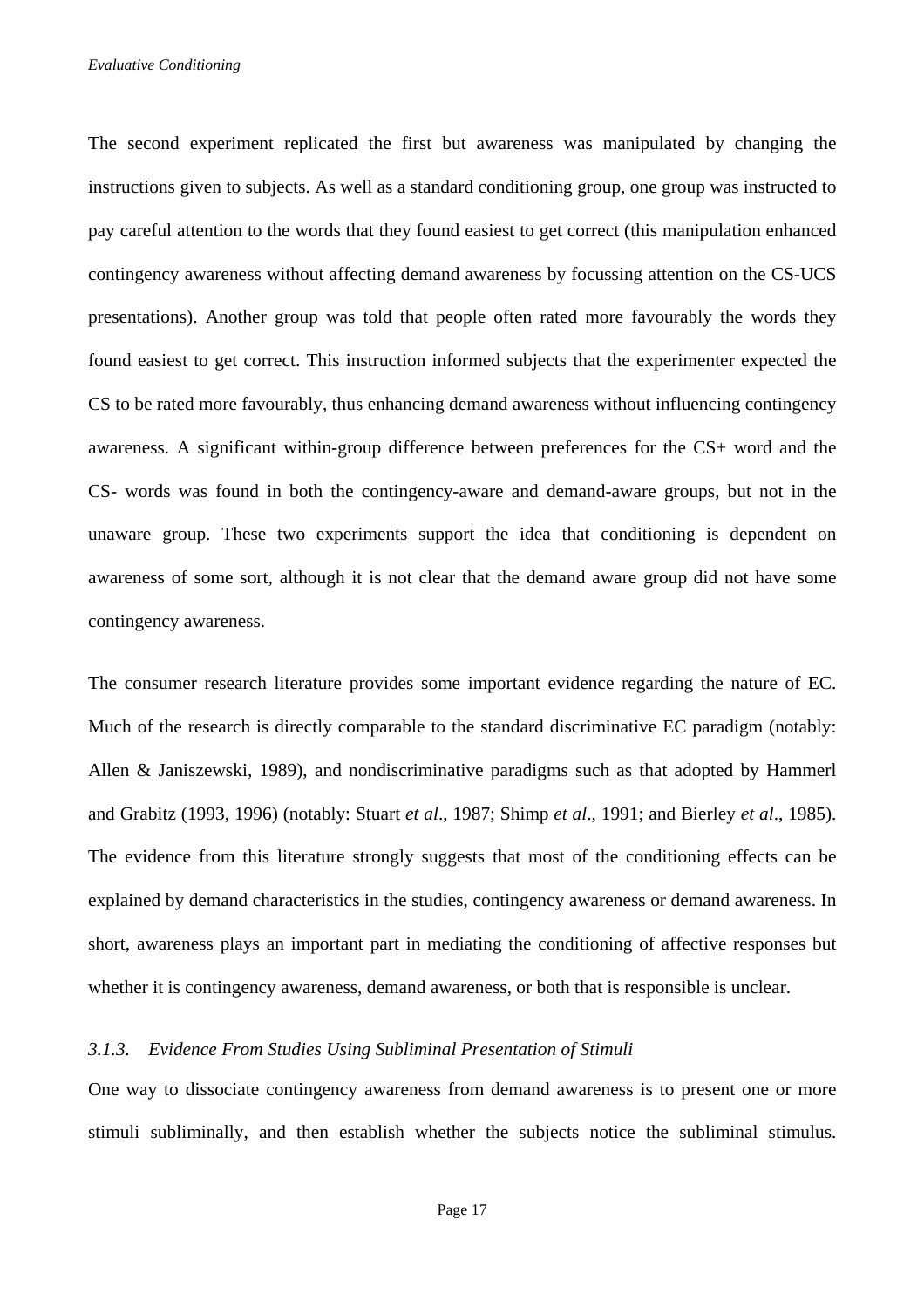Krosnick, Betz, Jussim and Lynn (1992) reported a study in which a target stimulus (a person) was primed by subliminal presentations (either 13ms or 9ms) of either a positive or negative affectarousing image. Following the presentations, subjects rated the target person along a number of affective dimensions. The first experiment revealed significant differential responses to the target person dependent upon the emotion evoked by the subliminal prime but the authors had methodological reservations about the experiment. Experiment two addressed these reservations but revealed nonsignificant multivariate results (however, univariate analysis of the different affect scales revealed significant effects). The authors took no measure of the *change* in evaluation across conditioning and so there is little to suggest that these results represent associative learning rather than a simple priming effect (see Field & Davey, 1998).

De Houwer, Hendrickx and Baeyens (1997) report several experiments in which the UCS was presented subliminally (for 28.571 ms). Affectively neutral words, and nonwords, were used as CSs, and affectively positive and negative words acted as UCSs. The UCSs were masked by a row of *X*s presented for 500 ms. In all experiments, subjects rated how each CS word made them feel by indicating a number between -10 (very negative) and +10 (very positive). Both a *subjective* and *objective measure* of contingency awareness was used. The subjective measure looked at whether subjects had noticed anything odd during the experiment that was not mentioned in the instructions (the instructions did not mention the affective UCSs). De Houwer *et al*. argued that if subjects report nothing unusual then they could not have consciously perceived the UCSs. The objective measure was a detection task in which subjects were re-exposed to the conditioning phase, but told to look out for the UCSs. After each presentation of the CS, subjects noted the valence of the proceeding word. Subjects performing above chance on this task were classified as aware. As with Krosnick *et al*.'s study, no attempt was made to assess whether subjects were aware of the emotion elicited by the UCSs. Subjects could be aware of the effect that the UCS has on them without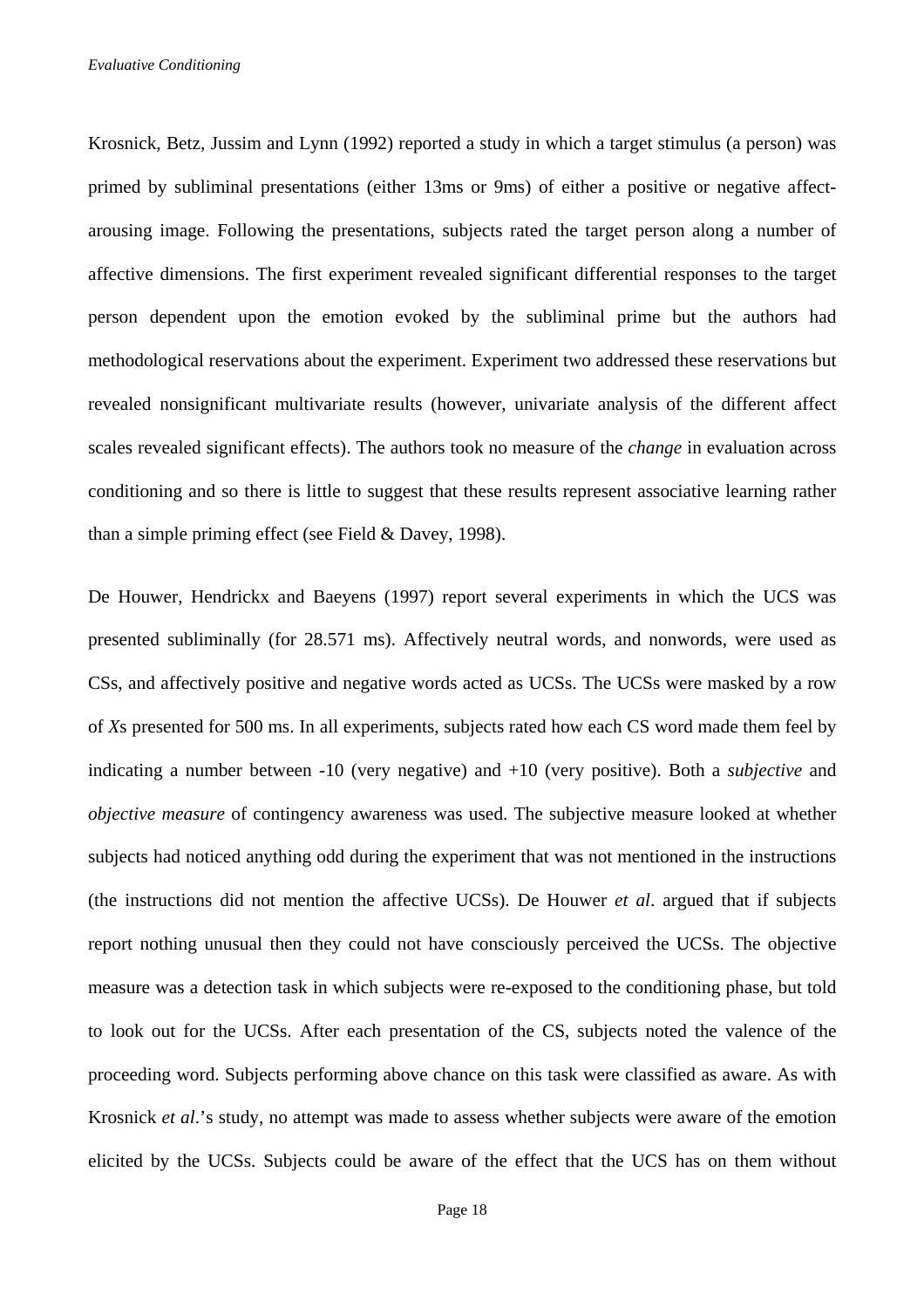consciously perceiving it *visually*. This awareness would need to be measured to ensure that conditioning occurred outside of all conscious awareness.

The first of the four experiments failed to replicate the significant conditioning effects found by De Houwer, Baeyens and Eelen (1994). When analysing the two studies together, De Houwer *et al*. found no significant differences between the studies and concluded that the later was due to sampling variability. However, they acknowledged that their original success could also have been due to chance. The second experiment revealed significant differential responding, but both sets of CSs were rated fairly neutrally (mean for N-L pairs  $= 1.12$ , mean for N-D pairs  $= 0.61$ ) regardless of the affective value of the UCS. Both sets of CSs were rated slightly positively, and given that baseline ratings were not taken before conditioning, this result cannot be taken as evidence that CSs *acquired* the valence of the UCS. Instead of randomly assigning CSs to UCSs, experiment 3 used fixed lists of CS words that were counterbalanced across. Analysis of subjects classified as unaware revealed evidence of discriminative learning but as with experiment two, all of the mean ratings were positive regardless of the value of the UCS (ratings ranged between 0.65 and 1.75). The significant conditioning effect was present in *only one* of the CS word-lists and item analysis revealed a nonsignificant effect of the type of UCS paired with a CS ( $p < 0.10$ ). Experiment 4 combined the designs of experiments 2 and 3 but revealed no evidence of conditioning.

In three out of the five experiments (including De Houwer, Baeyens and Eelen, 1994), successful conditioning of contingency-unaware subjects was reported but in one of these experiments the effect was dependent on the CSs used. Two studies failed completely to find evidence of conditioning. A meta-analysis on the data, conducted by De Houwer *et al*., indicated a significantly reliable conditioning effect but with a relatively small effect size  $(r = 0.21)$ . It is noteworthy that there is a distinction between statistical importance of an effect and the substantive importance of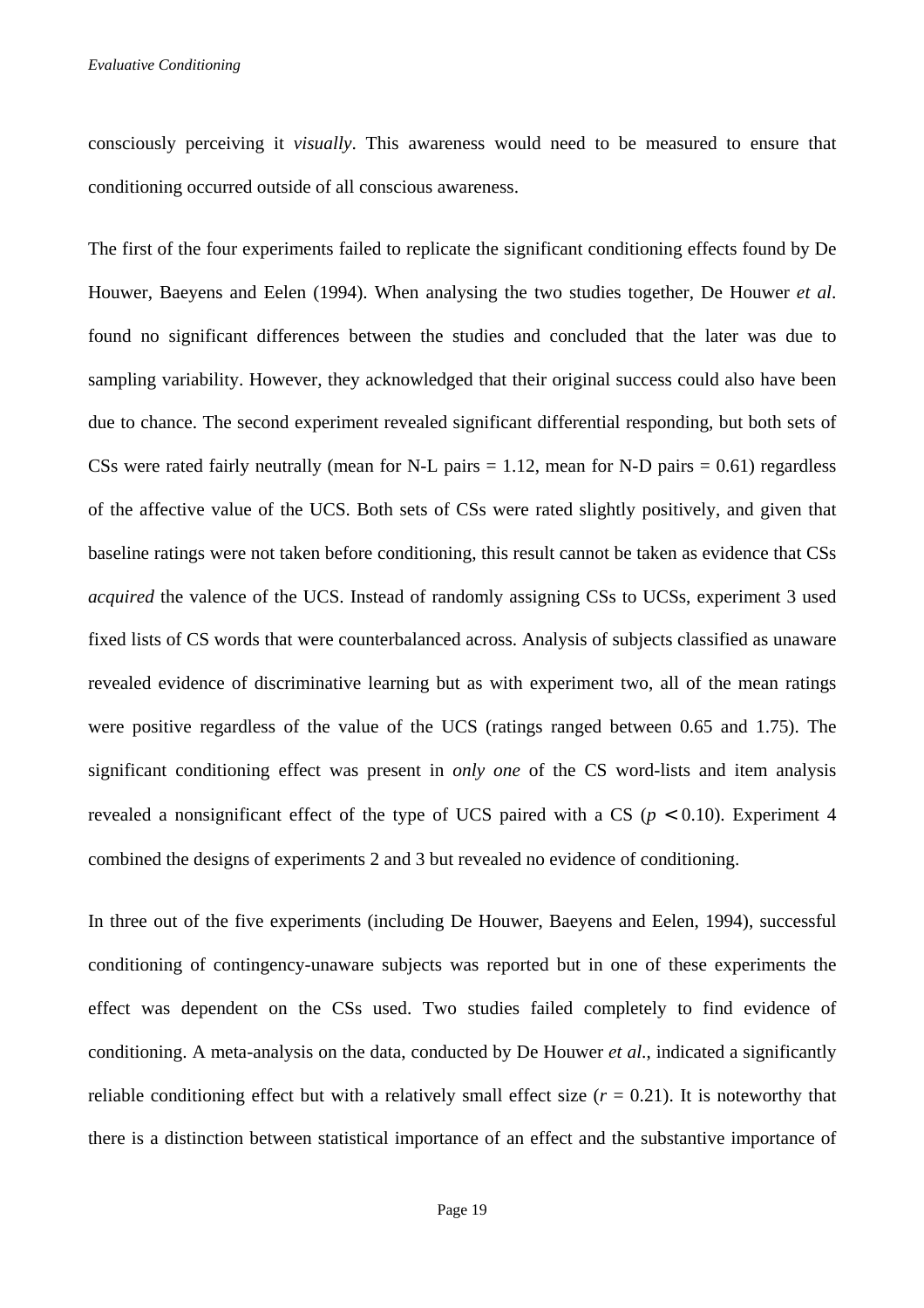an effect. Although, this meta-analysis reveals a statistically important effect, the small effect size implies an effect of little practical importance. Nevertheless, these studies offer some evidence that EC can occur without contingency awareness but the process is not robust.

## **3.2. Evidence for EC studies using Gustatory Stimuli**

Although the evidence from studies using visual stimuli is controvertible, there is a considerable body of work on EC using tastes. The taste paradigm combines the autonomic discrimination paradigm and visual EC paradigm: subjects experience two neutral tastes (CSs), one paired with a liked or neutral taste (water alone or with sugar added) and the other paired with a disliked taste (typically Tween20). Unlike the visual paradigm, the same CSs and UCSs are used across subjects and CSs are counterbalanced. This paradigm is important because the counterbalancing of CSs across UCSs rules out the artefact described by Field and Davey (1997, in press). Awareness has typically been measured using recall measures (e.g. Baeyens, Eelen, Van den Bergh & Crombez, 1990b; Baeyens, Crombez, Hendrickx, & Eelen, 1995) in which subjects are asked to identify which flavour was presented together with the nice or nasty taste. Typically very few subjects identify the correct CS flavour. Despite criticisms of this paradigm (see Field and Davey, 1997, 1998) these few studies do offer much better evidence that evaluative learning (about tastes) may not require conscious awareness of contingencies. For one thing it seems that subjects have particularly poor memory for the reinforcement history of flavours especially when identifying the medium in which a flavour was presented (Boakes, Stevenson & Prescott, submitted). This evidence suggests that the lack of awareness found in EC studies using flavours is due to specific difficulties in encoding flavour properties (See Stevenson, Boakes & Single, submitted). The fact that tastes appear unique in their encoding properties suggests that EC might mimic autonomic conditioning in that although conditioning usually occurs only in the presence of contingency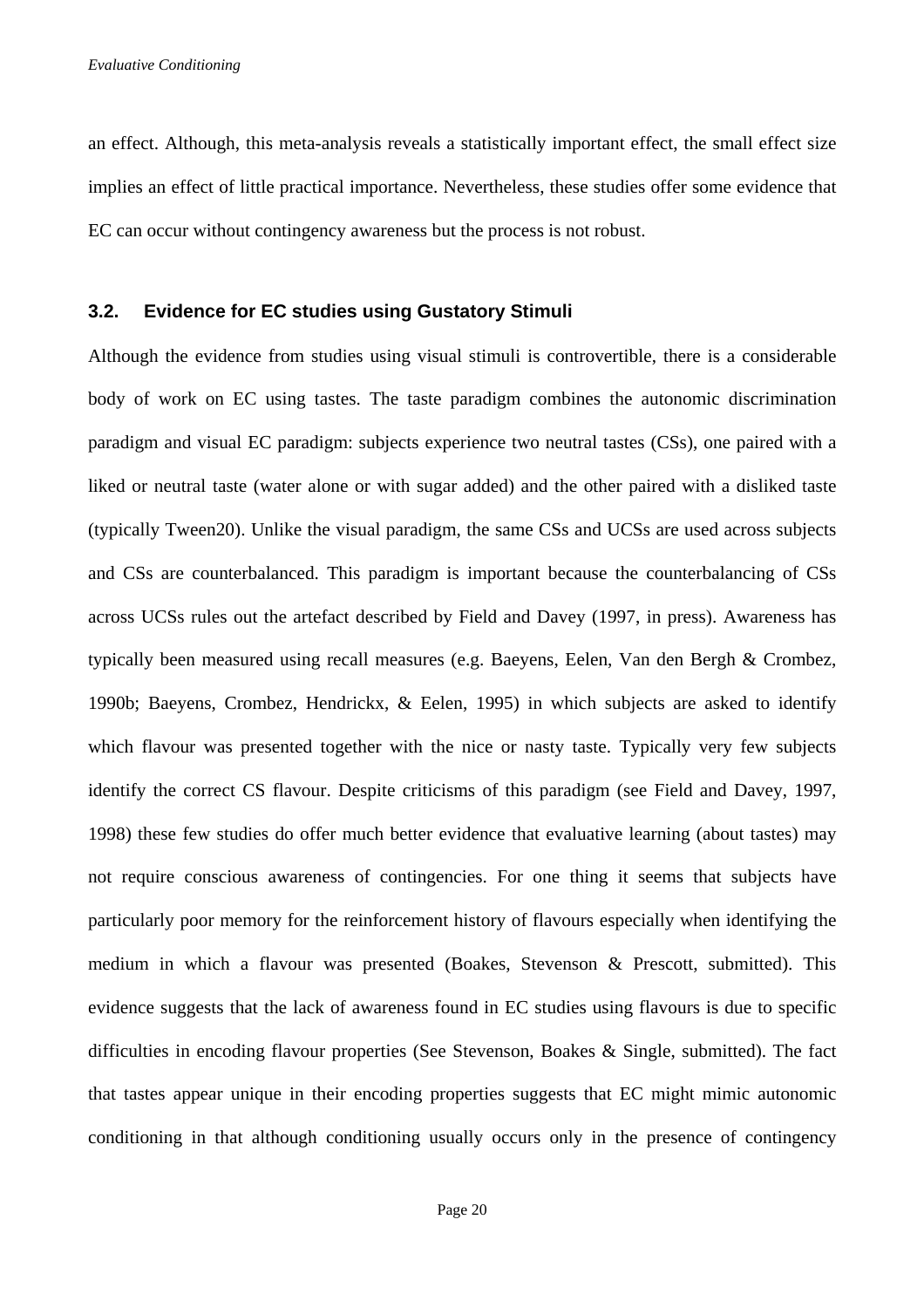awareness, ecologically relevant associations can be learned without this awareness. Tastes represent a particularly important stimulus to an organism because of the possibly fatal consequences of ingesting a harmful substance and beneficial consequences of ingesting healthy substances. Theoretically, it makes sense that it is important to learn about tastes in a spontaneous way and this may be best achieved by learning without conscious control (Zajonc, 1980 makes a similar point regarding affect).

## **3.3. Measurement Issues in EC: Some Recent Findings**

Shanks and St. John (1994) have noted that if a substantial time elapses between the test procedure and the measurement of awareness, there will be room for forgetting. In a study aimed at investigating this forgetting period, Fulcher and Cocks (1997) paired a series of pictures of flowers (CSs) with positive, negative or neutrally valenced words (UCSs). CSs and UCSs were counterbalanced across conditions making the procedure similar to the autonomic paradigm. After conditioning, one group rated the CSs before a recall awareness measure, a different group skipped the rating stage and recalled the UCS words immediately after conditioning. Subjects who rated the CSs before recall were significantly worse at recalling the UCS words than those who recalled the UCSs immediately, demonstrating that postconditioning assessments of awareness *underestimate* the level of awareness during conditioning. Fulcher and Cocks also found that when only the contingencies of which subjects were unaware were analysed there was no conditioning effect conditioning occurred only in contingency-aware subjects. Apart from supporting the position that contingency awareness is necessary for EC to succeed, this study illustrates that the way in which awareness is measured can influence whether or not a subject is categorised as being contingencyaware or –unaware.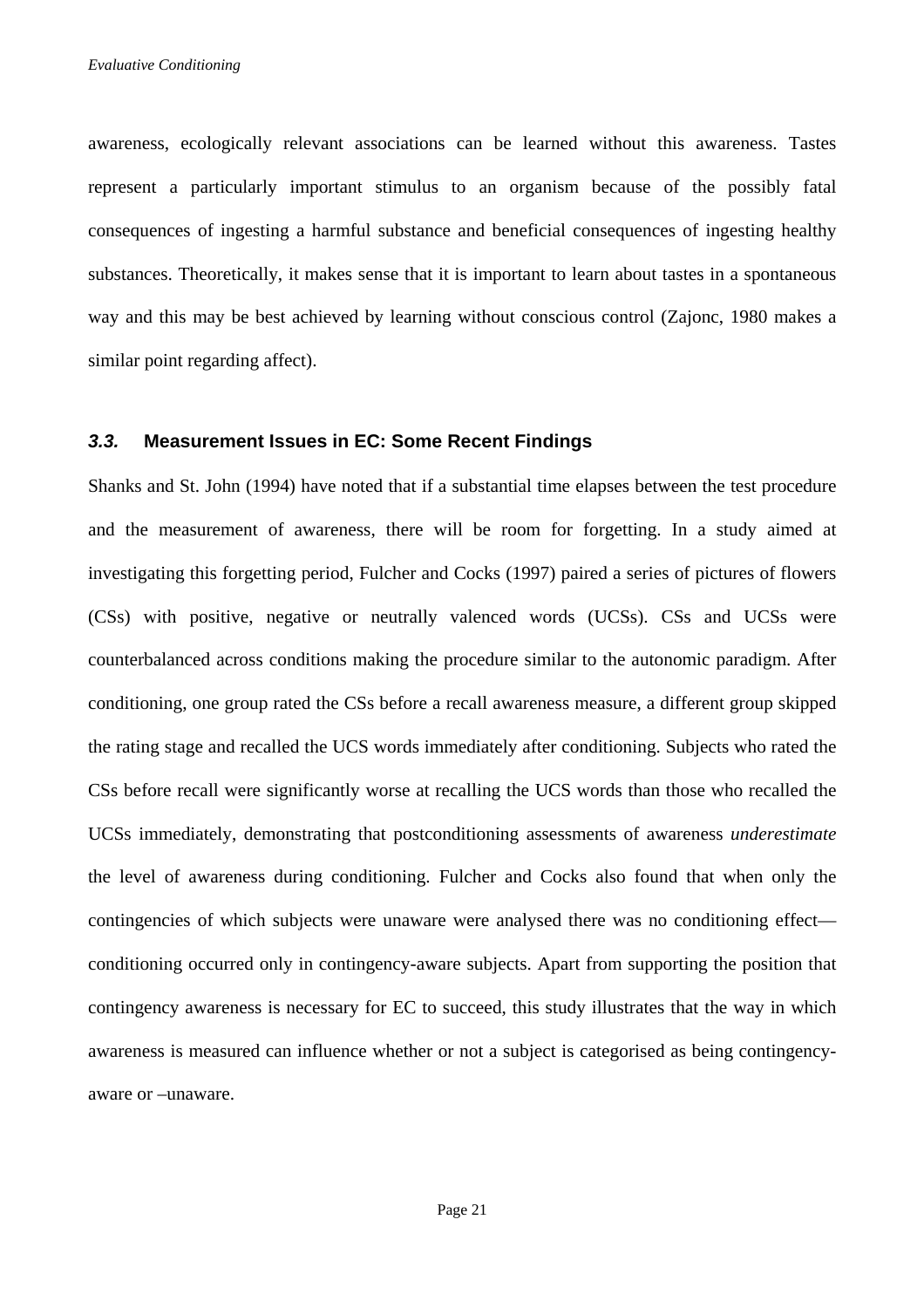This study has important implications for evaluative conditioning experiments because awareness is generally measured after a test stage, therefore, these studies are not capturing 'hot-awareness'. This finding implies two things: (1) most EC studies have underestimated levels of awareness; and, (2) subjects classified as unaware of the contingencies may be aware during conditioning (and even at test) but performed poorly on awareness measures because of the interval between conditioning and the awareness measure. Baeyens *et al*.'s (1990a) method of concurrent measurement overcomes this problem, however, this procedure itself might heighten awareness making it difficult to obtain information about contingencies of which a subject is unaware.

## **4: Empirical Findings**

## **4.1. Rationale**

The evidence for the role of awareness in EC is complex, not least of all because many of the studies use non-comparable measures of awareness. Some studies have settled for measures of demand awareness, whereas others have focussed specifically on contingency awareness. The only common theme is that awareness has been measured in terms of verbalizable knowledge. Baeyens, De Houwer, and Eelen (1994) believe that awareness in EC should be linked to subjective, phenomenological experience and so verbal measures of awareness are sufficiently sensitive, however, they are insensitive according to Shanks and St. John's (1994) sensitivity criterion. Although verbalizible knowledge is a suitable start-point, Fulcher and Cocks have shown how the degree to which subjects can verbalise their knowledge is influenced by when awareness is measured. Verbal measures of awareness may also be influenced by subjects' reluctance to report knowledge of which they are unconfident. This observation may be true even in experiments where stimuli are presented subliminally (although De Houwer et al.'s, 1997, objective measure is likely to overcome this problem). The problem of having a paradigm that includes a period of forgetting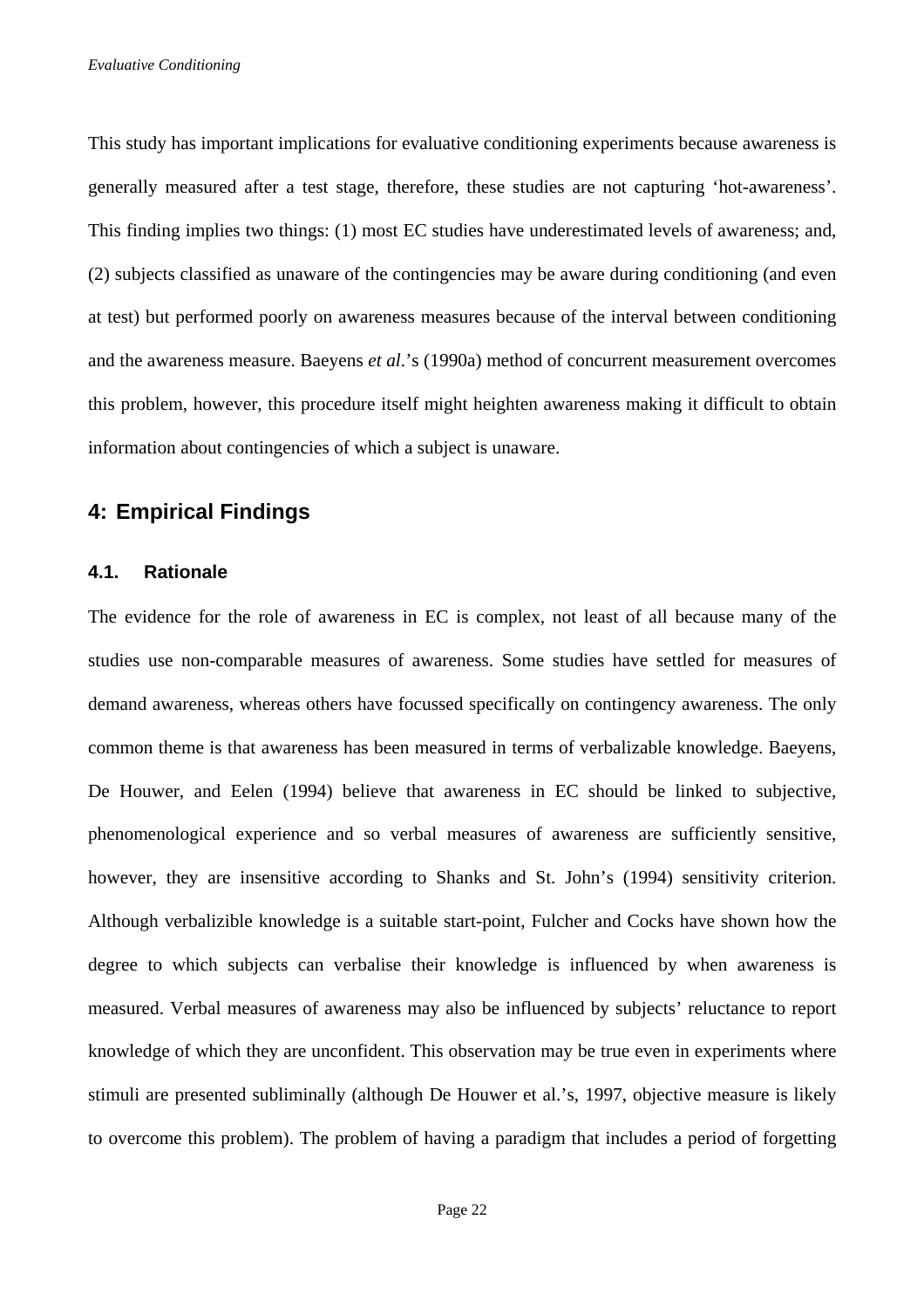means that nearly all of the studies so far described are likely to have underestimated contingency awareness to some degree. This problem is not trivial because it prevents dissociation between evidence from subjects who were truly contingency-unaware and those who were contingency aware at some level but could not verbalise the knowledge they posses. Therefore, future work should aim to increase the sensitivity of verbal awareness measures, to reduce the period between conditioning and measurement of awareness, or to use alternative nonverbal measures.

Although this paper is primarily a review of the conditioning-without-awareness literature some empirical results will be presented that highlight the issues raised in this paper regarding the accuracy of verbal measures. Specifically it addresses the need to increase the sensitivity of verbal measures of contingency awareness. Baeyens *et al*.'s (1990a) study was partially replicated (awareness was measured only postexperimentally). The strong awareness measures employed by Baeyens *et al*. (see earlier) was compared against a more sensitive measure of awareness that relied on recognising CS-UCS contingencies. The awareness measure used was a recognition procedure, in which subjects distinguish real CS-UCS pairings from fake pairings containing the same CS and a different UCS of the same affective value as the real UCS. It seems reasonable to assume that if subjects can successfully discriminate, at a better than chance level, between the real and fake CS-UCS pairings, then they must possess some knowledge of the CS-UCS contingencies. The rationale was two-fold. First, the more sensitive awareness measure should provide more accurate classification of contingencies, resulting in more accurate data regarding whether EC can occur without contingency awareness. Second, this experiment should show that subjects in EC studies have greater contingency knowledge than previously used awareness measures suggest.

## **4.2. Method**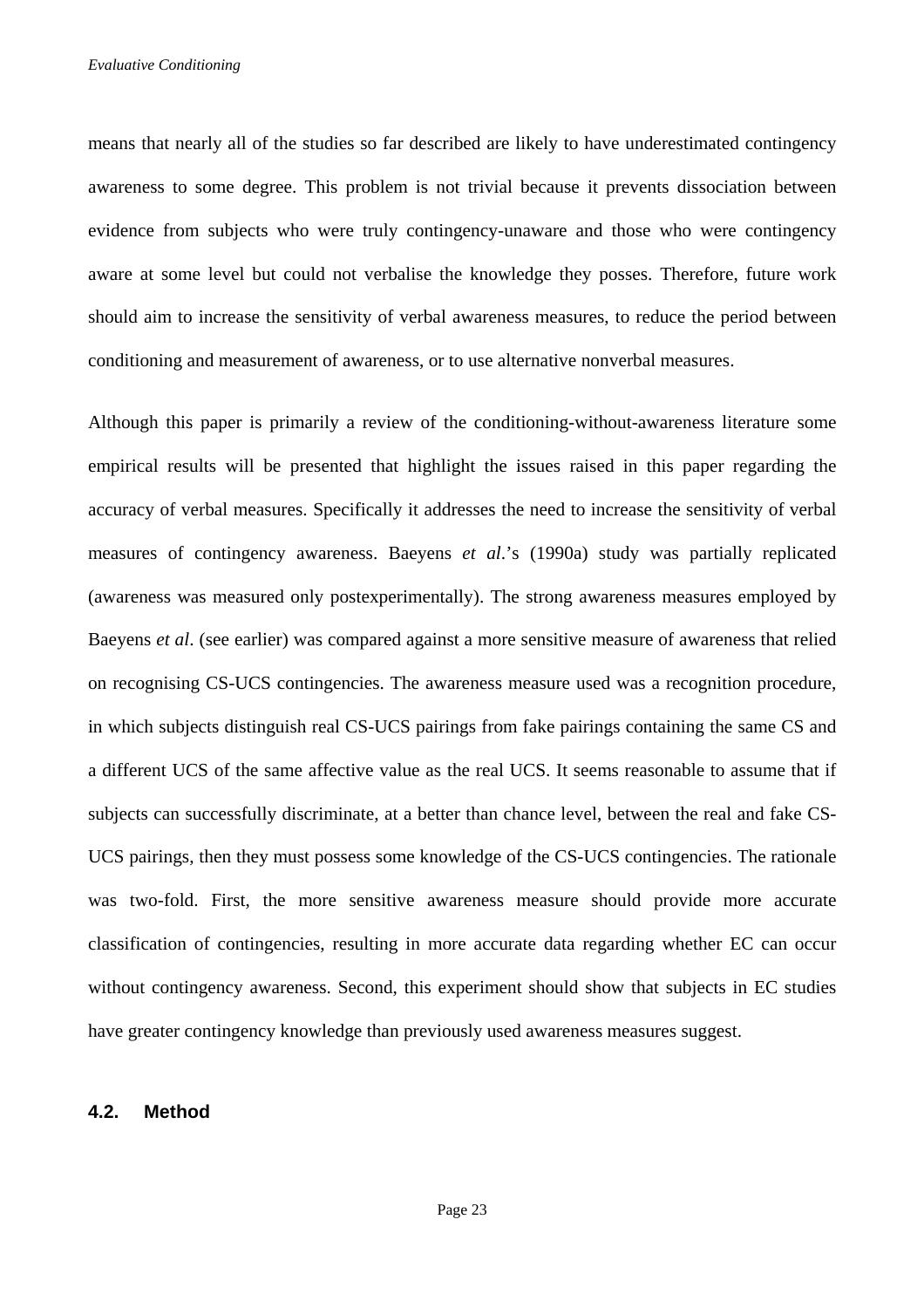*Subjects*: Thirteen subjects were used in all: five females and eight males. Their ages ranged from 19 to 27 years with a mean age of 21.38 years ( $SD = 2.26$  years).

*Stimulus Material*: As with Baeyens *et al*.'s (1990a) experiment, colour photographs of human faces were used a CSs and UCSs. These photographs were scanned into a computer.

*Procedure*: The procedure used was ostensibly the same as that described for Baeyens *et al*. (1990a) (see earlier) except that the whole test was automated on a computer rather than using slide projections and image prints. The other differences were that only six stimulus pairs were used rather than nine and that the interval between stimuli in a pair was smaller (200 ms).

*Preconditioning*: Subjects rated 70 colour images of human faces on a computer screen using a scale ranging from  $-100$  (dislike) through 0 (neutral) to  $+100$  (like). Subjects were assured that their ratings would be strictly confidential and were asked to be completely honest about their judgements. They were also told to rely on their first, immediate and spontaneous reaction to each picture.

The two most highly rated faces and the two lowest rated faces were used as UCSs and eight neutral images (images with ratings close to zero) were used as six CSs and two control UCSs. CSs were randomly assigned to a UCS making six CS-UCS pairs:  $2 \times$  Neutral-Like (N-L);  $2 \times$  Neutral-Dislike (N-D); and  $2 \times$  Neutral-Neutral (N-N).

*Conditioning*: The six CS-UCS pairs were then presented 5 times each in a semi-randomised order Each stimulus appeared on the screen for 1 second, the interval between stimuli in a was 200ms the inter-trial interval was 8 seconds.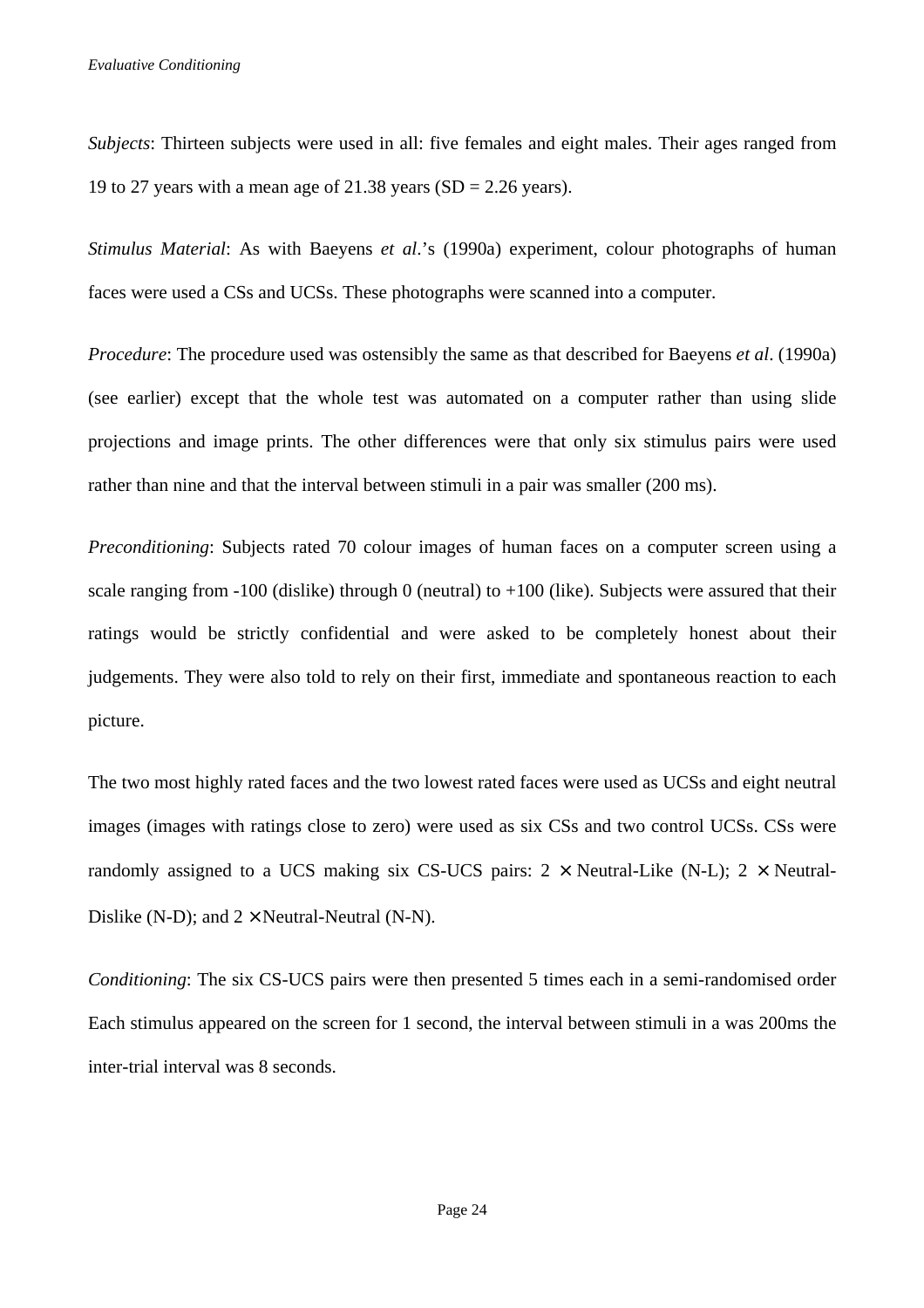*Postconditioning:* In this stage the CSs and UCSs used during conditioning were rated using the same scale as the preconditioning stage. To eliminate the chance possibility of CS-UCS pairs appearing consecutively at this stage, the stimuli were presented in blocks (namely all of the CSs followed by all of the UCSs or vice versa). Stimuli within each block were presented randomly.

*Awareness Measures*: There were two measures of contingency awareness used: A *strong* measure and a *recognition* measure. The strong measure was similar to one of the measures used by Baeyens *et al*. (1990a) and is called 'strong' because it measures precise knowledge of contingencies in a fairly strict way. Subjects were presented with each CS and asked to pick out the UCS from all of the remaining CS and UCS pictures. Subjects indicated whether they were *Completely Sure*, *Rather Sure*, *Rather Unsure* and *Completely Unsure* of their choice. The recognition measure differed in that subjects were expected only to differentiate actual CS-UCS pairings from decoy CS-UCS pairings. Subjects were presented with several pairs of faces. Each pair appeared in random order in the centre of the computer screen. Some of the pairs displayed were actual CS-UCS pairs from the conditioning stage, whereas others were pairs containing a genuine CS but a decoy UCS. The decoy UCS faces were selected from the preconditioning stage to have the same affective value as the actual UCS used during acquisition — however, none of these decoy UCSs actually appeared during conditioning. There were 12 pairs presented in this stage: the six actual pairs from acquisition ( $2 \times N$ -L,  $2 \times N$ -D,  $2 \times N$ -N) and six decoy pairings. Subjects were asked to indicate, for each pairing, whether they definitely remembered seeing that pair during the presentation stage (*Recognise*), whether they had a gut-feeling that they had seen the pair but did not remember it (*Know*), or if they definitely knew that they had not seen that pair (*No*). The order of awareness measures was counterbalanced.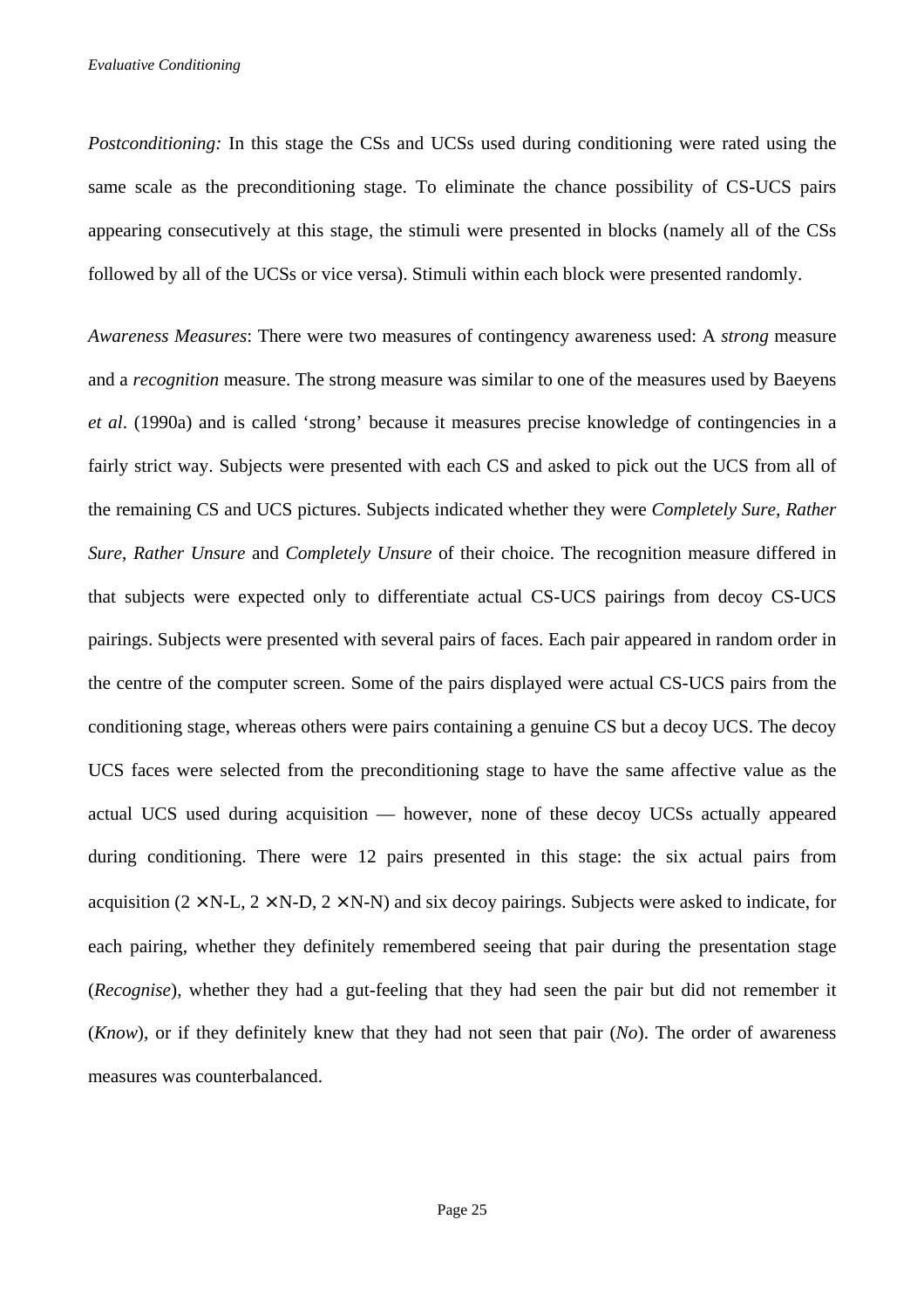For the strong measure, a contingency was classified as *aware* (i.e. the subject was aware of that contingency) if the subject could identify the exact UCS with which the CS was paired during conditioning or chose one of the same affective value. For the recognition measure, a contingency was classified as *aware* if two conditions were met: (1) the subject indicated that they recognised or had a feeling that they had seen the actual CS-UCS pairing during conditioning, and (2) the subject indicated that they definitely had not seen the decoy pairing for that CS.

#### **4.3. Results**

#### *4.3.1. Comparison of the awareness measures*

Table 1 shows the classification of contingencies for both the strong awareness measure and the recognition awareness measure. Of the 52 decoy pairings shown in the recognition procedure, only three pairings were given false positive responses (i.e. subjects said they recognised, or had a feeling they had seen the pairing when in fact they had not). This number is only 5.8% of the decoy pairings. Of these false positives, two were definitely recognised and the remaining one was a *know* responses (indicating that the subject merely had a feeling they had seen the pairing). These statistics show that subjects were capable of accurately distinguishing between pairs they had seen during the conditioning stage, and decoy pairs that they had not seen.

#### **Insert Table 1 About Here**

For the strong awareness measure, Table 1 shows that only 22 of the 52 affective pairings used (subjects were not required to identify the N-N pairings) were correctly identified  $(42.3\%)^4$ indicating that subjects were aware of these contingencies. For the remaining 30 contingencies, subjects chose the incorrect UCS indicating a lack of awareness. Using the recognition measure,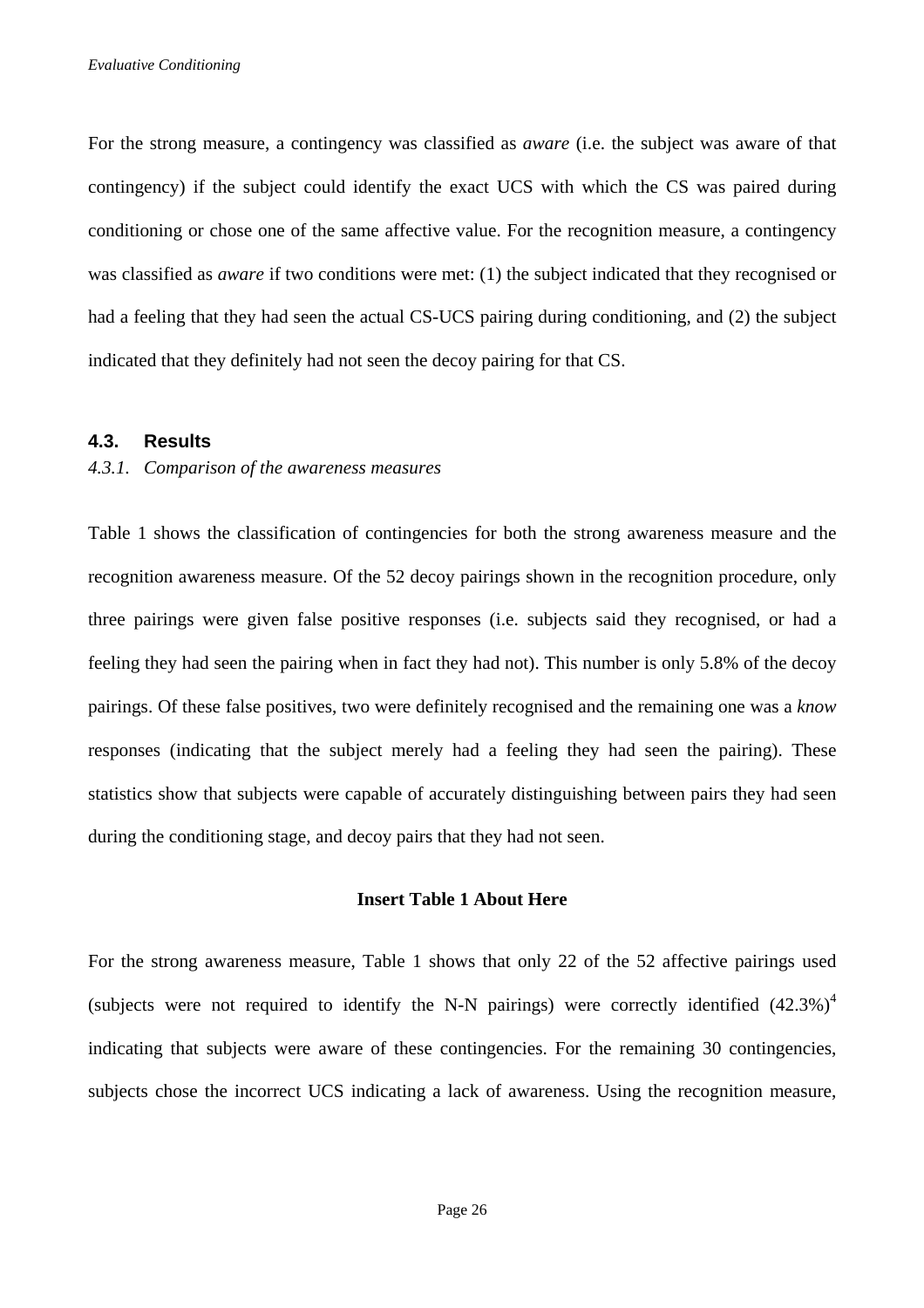more than twice as many CS-UCS contingencies were classified as 'aware' (45 contingencies or 86.5%). In terms of agreement between the measures, of the 22 contingencies classified as aware by the strong measure, 21 were similarly classified by the recognition measure<sup>5</sup>. There were only 6 pairings classified as *unaware* by both measures. A binomial test performed on the percentage of contingencies classified as aware and unaware by the recognition measure compared to the strong measure revealed a significant difference  $(p < 0.001)$ . This result indicates that the recognition measure classified significantly more contingencies as 'aware' than the strong measure. In addition, the inter-rated reliability of the scales was extremely low ( $\kappa = 0.136$ ,  $p > 0.05$ ) indicating that there was a high level of disagreement between the scales.

These data demonstrate very simply how different measurement techniques lead to large differences between whether a subject is deemed aware or unaware of a contingency. When subjective verbal measures are used there is a danger that insensitivity within the measure leads to the erroneous conclusion that an effect has occurred in the absence of awareness simply because aware subjects are incorrectly classified. Subjects in EC studies posses more contingency awareness than strong measures indicate.

## *4.3.2. Exploratory Findings from the Recognition Measure*

 $\overline{a}$ 

This study is the only EC study to employ a recognition measure of awareness that seeks to tap both verbalisable knowledge and more implicit knowledge. As such, the results of the recognition awareness measure are pertinent to the issue of whether conditioning can occur within the absence of contingency awareness. Table 2 illustrates the number of contingencies that subjects recognised,

<sup>&</sup>lt;sup>4</sup>This finding indicates fairly low levels of specific awareness and the overall analysis revealed no significant conditioning effects.

<sup>&</sup>lt;sup>5</sup> The one contingency that was classified as *unaware* by the recognition measure was recognised by the subject but was classified as unaware because the subject had a feeling that he had seen the decoy pair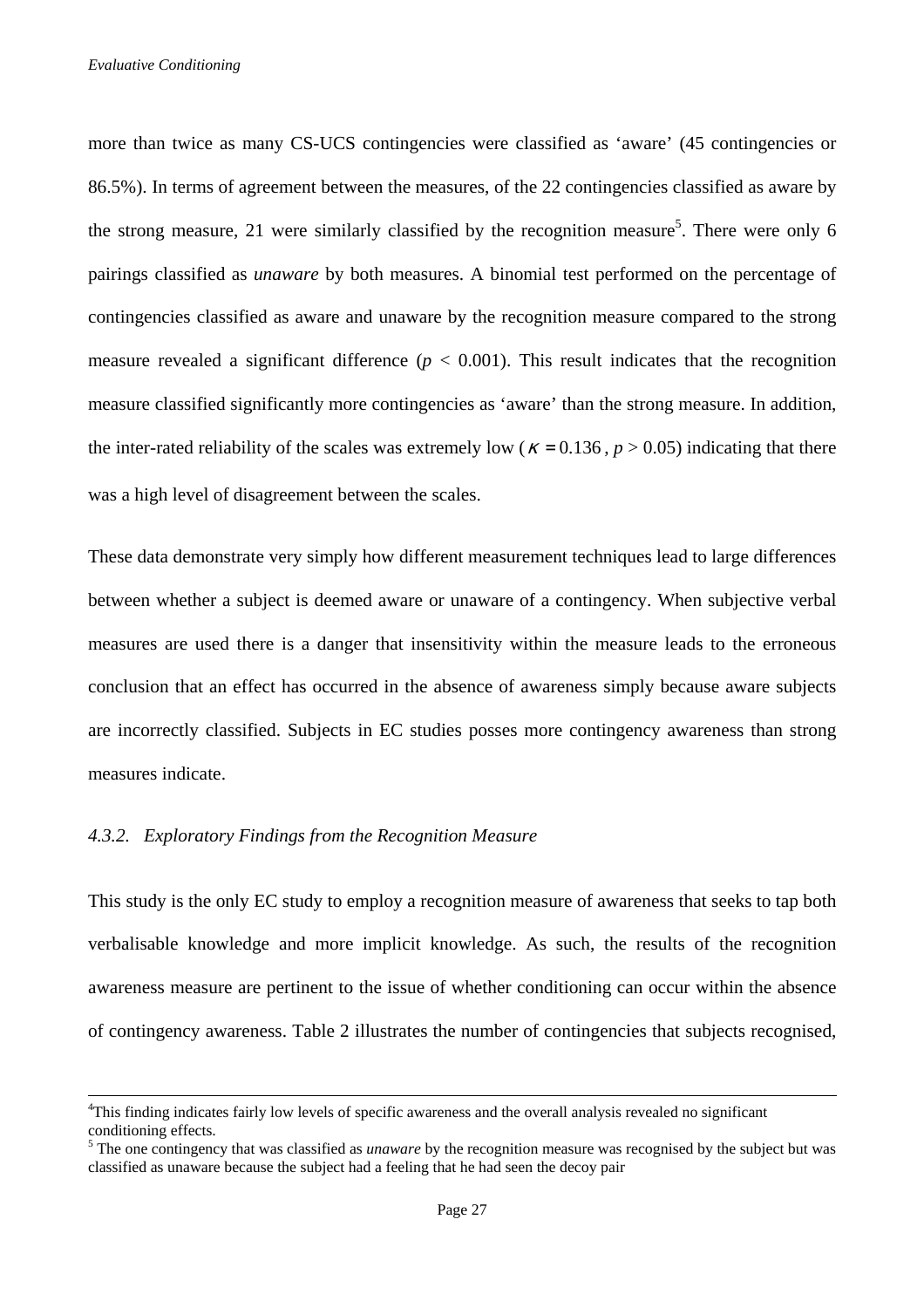the number that subjects had a feeling they had seen, and those that subjects were unaware of — the results of the strong awareness measure are also included. Of the contingencies classified as aware by both measures, 71.4% were definitely recognised using the recognition measure. However, a much lower proportion (45.8%) of the contingencies classified as unaware by the strong measure were recognised using the recognition measure, with the remaining 54.2% being classified as 'know' responses. These proportions are significantly different using a binomial test ( $p < 0.001$ ). This result suggests that the strong measure is not sensitive enough to detect awareness of contingencies that subjects have only a feeling that they have seen because proportionately more of these contingencies are misclassified by the strong measure. Therefore, by tapping verbalizable knowledge in the 'traditional' way, EC researchers are ignoring a great deal of information possessed by subjects.

## **Insert Table 2 About Here**

Figure 1 shows the average change in ratings (postconditioning rating minus preconditioning rating) of CSs paired with liked and disliked UCSs. These changes are calculated relative to the changes observed in the control CSs paired with neutral UCSs. These changes are grouped according to whether the subject was explicitly aware of the contingency (recognise) or whether they just had a feeling that they had seen the contingency (know). Data for contingencies of which subjects were unaware are not presented because of the low number of cases (there was only one N-N control contingency that fell into the unaware category). Figure 1 shows that when subjects were explicitly aware of the contingencies, then CSs paired with liked UCSs were rated more positively compared to control CSs after conditioning, and CSs paired with disliked UCSs were rated more negatively compared to control CSs after conditioning. When subjects had only a feeling that they had seen a CS-UCS pair during conditioning no such effect was observed, instead CS rating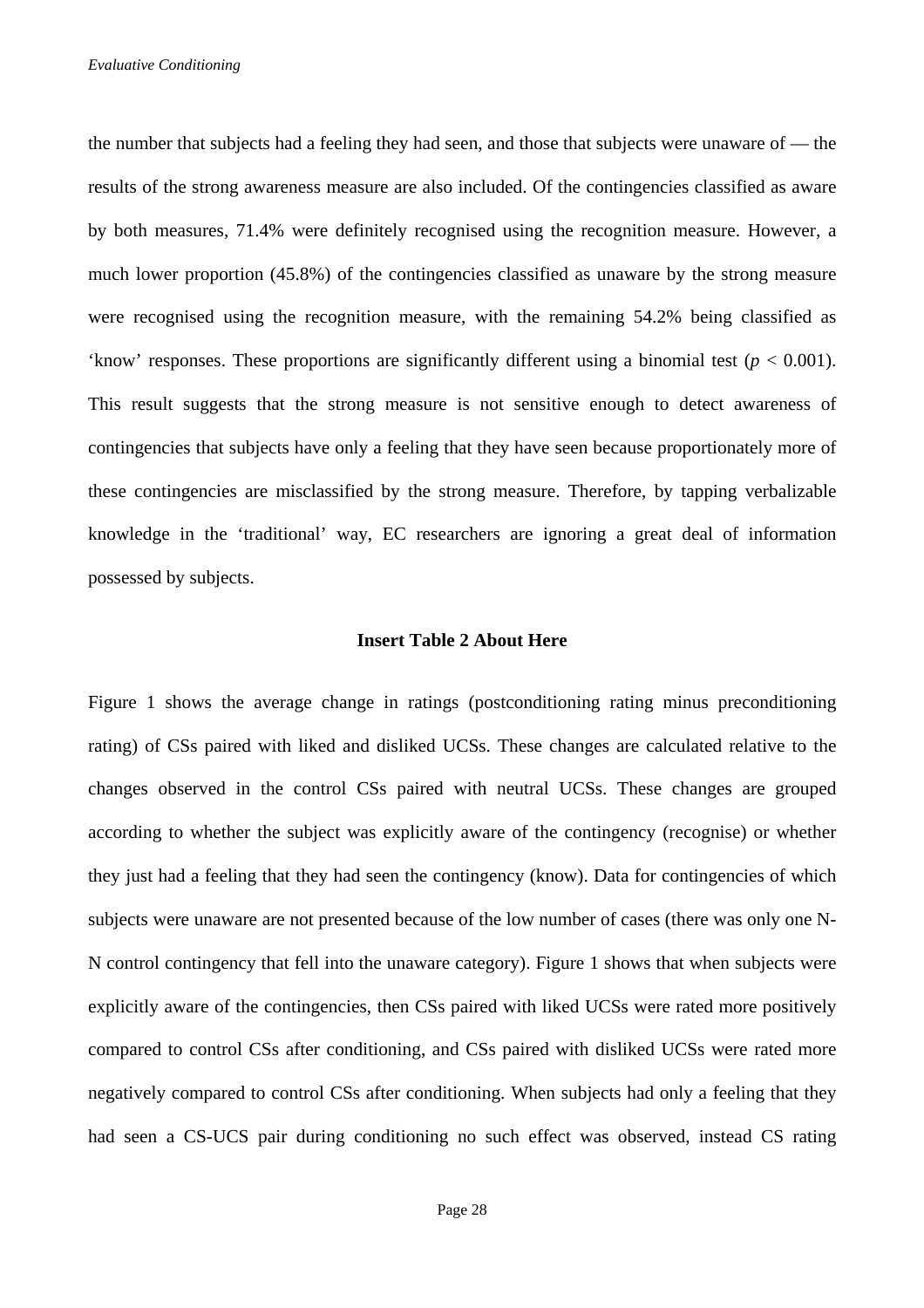increased relative to the control CS ratings regardless of the type of UCS used during conditioning. In the few pairings of which subjects reported being unaware, CS ratings shifted very little regardless of whether a liked UCS ( $\overline{X} = 0.00$ ) or disliked UCS ( $\overline{X} = -5.00$ ) was used during conditioning.

The *post hoc* nature of the awareness measures means that awareness is not manipulated in a systematic way. As such, the contingencies experienced by a subject could all fall into a single category (e.g. recognised) or several categories (some may be recognised while others are not) and that the pattern of contingency awareness is not consistent across subjects. This highlights the important point that subjects all had some degree of contingency awareness (no subjects had all of their contingencies classified as unaware by the recognition measure). However, this poses statistical problems because data from a subject may contribute more to one measure of awareness than another. If the missing data were replaced with variable means, then there was a significant main effect of UCS Type  $[F (2, 24) = 3.70, p = 0.040]$  and Bonferroni contrasts revealed a marginally significant difference between N-L and N-D pairings  $[F(1, 12) = 4.79, p = 0.049]$  for contingencies that were recognised. However, this analysis cannot *and should not* be taken as evidence that differential conditioning between N-L and N–D pairs was established, because the replacement of missing data was substantial. These statistical problems apply to any study in which awareness is assessed as a *post hoc* measure and nearly all of the EC literature has measured awareness in this way (indeed Baeyens *et al*., 1990a, were aware of this problem). As such, the data here are not presented as evidence that EC occurs only in the presence of contingency awareness, because there were too few contingencies of which subjects were unaware to draw any meaningful conclusions. Figure 1 suggests that there may even be a distinction between responding to contingencies of which subjects have explicit awareness and those of which subjects have only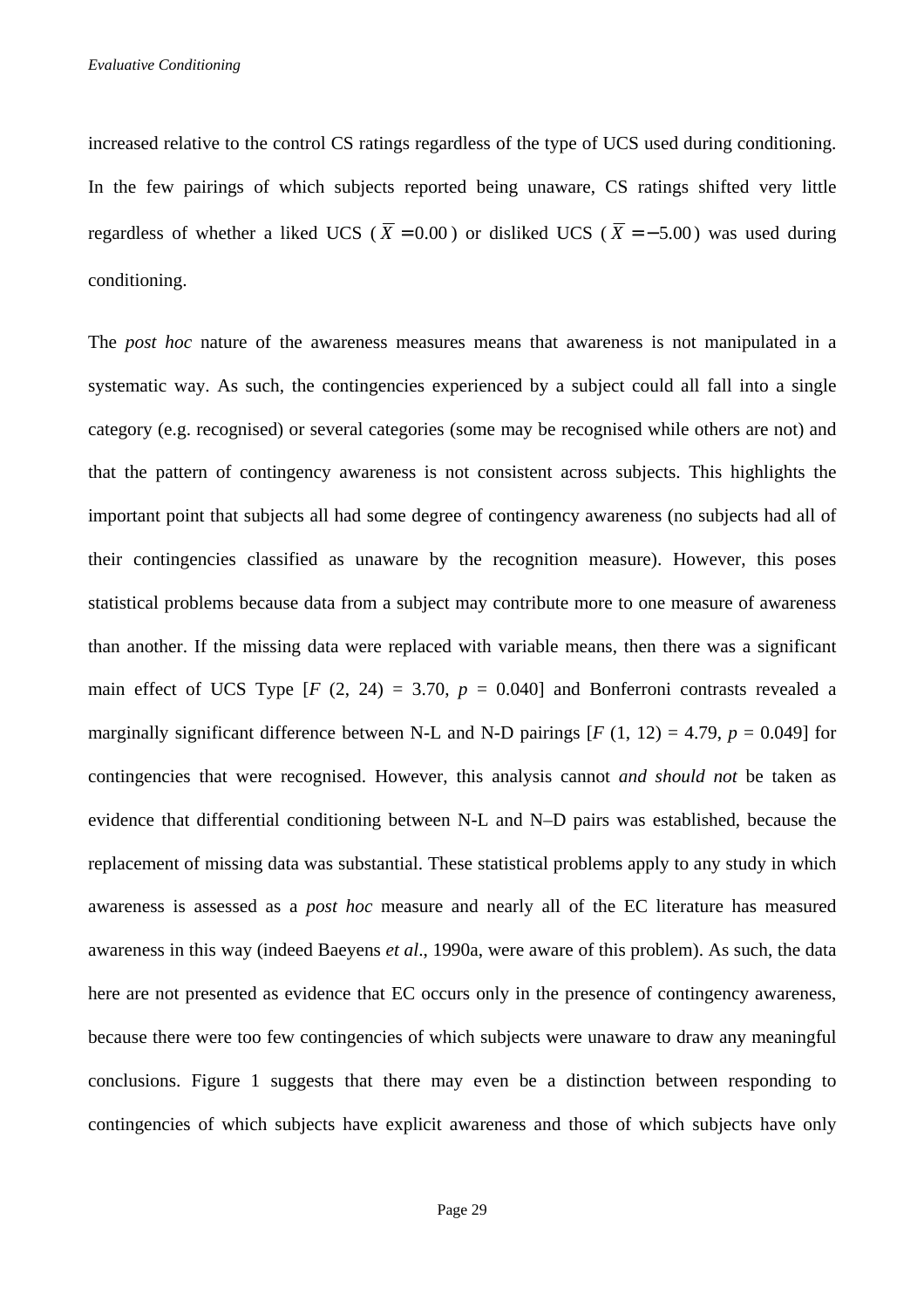implicit knowledge. However, the post hoc measures ensure that this interesting prospect must be speculative until a more systematic study can be done.

# **5: Conclusions**

The data from the recognition awareness measure illustrate several points of general interest. (1) the *sensitivity* criterion of Shanks and St. John (1994) should be considered by any researcher interested in gauging awareness of experimental manipulations, contingencies or learning. The data presented here illustrate how different measures can lead to quite different conclusions regarding the awareness of subjects during experiments. For one thing it seems as though asking subjects to verbalise conscious knowledge may be a relatively insensitive measure of awareness that overlooks some of the knowledge that subjects posses. (2) to draw meaningful conclusions about whether awareness is necessary for a process to occur, it is imperative to try to manipulate awareness in a systematic way rather than merely measure it *post hoc*. There is a case for drawing conclusions from studies in which all subjects are unaware of all contingencies (i.e. subliminal conditioning), however, it is imperative that sensitive measures are used to ascertain that subjects were truly unaware. In addition, to verify that learning is associative, effects must be compared to nonpaired control groups. If awareness is not manipulated in a systematic way then accurate statistical analysis of the data is, in the majority of circumstances, going to be impossible. (3) there is tentative evidence that verbalizable knowledge of contingencies may lead to conditioning whereas nonverbalizable (a gut-feeling) knowledge may not. This finding suggests that there may be a threshold of awareness above which conditioning occurs. Hence, contingency awareness is not linearly related with the strength of conditioned responses. This implication has dramatic ramifications because many EC studies in which contingency awareness is measured have used an index of awareness that is assumed to correlate with CRs (e.g. Baeyens *et al*., 1988;. 1989a; 1992a,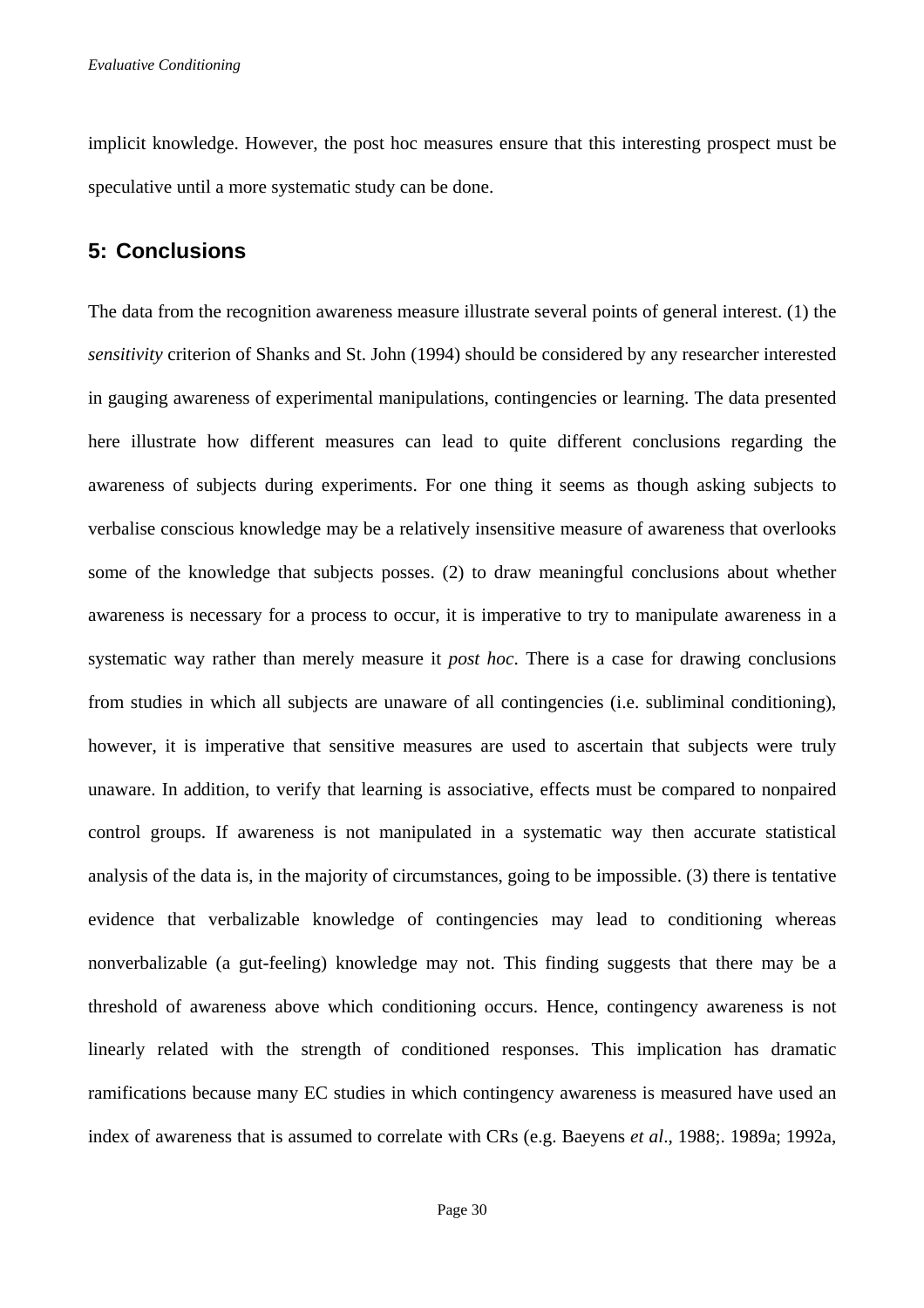*Evaluative Conditioning* 

1993). In the light of the data in this paper, this methodology seems inappropriate and casts doubt on the conclusions from these studies.

Several points, specific to the EC literature are also raised by this review. First, relating to the systematic manipulation of contingency awareness, few of the studies purporting to show conditioning without awareness have systematically tried to inflate or decrease awareness in a subset of subjects. One of the few studies that has attempted to manipulate contingency- and demand-awareness (Allen and Janiszewski, 1989) found that awareness was crucial in establishing conditioning effects. A second, related point is the importance of distinguishing demand awareness from awareness of experimental contingencies. Many of the studies cited in the literature as supporting a conditioning-without-awareness view have used only global measures of awareness that are not only insensitive, but are also likely to capture demand awareness more than specific contingency awareness (e.g. Bierley *et al*., 1985; Stuart *et al*., 1987). Their conclusions are, therefore, unlikely to inform us of the role of contingency awareness. Finally, the data presented here illustrate how most EC studies have used measures of awareness that inflate the number of contingencies of which subjects are aware that are classified as unaware (e.g. Baeyens *et al*., 1990a). Much of the literature has looked at awareness as a sideline to the main purpose of the experiment (e.g. Hammerl and Grabitz, 1993; Baeyens *et al*., 1988; 1989a, 1989b; 1992a, 1992b; 1993) and has used awareness measures based on Baeyens *et al*. (1990a). These studies are likely to have (1) considerably underestimated the levels of contingency awareness; and (2) classified as unaware many contingencies of which subjects were aware. The use of subliminally presented stimuli does offer a more promising approach, but the evidence from these studies is very inconclusive. Notwithstanding the earlier criticisms, there is some support that conditioning can occur without awareness but studies using subliminally presented stimuli have by no means provided conclusive evidence that this is a robust and substantive finding. In addition, some more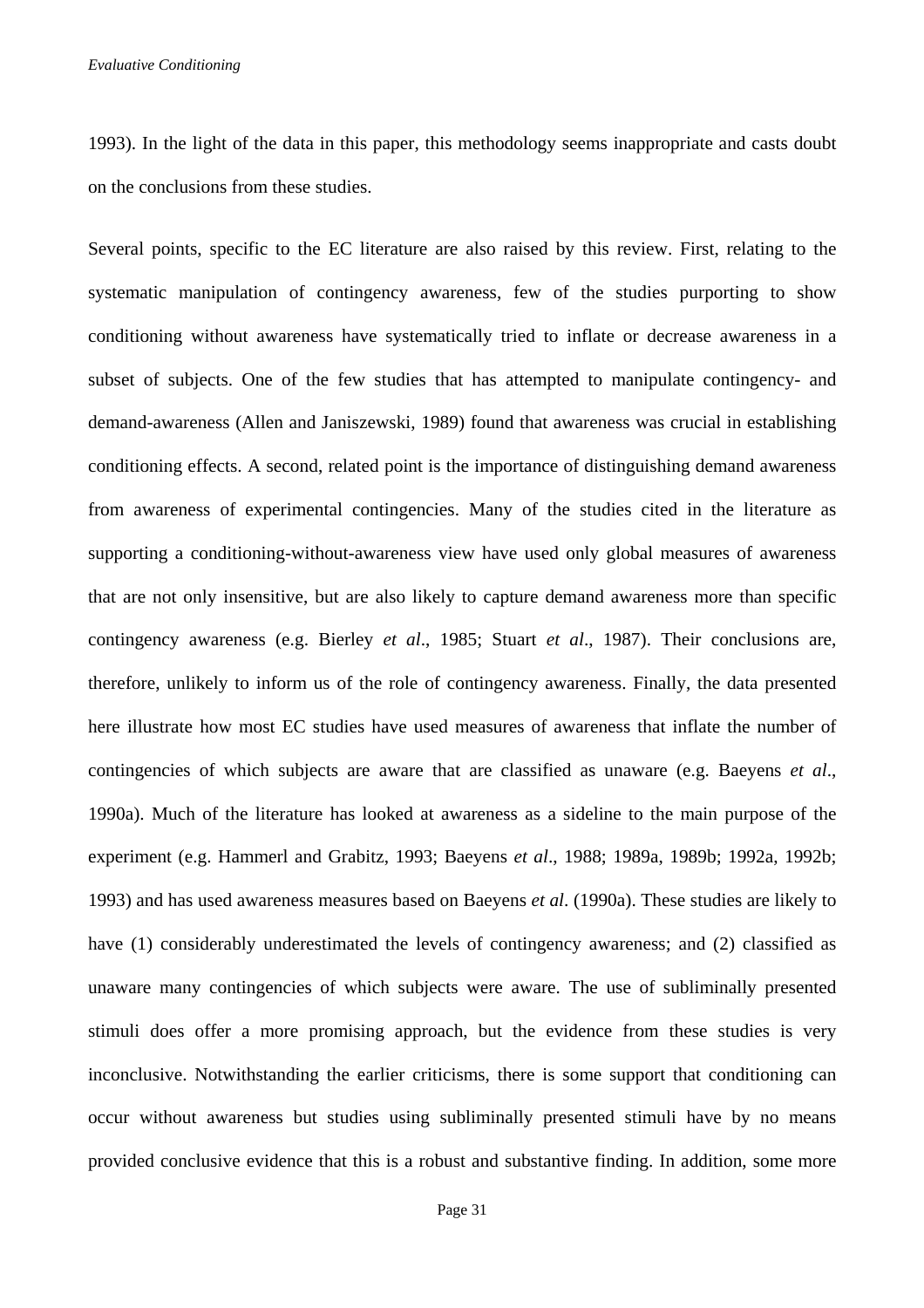recent studies contradict this work by suggesting that (1) contingency awareness may be crucial in establishing EC (Fulcher & Cocks, 1997; Shimp et al., 1991; Allen and Janiszewski, 1998); and (2) the post hoc nature of awareness measures may lead to a substantial underestimation of levels of awareness (Fulcher & Cocks, 1997).

To sum up the EC literature, there are many important measurement issues that suggest that few, if any, EC studies have genuinely captured associative learning without contingency awareness. Of course, this conclusion is not a final or damning one: indeed, the finding that conditioning occurs only in aware subjects does not eliminate the possibility that EC could never operate without awareness, it merely suggests that this possibility has yet to be demonstrated. This point is highlighted by the autonomic conditioning literature in which conditioning was believed to occur only in awareness, yet new evidence suggests that a subset of responses might be conditioned without awareness. On a theoretical level, there is a good deal to suggest that evaluative responses *should* be conditioned without awareness: (1) evaluations are a basic and ecologically important response (Zajonc, 1980); (2) levels-of-learning theories suggest that such basic responses should be conditioned outside of conscious control (Razran, 1955, 1971); and (3) if EC is not qualitatively distinct from autonomic conditioning (a position *not* held by Baeyens and his colleagues) then evaluative responses might be part of the ecologically-relevant response set (e.g. fear) that can conditioned outside of contingency awareness. Alternatively, if EC is distinct from autonomic conditioning then general evaluations may not be conditioned without contingency awareness, but ecologically-important evaluations (such as taste) might form an important subset of responses that can be conditioned outside of awareness. If this possibility were so, then EC would mimic what has been found using autonomic conditioning. However, to discover which of these possibilities is true, several methodological issues must be addressed. (1) A study needs to be done in which contingency awareness is manipulated systematically across subjects. Completely aware and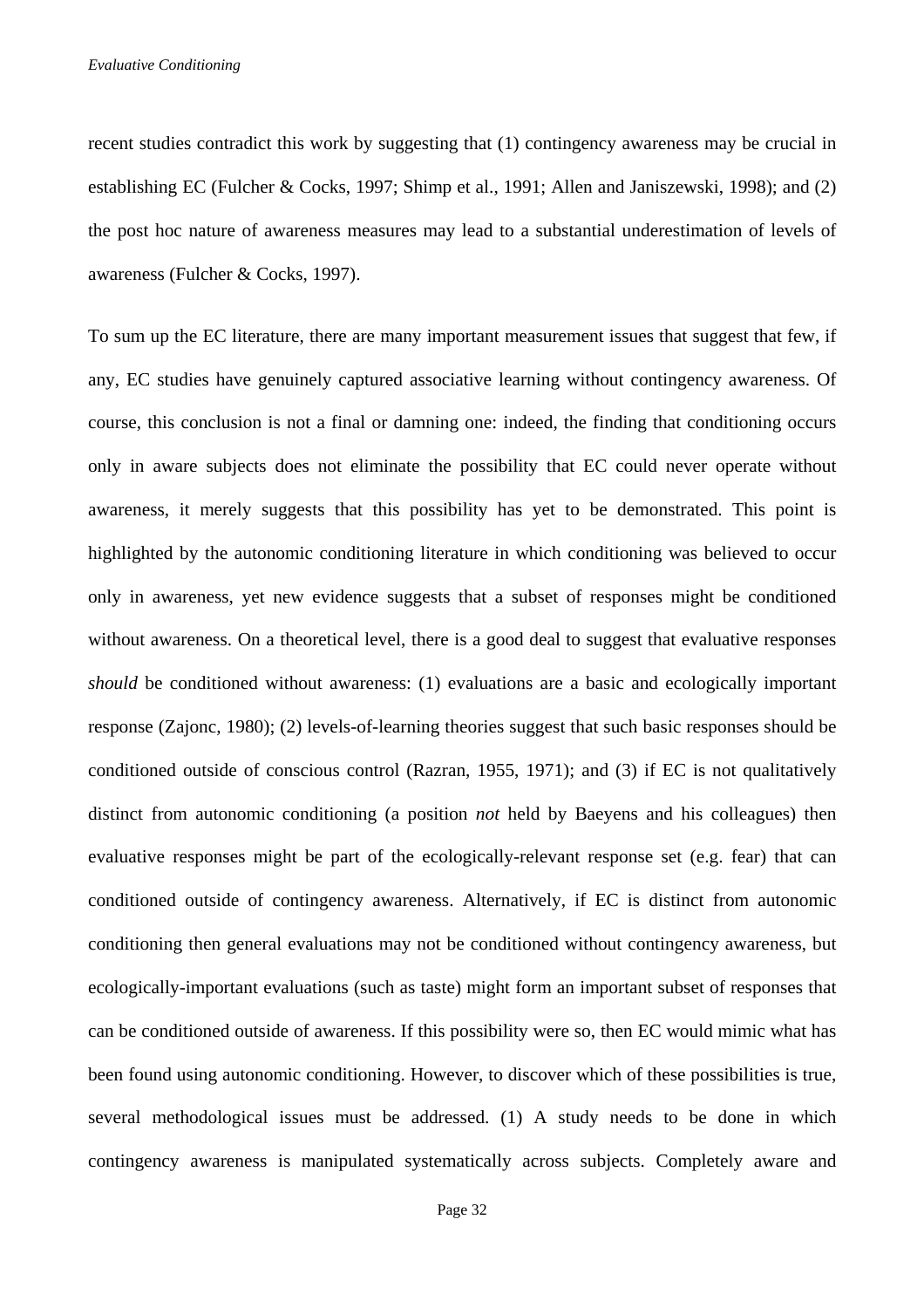*Evaluative Conditioning* 

completely unaware subjects then need to be compared against subjects who received unpaired CS-UCS presentations (see Field and Davey, 1998). (2) The role of nonverbalisible awareness needs to be investigated: the data presented in this paper show how the effect of verbalisable knowledge may be quite different to the effect of more implicit knowledge. (3) Awareness needs to be measured before subjects have the opportunity to forget contingencies of which they were aware. (4) Any measures of awareness that are used must be sensitive enough to detect the awareness that subjects posses.

To conclude, despite the fact that EC has entered conditioning folklore as a qualitatively distinct form of associative learning that can occur in the absence of specific contingency awareness, there are many reasons to question this finding — especially when visual stimuli are used. There are methodological problems that make it probable that researchers have underestimate contingency awareness, or have misclassified contingencies. Recent empirically work has begun to contest the conditioning-without-awareness view also, and there is now evidence that the results of some early EC studies using visual stimuli may have been an artefact of the experimental procedure (see, Field & Davey, 1997, 1998, in press; Shanks and Dickinson, 1990). Until new work addresses these issues there is little unequivocal evidence that evaluative conditioning without contingency awareness is a robust finding.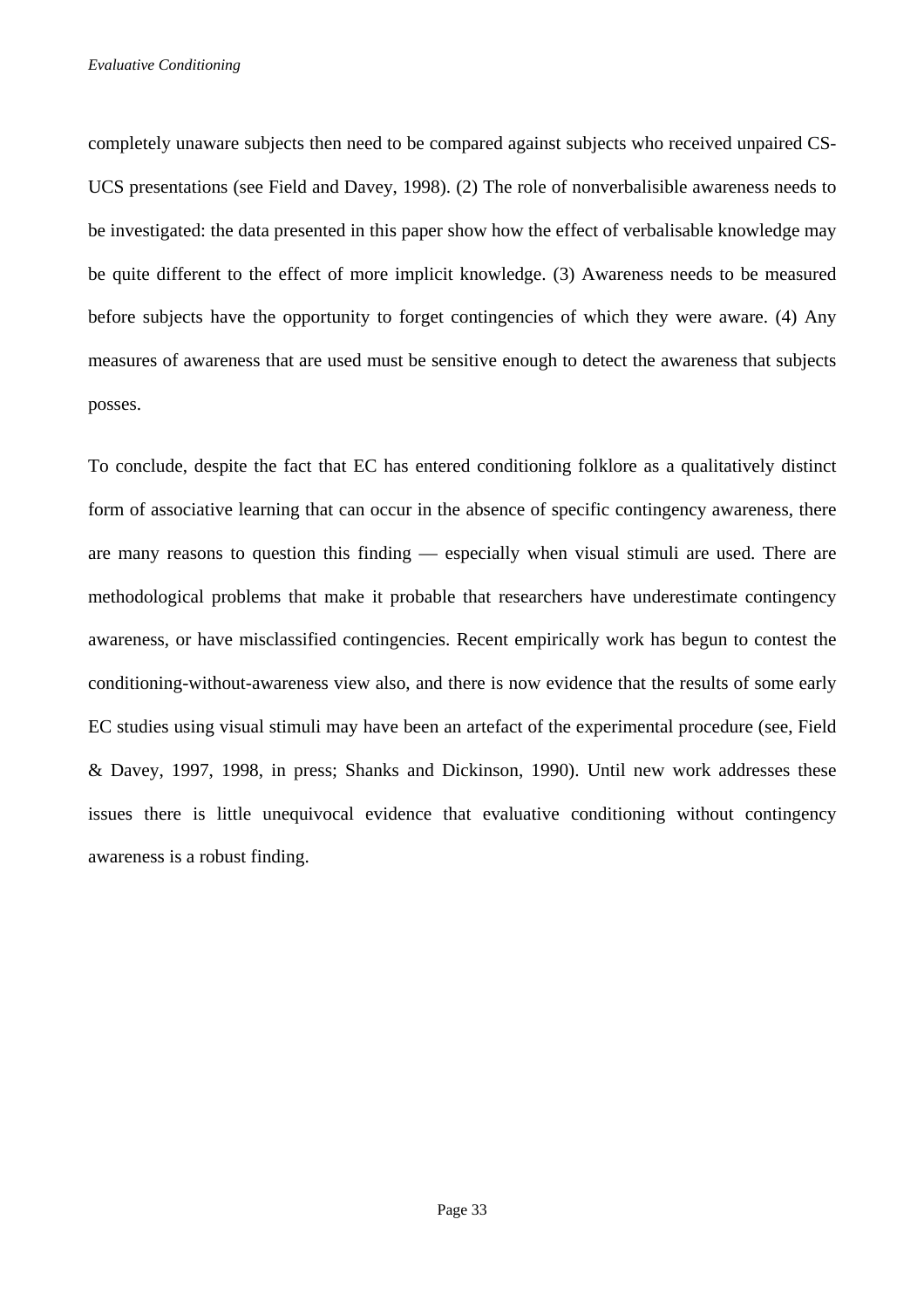# **6: References**

- Allen, C. T., & Janiszewski, C. A. (1989). Assessing the role of contingency awareness in attitudinal conditioning with implications for advertising research. *Journal of Marketing Research*, **26**, 30–43.
- Baeyens, F, Crombez, G., Hendrickx, H., & Eelen, P. (1995). Parameters of human evaluative flavor-flavor conditioning. *Learning and Motivation*, **26***,* 141–160.
- Baeyens, F., Crombez, G., Van den Bergh, O., & Eelen, P. (1988). Once in contact always in contact: Evaluative conditioning is resistant to extinction. *Advances in Behaviour Research and Therapy*, **10**, 179–199.
- Baeyens, F., Eelen, P., & Van den Bergh, O. (1990a). Contingency awareness in evaluative conditioning: A case for unaware affective-evaluative learning. *Cognition and Emotion,* **4**, 3– 18.
- Baeyens, F., De Houwer, J., & Eelen, P. (1994). Awareness inflated, evaluative conditioning underestimated (Peer Commentary to D. C. Shanks and M. F. St. John, 1994). *Behavioural and Brain Sciences*, **17**, 396–397.
- Baeyens, F., Eelen, P., Crombez, G., & Van den Bergh, O. (1992a). Human evaluative conditioning; acquisition trials, presentation schedule, evaluative style and contingency awareness. *Behaviour Research and Therapy,* **30**, 133–142.
- Baeyens, F., Eelen, P., Van den Bergh, O., & Crombez, G. (1990b). Flavour-flavour and colourflavour conditioning in humans. *Learning and Motivation,* **21**, 434–455.
- Baeyens, F., Eelen, P., Van den Bergh, O., & Crombez, G. (1989a). Acquired affective evaluative value: Conservative but not unchangeable. *Behaviour Research and Therapy,* **27**, 279–287.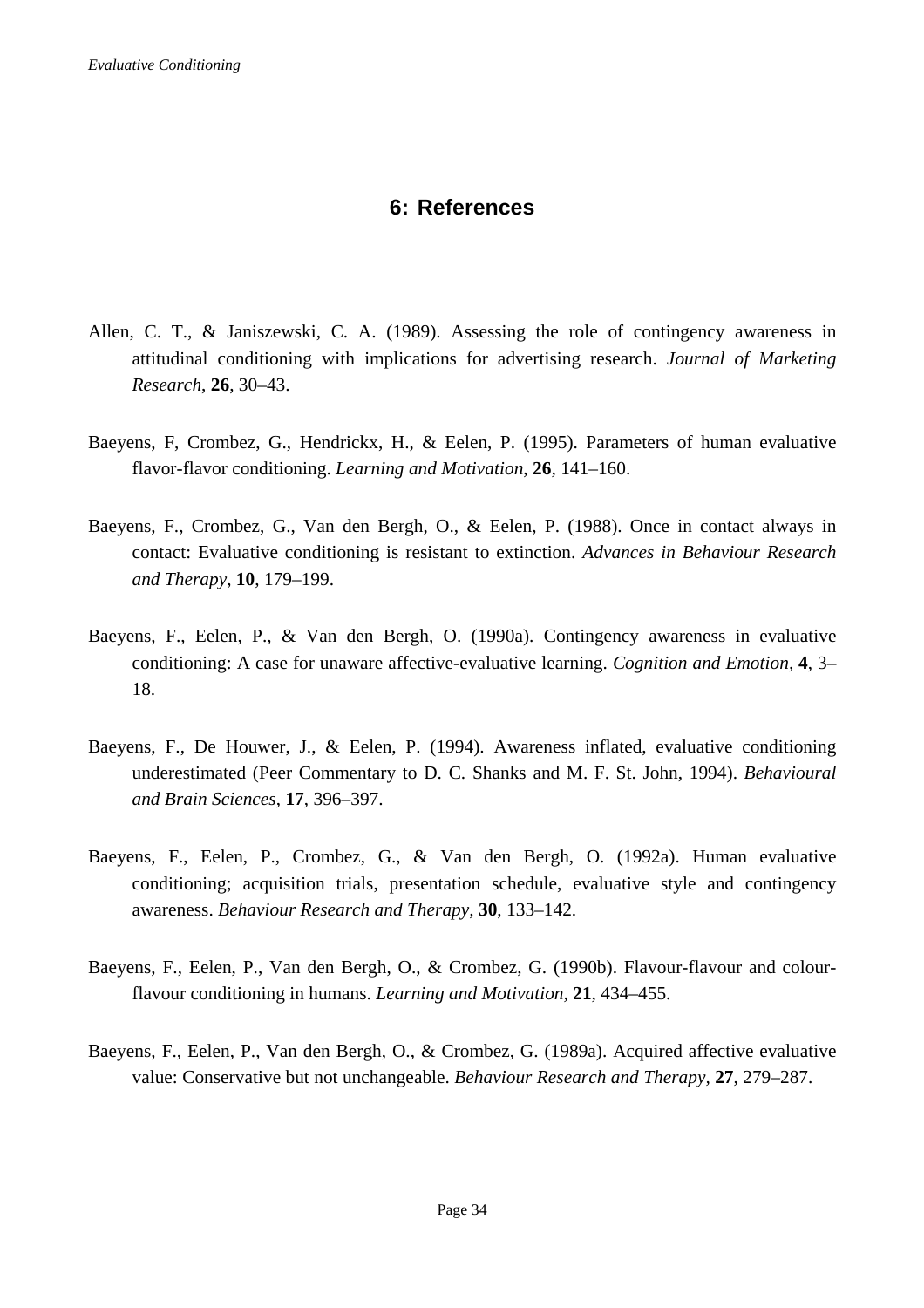- Baeyens, F., Eelen, P., Van den Bergh, O., & Crombez, G. (1989b). The influence of CS-UCS perceptual similarity/dissimilarity on human evaluative learning and signal learning. *Learning and Motivation,* **20**, 322–333.
- Baeyens, F., Eelen, P., Van den Bergh, O., & Crombez, G. (1992b). The content of learning in human evaluative conditioning: Acquired valence is sensitive to US-revaluation. *Learning and Motivation,* **23**, 200–224.
- Baeyens, F., Hermans, D., & Eelen, P. (1993). The role of CS-US contingency in human evaluative conditioning. *Behaviour Research and Therapy, 31*, 731–737.
- Berry, D. C. (1994). Implicit Learning: twenty-five years on. A Tutorial. In C. Umilta and M. Moscovitch (Eds.), *Attention and performance XV: Conscious and Nonconscious Information Processing*, (755–781). Cambridge, MA: MT Press.
- Berry, D. C., & Dienes, Z. (1993). *Implicit Learning: Theoretical and empirical issues*, London: LEA.
- Bierley, C., McSweeney, F. K., & Vannieuwkerk, R. (1985). Classical conditioning of preferences for stimuli. *Journal of Consumer Research,* **12**, 316–323.
- Boakes, R. A., Stevenson, R. J., & Prescott, J. (submitted). Stimulus preexposure and odour learning: latent inhibition, but not when a flavour acquires a name.
- Chatterjee, B. B., & Eriksen, C. W. (1960). Conditioning and generalization of GSR as a function of awareness. *Journal of Abnormal and Social Psychology*, **60**, 396-403.
- Cook, S. W., & Harris, R. E. (1937). The verbal conditioning of the galvanic skin reflex. *Journal of Experimental Psychology*, **21**, 202-210.
- Davey, G. C. L. (1992). An expectancy model of laboratory preparedness effects. *Journal of Experimental Psychology: General*, **121**, 24-40.
- Davey, G. C. L. (1994). Is evaluative conditioning a qualitatively distinct from of classical conditioning? *Behaviour Research and Therapy,* **32**, 291–299.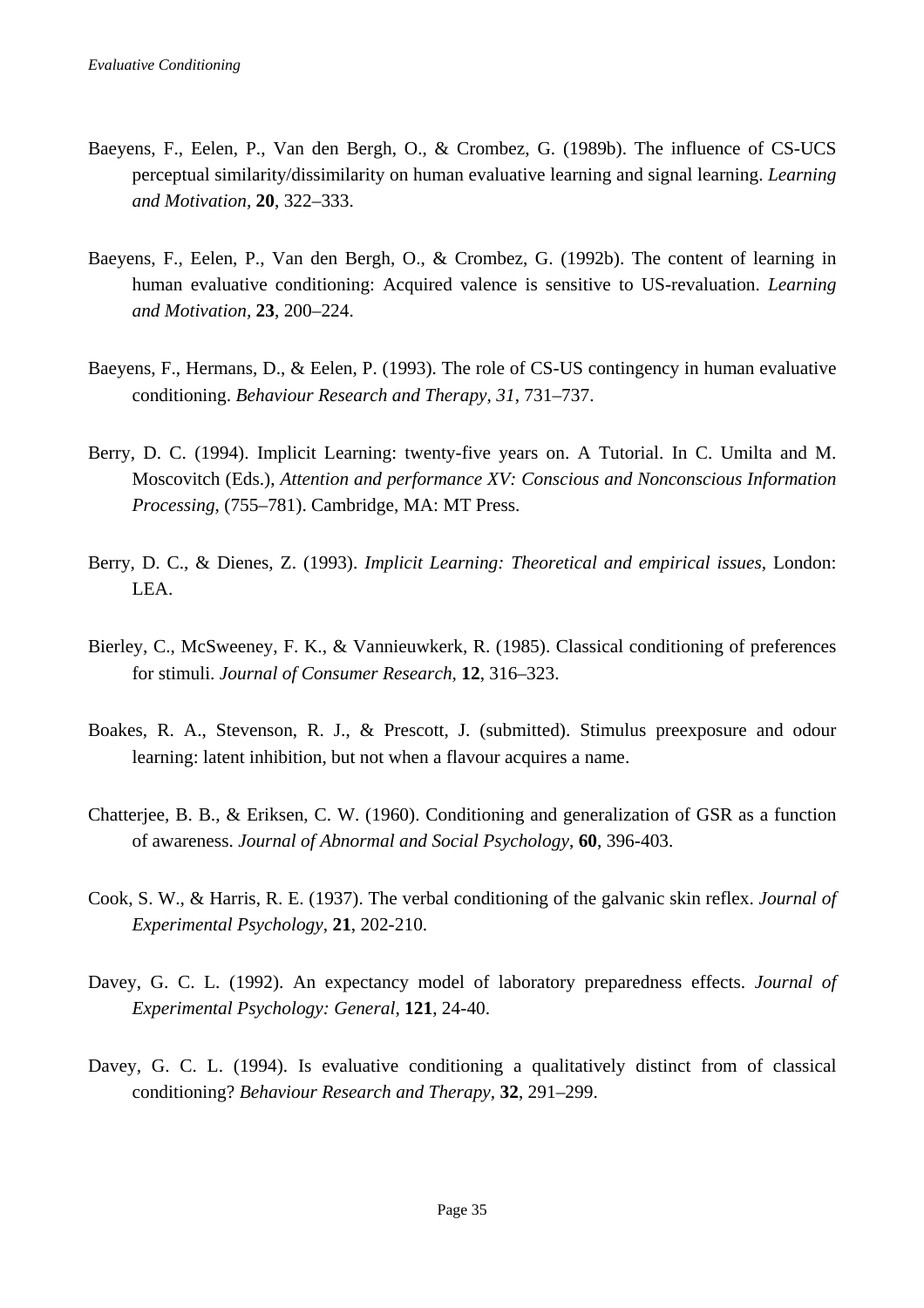- Dawson, M. E. (1970). Cognition and conditioning: effects of masking the CS-UCS contingency on human GSR classical conditioning. *Journal of Experimental Psychology*, **85**, 389-396.
- Dawson, M. E. (1973). Can classical conditioning occur without contingency learning? A review and evaluation of the evidence. *Psychophysiology*, **10**, 82-86.
- Dawson, M. E., & Biferno, M. A. (1973). Concurrent measurement of awareness and electrodermal classical conditioning. *Journal of Experimental Psychology,* **101**, 55–62.
- Dawson, M. E., & Reardon, D. P. (1973). Construct validity of recall and recognition postconditioning measures of awareness. *Journal of Experimental Psychology*, **98**, 308-315.
- Dawson, M. E., & Schell, A. M. (1987). The role of 'controlled' and 'automatic' cognitive processes in human autonomic classical conditioning. In G.C.L. Davey (Ed.), *Cognitive processes and Pavlovian conditioning in humans*. John Wiley: Chichester.
- Dawson, M. E., Schell, A. M., & Banis, H. T. (1986). Greater resistance to extinction of electrodermal responses conditioned to potentially phobic CSs: a noncognitive process? *Psychophysiology*, **23**, 552-561.
- De Houwer, J., Baeyens, F., & Eelen, P. (1994). Verbal evaluative conditioning with undetected US presentations. *Behaviour Research and Therapy*, **32** (6), 629–633.
- De Houwer, J., Hendrickx, H., & Baeyens, F. (1997). Evaluative learning with "subliminally" presented stimuli. *Consciousness and Cognition*, **6**, 87–107.
- Dulaney, D. E. (1962). The place of hypothesis and intentions: An analysis of verbal control in verbal conditioning. In C. W. Eriksen (Ed.), *Behavior and awareness* (pp. 102-129). Durham, N. Carolina: Duke University Press.
- Dulaney, D. E., & O'Connell, D. C. (1963). Does partial reinforcement dissociate verbal rules and the behaviour they might be presumed to control? *Journal of Verbal Learning and Verbal Behavior*, **2**, 361-372.
- Esteves, F., Dimberg, U., & Öhman, A. (1994a). Automatically elicited fear: Conditioned skin conductance responses to masked facial expressions. *Cognition and Emotion*, **8**, 393-413.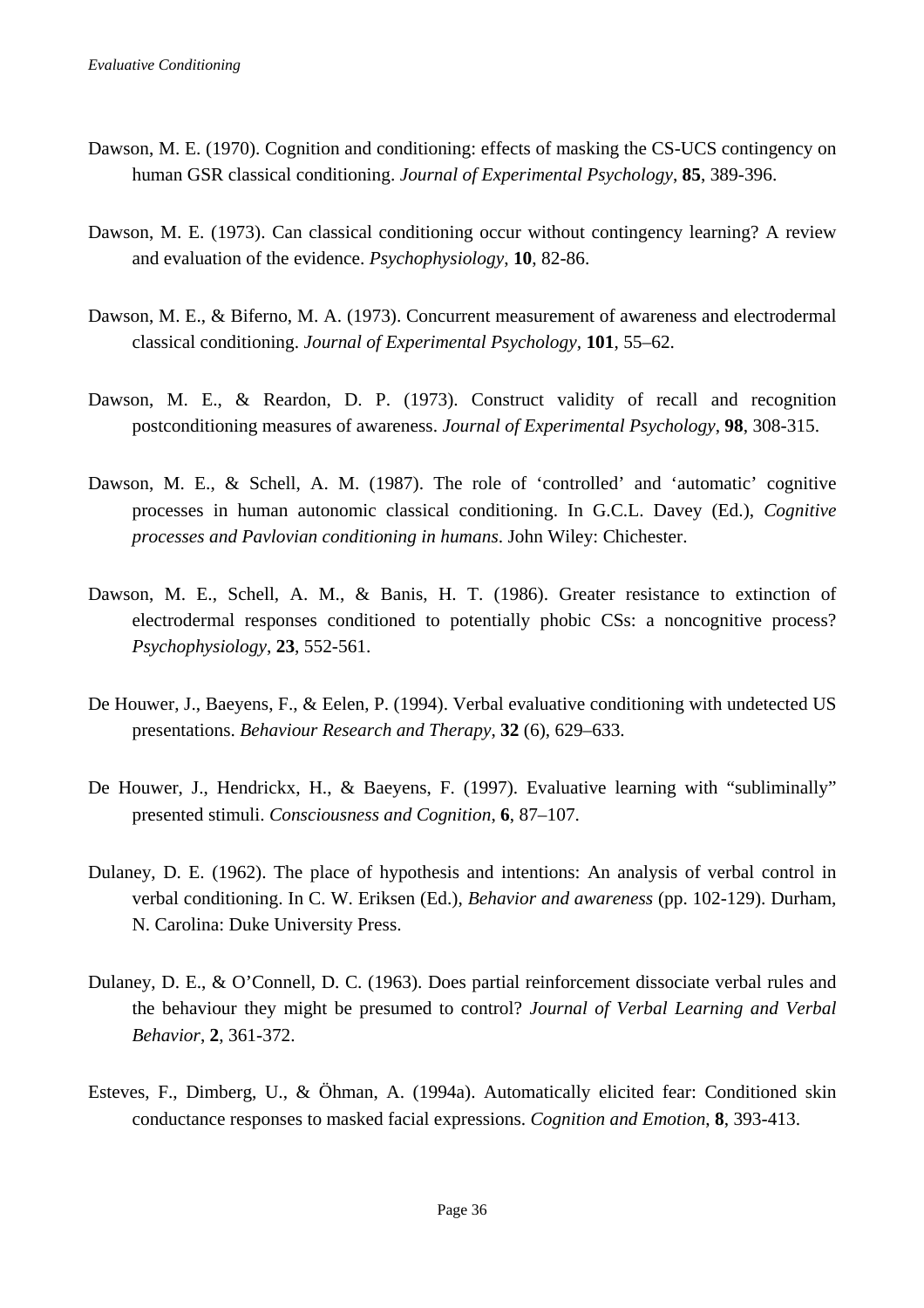- Esteves, F., Parra, C., Dimberg, U., & Öhman, A. (1994b). Nonconscious associative learning: pavlovian conditioning of skin conductance responses to masked fear-relevant facial stimuli. *Psychophysiology*, **31**, 375-385.
- Field, A. P. (1997). Re-evaluating evaluative conditioning. *Unpublished doctoral thesis, University of Sussex*.
- Field, A. P., & Davey, G. C. L. (1997). Conceptual conditioning: Evidence for an artifactual account of evaluative learning. *Learning and Motivation*. **28**, 446–464.
- Field, A. P., & Davey, G. C. L. (1998). Evaluative conditioning: Arte-fact or -fiction?—A reply to Baeyens, De Houwer, Vansteenwegen & Eelen (1998). *Learning and Motivation*. **29**, 475- 491.
- Field, A. P., & Davey, G. C. L. (In Press). Reevaluating evaluative conditioning: A nonassociative explanation of conditioning effects in the visual evaluative conditioning paradigm. *Journal of Experimental Psychology: Animal Behavior Processes*.
- Fulcher, E. P., & Cocks, R. P. (1997). Dissociative storage systems in human evaluative conditioning. *Behaviour Research and Therapy*, **35** (1), 1–10.
- Hammerl, M., & Grabitz, H.-J. (1993). Human evaluative conditioning: Order of stimulus presentation. *Integrative Physiological and Behavioural Science*, **28**, 191–194.
- Hammerl, M., & Grabitz, H.-J. (1996). Human evaluative conditioning without experiencing a valued event. *Learning and Motivation*, **27**, 278–293.
- Hendrickx, H., De Houwer, J., Baeyens, F., Eelen, P., & Van Avermaet, E. (1997a). Hidden covariation detection might be very hidden indeed. *Journal of Experimental Psychology: Learning, Memory and Cognition*, **23** (1), 201–220.
- Krosnick, J. A., Betz, A. L., Jussim, L. J., & Lynn, A. R. (1992). Subliminal conditioning of attitudes. *Personality and Social Psychology Bulletin*, **18** (2), 152–162.
- Kunst-Wilson, W. R., & Zajonc, R. B. (1980). Affective discrimination of stimuli that cannot be recognized. *Science*, **207**, 557-558.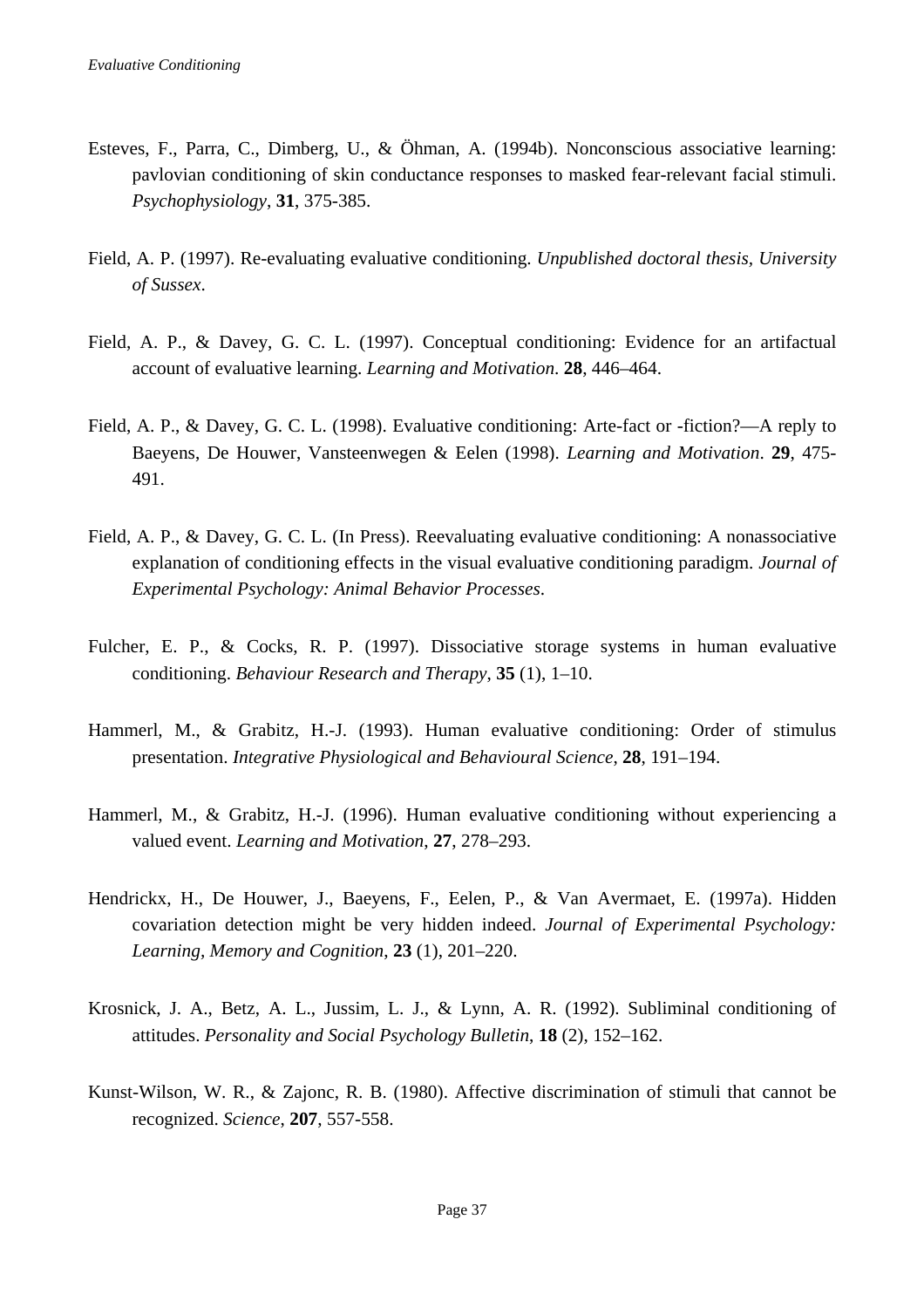- Levey, A. B., & Martin, I. (1975). Classical conditioning of human 'evaluative' responses. *Behaviour Research and Therapy,* **13**, 221–226.
- Lewicki, P. (1986). Processing information about covariations that cannot be articulated. *Journal of Experimental Psychology: Learning, Memory and Cognition,* **12**, 135–146.
- Lewicki, P., Czyzewska, M., & Hoffman, H. (1987). Unconscious acquisition of complex procedural knowledge. *Journal of Experimental Psychology: Learning, Memory and Cognition,* **13**, 523–530.
- Lewicki, P., Hill, T., & Bizot, E. (1988). Acquisition of procedural knowledge about a pattern that cannot be articulated. *Cognitive Psychology,* **20**, 24–37.
- Lewicki, P., Hill, T., & Czyzewska, M. (1992). Nonconscious acquisition of information. *American Psychologist,* **47**, 796–801.
- Mowrer, O. H. (1938). Preparatory set (expectancy)—A eterminant in motivation and learning. *Psychological Review*, **45**, 62-91.
- Murphy, S. T., & Zajonc, R. B. (1993). Affect, cognition, and awareness: Affective priming with optimal and suboptimal stimulus exposures. *Journal of Personality and Social Psychology*, **64** (5), 723-739.
- Öhman, A., Ellstrom, P. E., & Bjorkstrand, P. A. (1976). Electrodermal responses and subjective estimates of UCS probability in a long interstimulus interval conditioning paradigm. *Psychophysiology*, **13**, 121-127.
- Öhman, A., Dimberg, U., & Esteves, F. (1988). Preattentive activation of aversive emotions. In T. Archer & L. Nilsson (Eds.), *Aversion, avoidance, and anxiety: Perspectives on aversively motivated behavior*. Hillsdale, NJ: Erlbaum.
- Öhman, A., Esteves, F., & Soares, J. J. F. (1995). Preparedness and preattentive associative learning: Electrodermal conditioning to masked stimuli. *Journal of Psychophysiology*, **9**, 99- 108.
- Page, M. M. (1969). Social psychology of a classical conditioning of attitudes experiment. *Journal of Personality and Social Psychology*, **11** (2), 177–186.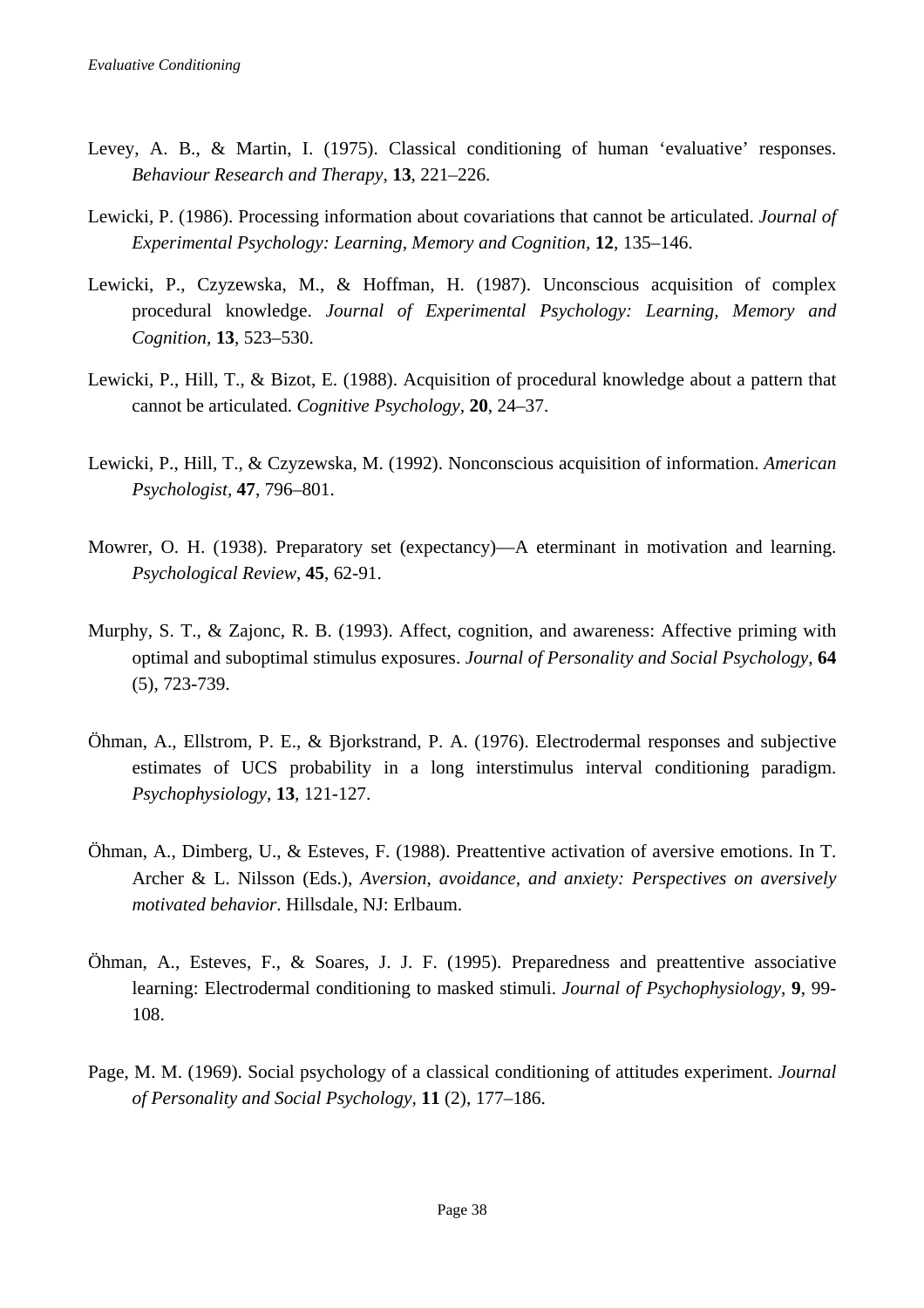- Page, M. M. (1971). Postexperimental assessment of awareness in attitude conditioning. *Educational and Psychological Measurement*, **31**, 891–906.
- Page, M. M. (1973). On detecting demand awareness by postexperimental questionnaire. *Journal of Social Psychology*, **91**, 305–323.
- Page, M. M. (1974). Demand characteristics and the classical conditioning of attitudes experiment. *Journal of Personality and Social Psychology*, **30**, 468–476.
- Pollio, H. R. (1963). Word association as a function of conditioned meaning. *Journal of Experimental Psychology*, **66**, 454–460.
- Prokasy, W. F. (1965). Classical eyelid conditioning: Experimenter operations, task demands, and response shaping, in W. F. Prokasy (ed.) *Classical Conditioning: A Symposium* (pp. 208-225), New York: Appleton-Century-Crofts.
- Razran, G. (1955). Conditioning and perception. *Psychological Review*, **62**, 83-95.
- Razran, G. (1971). *Mind in Evolution*. New York: Houghton Mifflin.
- Shanks, D. R., & Dickinson, A. (1990). Contingency awareness in evaluative conditioning: A comment on Baeyens, Eelen and van den Bergh. *Cognition and Emotion*, **4**, 19–30.
- Shanks, D. R., & St. John, M. F. (1994). Characteristics of dissociable human learning systems. *Behavioural and Brain Sciences*, **17**, 367–447.
- Shimp, T. A., Stuart, E. W., & Engle, R.W. (1991). A program of classical conditioning experiments testing variations in the conditioned stimulus and context. *Journal of Consumer Research*, **18**, 1–12.
- Staats, A. W., & Staats, C. K. (1958). Attitudes established by classical conditioning. *Journal of Abnormal and Social Psychology*, **57**, 37–40.
- Staats, C. K., & Staats, A. W. (1957). Meaning established by classical conditioning. *Journal of Experimental Psychology*, **54**, 74–80.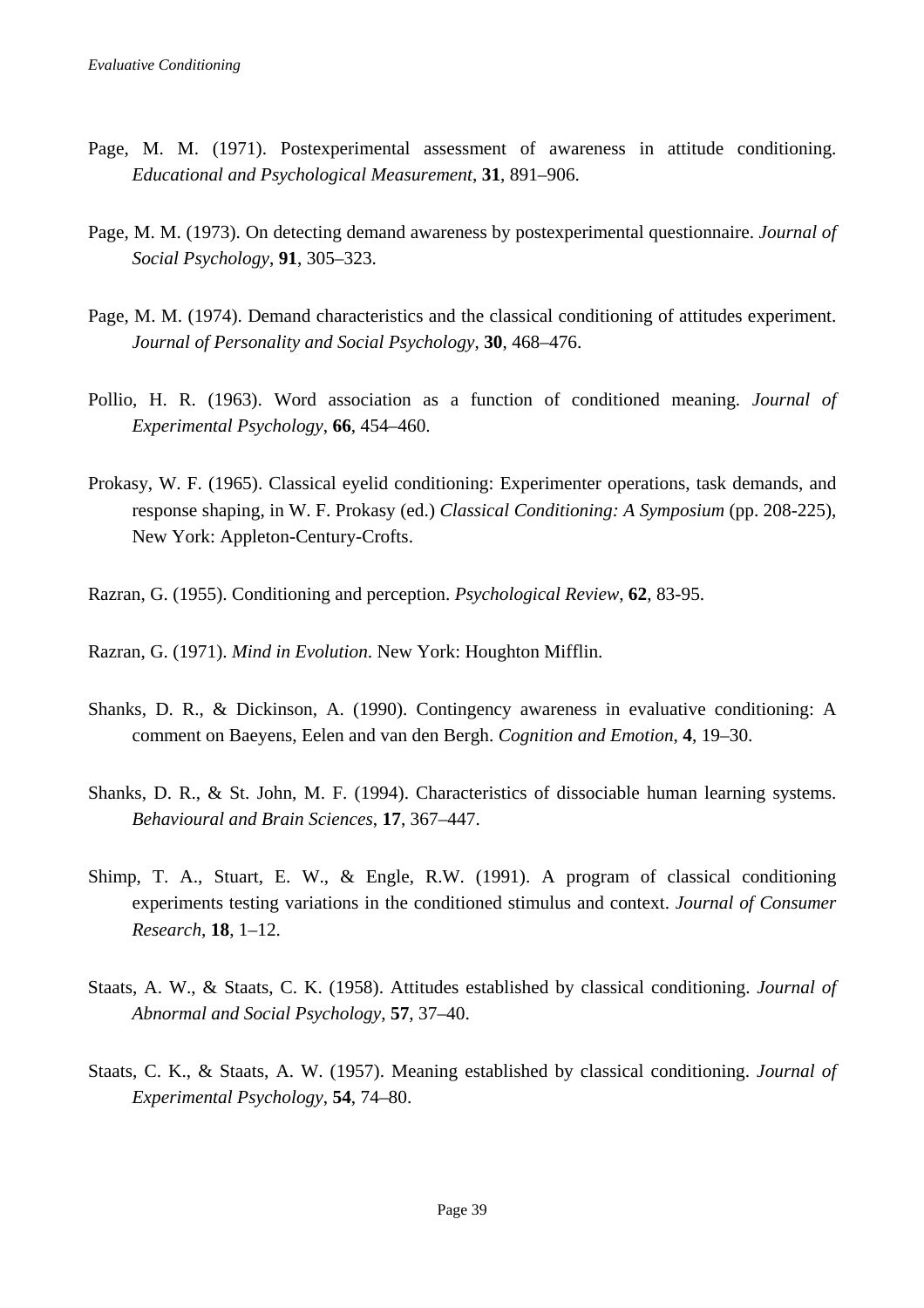- Stevenson, R. J., Boakes, R. A., & Single, J. P. (Submitted). The persistence of conditioned odor perceptions: evaluative conditioning is not unique.
- Stuart, E. W., Shimp, T. A., & Engle, R. W. (1987). Classical conditioning of consumer attitudes: Four experiments in an advertising context. *Journal of Consumer Research,* **14**, 334–349.
- Todrank, J., Byrnes, D., Wrzesniewski, A., & Rozin, P. (1995). Odors can change preferences for people in photographs: A cross-modal evaluative conditioning study with olfactory USs and visual CSs. *Learning and Motivation*, **26**, 116–140.
- Wong, P. S., Shevrin, H., & Williams, W. J. (1994). Conscious and nonconscious processes: An ERP index of an anticipatory response in a conditioning paradigm using visually masked stimuli. *Psychophysiology*, **31**, 87-101.
- Wong, P. S., Bernat, E., Bunce, S., & Shevrin, H. (1997). Brain indices of nonconscious associative learning. *Consciousness and Cognition*, **6**, 519-544.
- Yavuz, H. S. & Bousfield, W. A. (1959). Recall of connotative meaning. *Psychological Reports*, **5**, 319–320.
- Zajonc, R. B. (1980). Feeling and thinking: preferences need no inferences. *American Psychologist*, **35**, 151-175.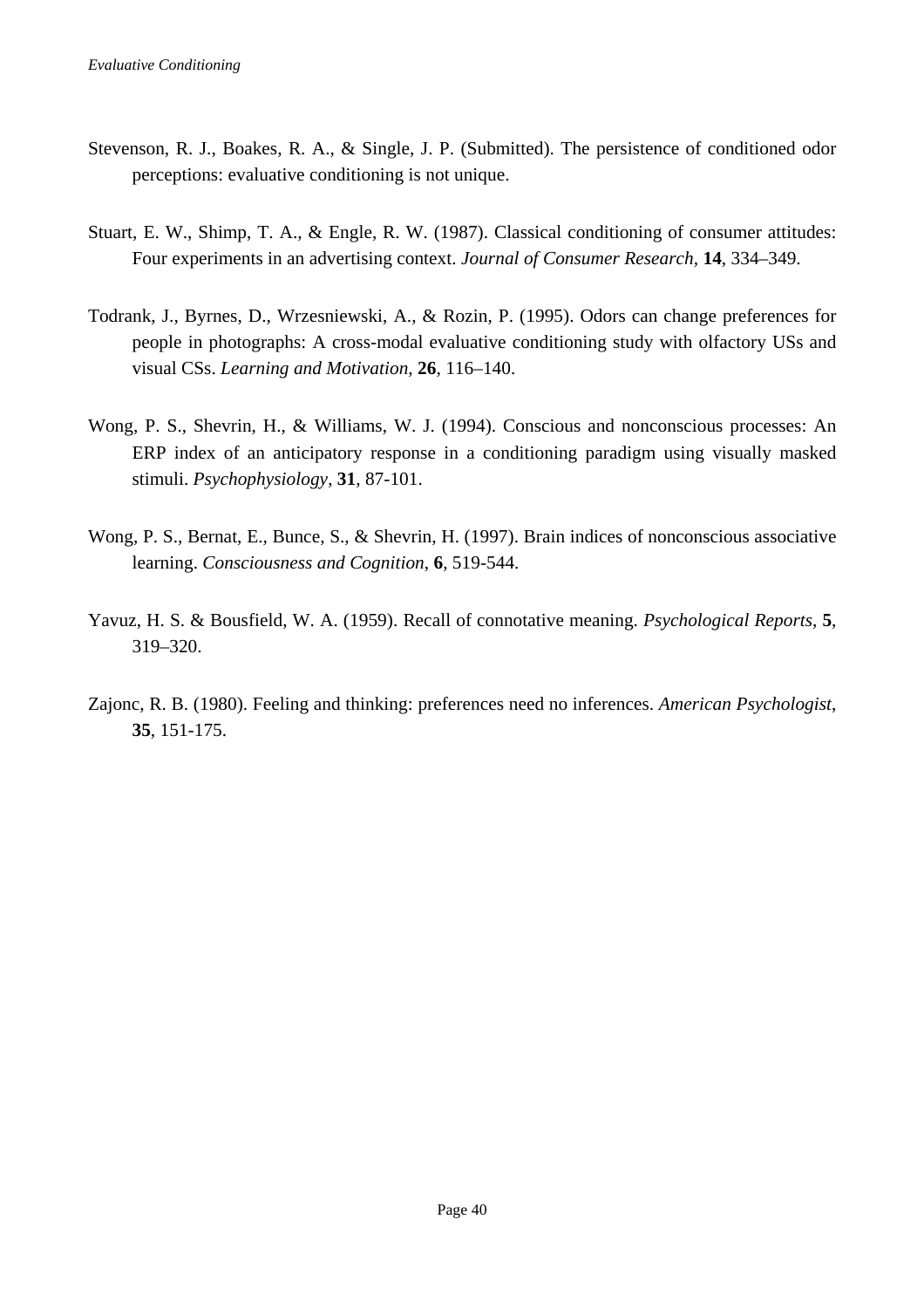Table 1: Table showing the number of contingencies classified as aware and unaware by both a strong awareness measure and a measure based on recognising experimental contingencies (see text for details).

|                       |         | <b>Recognition Measure</b> |                  |       |
|-----------------------|---------|----------------------------|------------------|-------|
|                       |         | Aware                      | Unaware          | Total |
| <b>Strong Measure</b> | Aware   | 21                         | $\mathbf{1}$     | 22    |
|                       | Unaware | 24                         | $\boldsymbol{6}$ | 30    |
|                       | Total   | 45                         | 7                | 52    |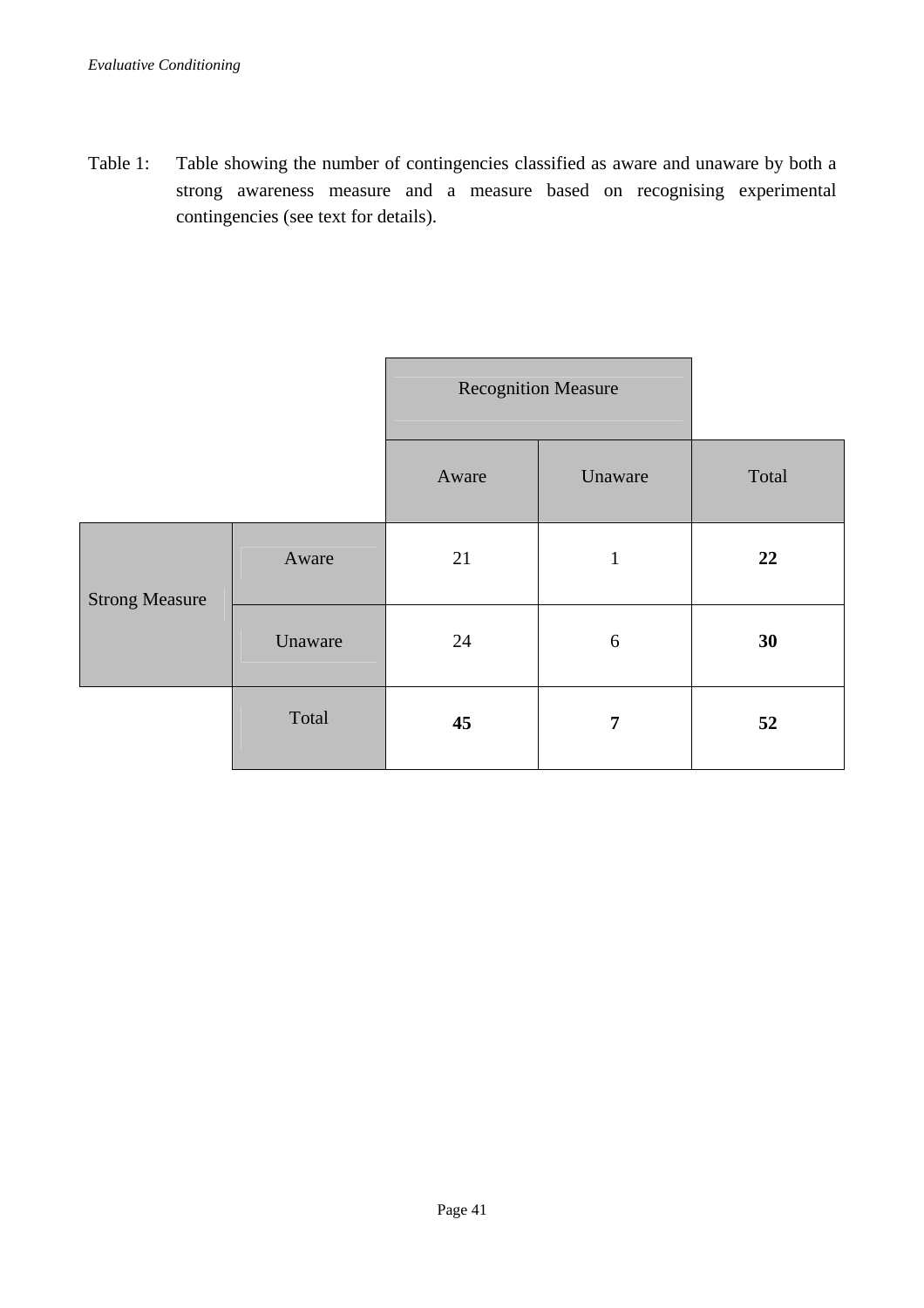Table 2: Table to show the number of contingencies that subjects explicitly recognised postexperimentally compared to those that subjects had only a feeling that they had seen, and those that were unrecognised (see text for details).

|                   |         | <b>Recognition Measure</b> |           |      |       |
|-------------------|---------|----------------------------|-----------|------|-------|
|                   |         |                            | Aware     |      |       |
|                   |         | Unaware                    | Recognise | Know | Total |
| Strong<br>Measure | Unaware | $\sqrt{6}$                 | 11        | 13   | 30    |
|                   | Aware   | $\mathbf 1$                | 15        | 6    | 22    |
|                   | Total   | $\overline{7}$             | 26        | 19   | 52    |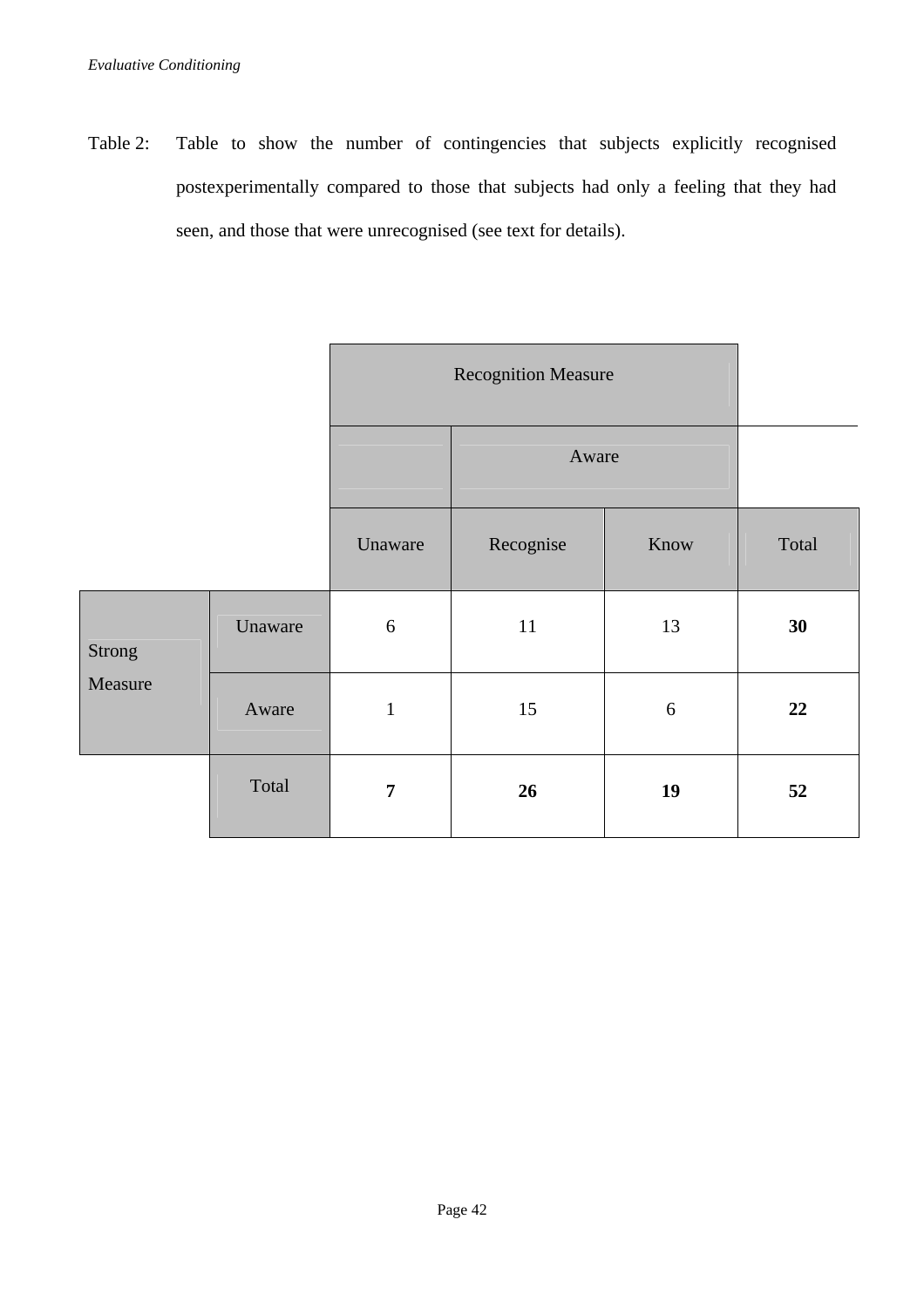